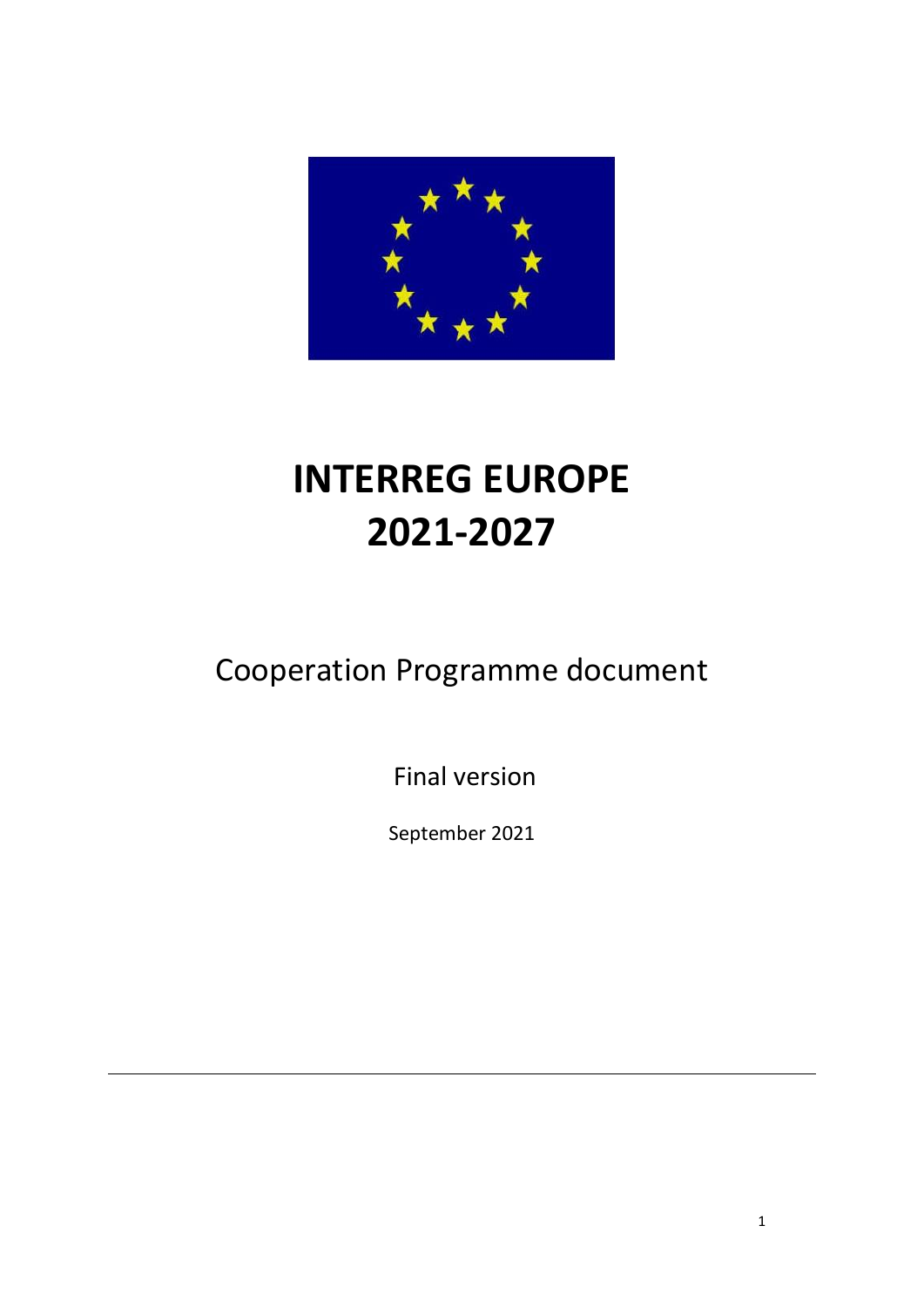| <b>CCI</b>                                           |                        |
|------------------------------------------------------|------------------------|
| <b>Title</b>                                         | <b>Interreg Europe</b> |
| <b>Version</b>                                       | <b>Final version</b>   |
| <b>First year</b>                                    | 2021                   |
| Last year                                            | 2027                   |
| <b>Eligible from</b>                                 |                        |
| <b>Eligible until</b>                                |                        |
| <b>Commission decision number</b>                    |                        |
| <b>Commission decision date</b>                      |                        |
| Programme amending decision number                   |                        |
| Programme amending decision entry into force<br>date |                        |
| NUTS regions covered by the programme                |                        |
| <b>Strand</b>                                        | $\mathbf c$            |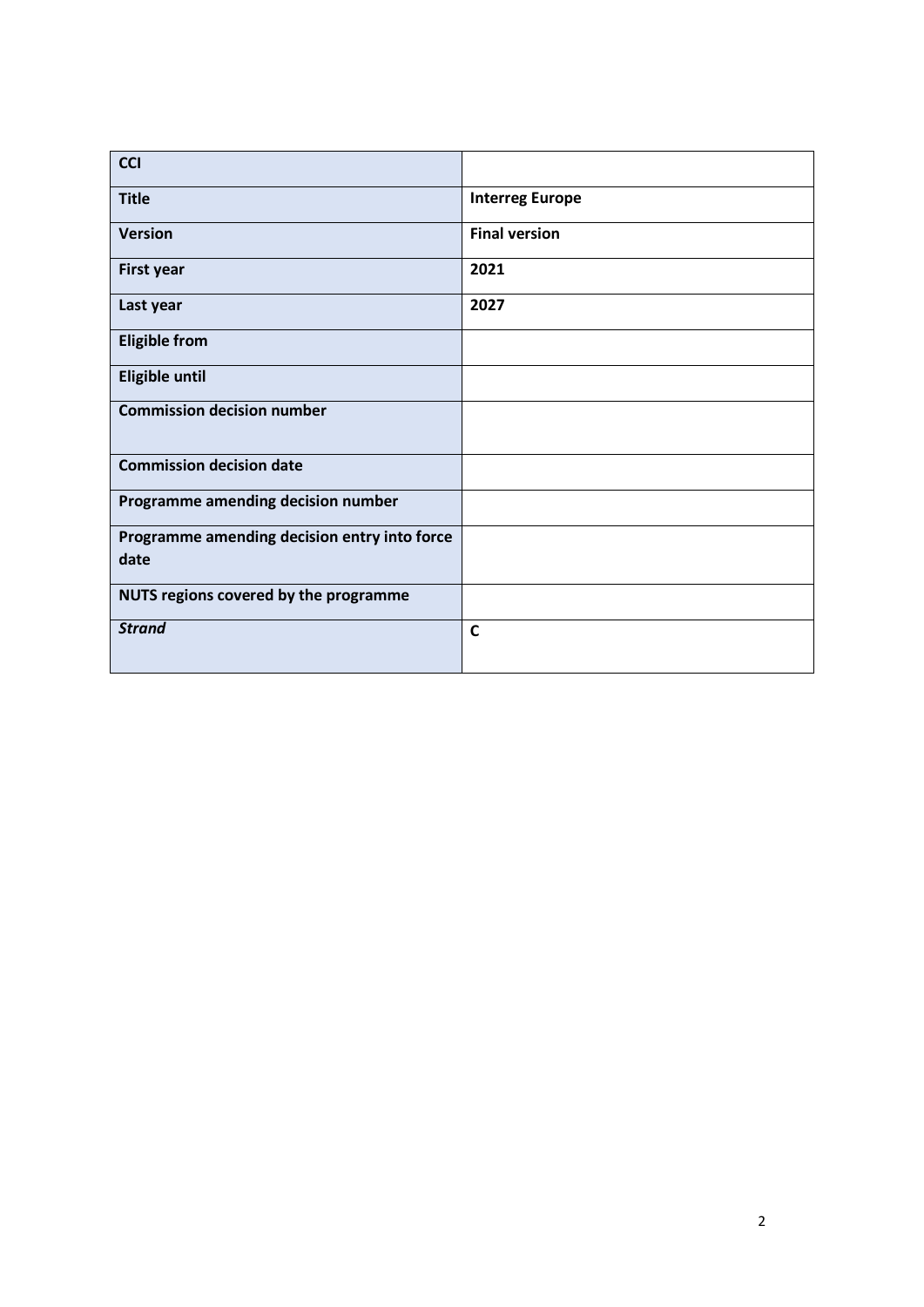# Table of contents

| 1. | Programme strategy: main development challenges and policy responses5                  |  |
|----|----------------------------------------------------------------------------------------|--|
|    |                                                                                        |  |
|    | 1.2.1. Context of the programme, including EU major strategic orientations  5          |  |
|    | 1.2.2. Disparities and inequalities across Europe and challenges for regions  6        |  |
|    | 1.2.3. Complimentary and synergies with other funding programmes and                   |  |
|    |                                                                                        |  |
|    |                                                                                        |  |
|    | 1.2.5. Macro-regional strategies and sea-basin strategies where the programme          |  |
|    | area as a whole or partially is covered by one or more strategies 14                   |  |
|    |                                                                                        |  |
|    | 1.3. Justification for the selection of policy objectives and the Interreg specific    |  |
|    | objectives, corresponding priorities, specific objectives and the forms of support,    |  |
|    | addressing, where appropriate, missing links in cross-border infrastructure  18        |  |
|    |                                                                                        |  |
|    |                                                                                        |  |
|    |                                                                                        |  |
|    | 2.1.2 Related types of action, and their expected contribution to those specific       |  |
|    | objectives and to macro-regional strategies and sea-basis strategies, where            |  |
|    |                                                                                        |  |
|    |                                                                                        |  |
|    |                                                                                        |  |
|    | Indication of the specific territories targeted, including the planned use of<br>2.1.5 |  |
|    |                                                                                        |  |
|    |                                                                                        |  |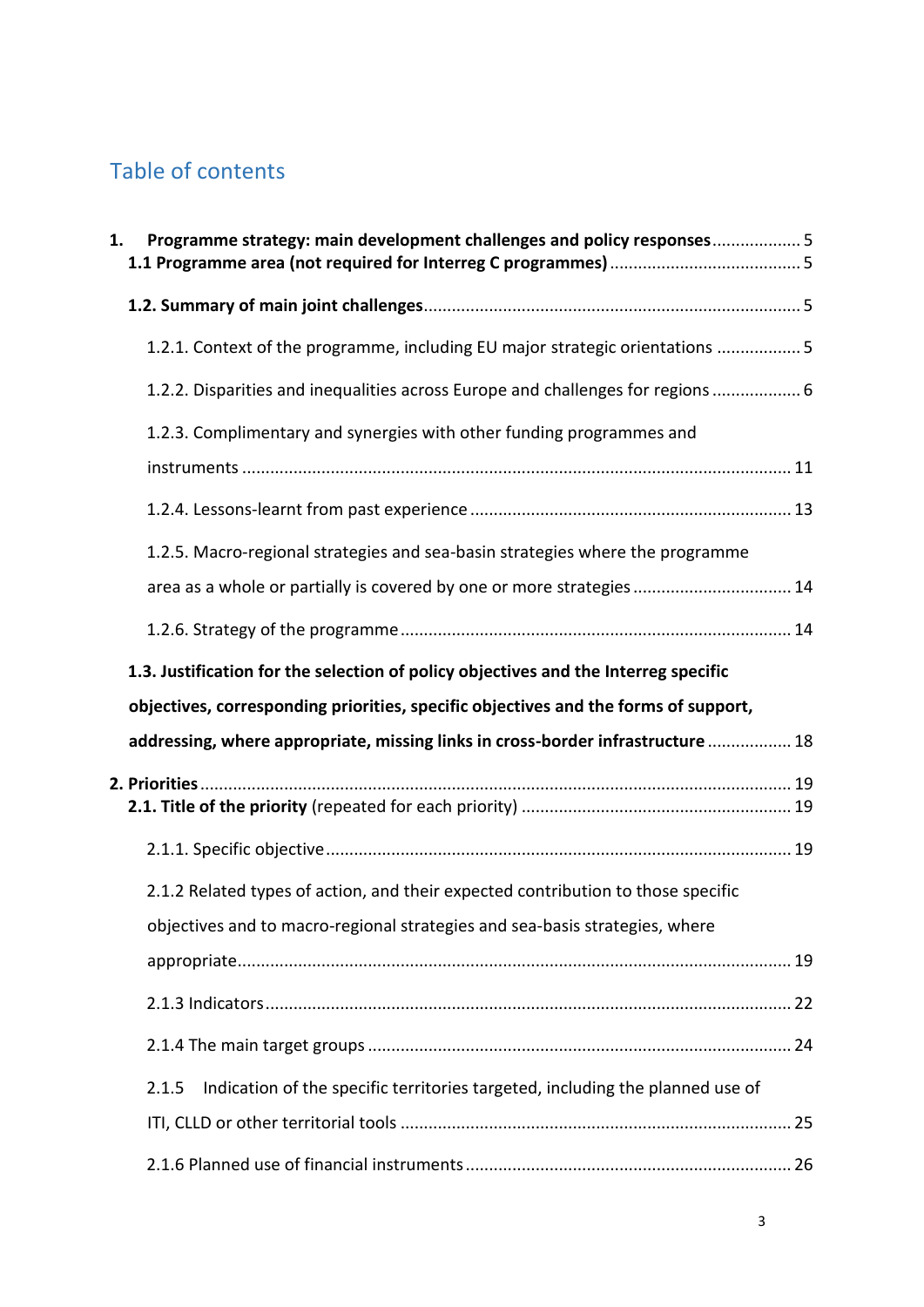|      | 2.1.7 Indicative breakdown of the EU programme resources by type of                                                                                                                                                                         |  |
|------|---------------------------------------------------------------------------------------------------------------------------------------------------------------------------------------------------------------------------------------------|--|
|      |                                                                                                                                                                                                                                             |  |
|      |                                                                                                                                                                                                                                             |  |
| 3.1  |                                                                                                                                                                                                                                             |  |
| 3.2  | Total financial appropriations by fund and national co-financing  28                                                                                                                                                                        |  |
| 4.   | Action taken to involve the relevant programme partners in the preparation of<br>the Interreg programme and the role of those programme partners in the                                                                                     |  |
| 5.   | Approach to communication and visibility for the Interreg programme,<br>(objectives, target audiences, communication channels, including social media<br>outreach, where appropriate, planned budget and relevant indicators for monitoring |  |
| 6.   | Indication of support to small-scale projects, including small projects within                                                                                                                                                              |  |
| 7.   |                                                                                                                                                                                                                                             |  |
| 7.1. |                                                                                                                                                                                                                                             |  |
| 7.2. |                                                                                                                                                                                                                                             |  |
| 7.3  | Apportionment of liabilities among participating Member States and                                                                                                                                                                          |  |
|      | where applicable, the third countries and OCTs, in the event of financial                                                                                                                                                                   |  |
|      | corrections imposed by the managing authority or the Commission  37                                                                                                                                                                         |  |
| 8.   | Use of unit costs, lump sums, flat rates and financing not linked to costs 39                                                                                                                                                               |  |
|      |                                                                                                                                                                                                                                             |  |
|      |                                                                                                                                                                                                                                             |  |
|      | Appendix 2. Union contribution based on unit costs, lump sums and flat rates 40                                                                                                                                                             |  |
|      | Appendix 3. Union contribution based on financing not linked to costs 40                                                                                                                                                                    |  |
|      | Appendix 4. List of responding organisations to the survey as part of the public                                                                                                                                                            |  |
|      |                                                                                                                                                                                                                                             |  |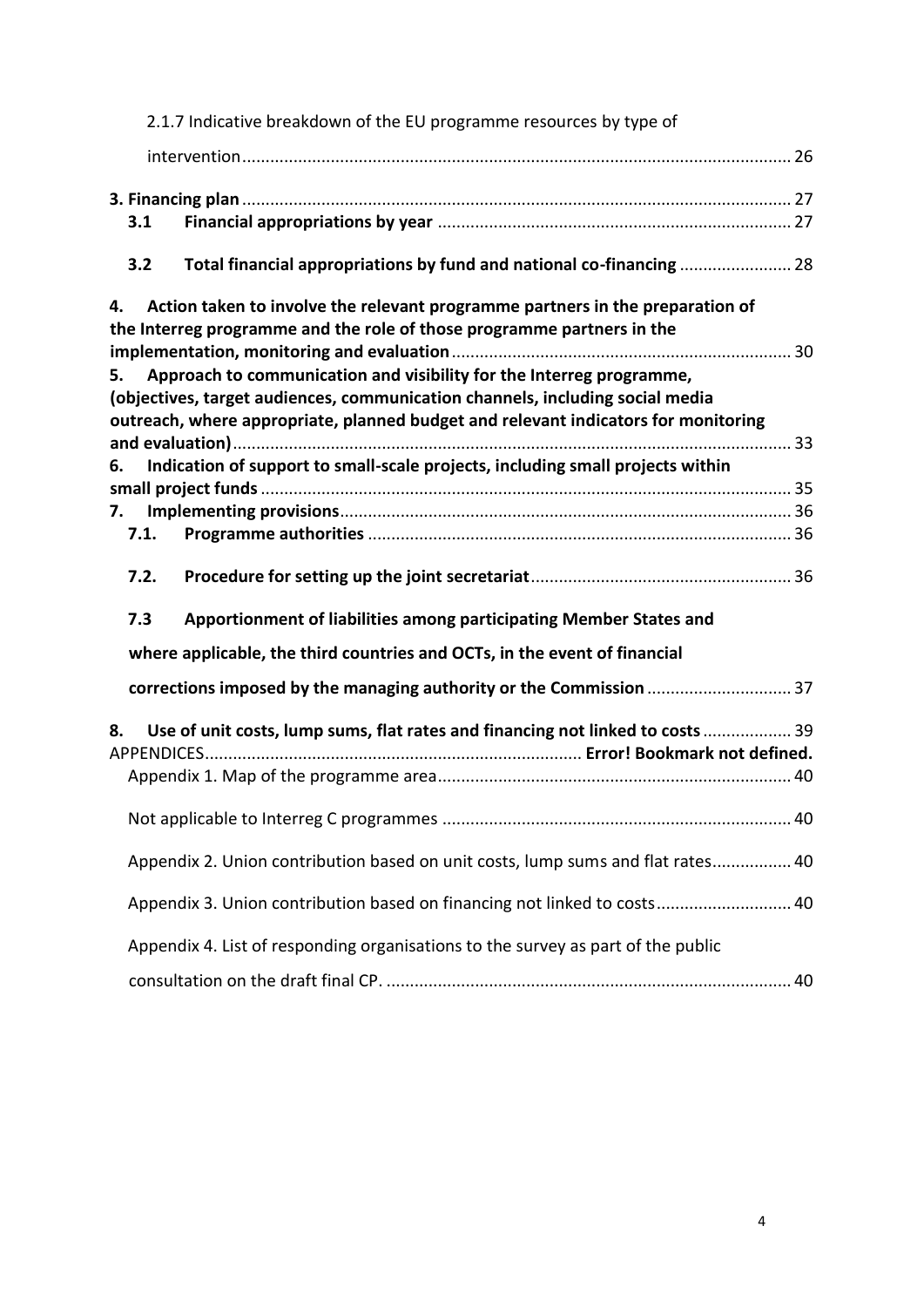# <span id="page-4-0"></span>1. Joint programme strategy: main development challenges and policy responses

# <span id="page-4-1"></span>1.1 Programme area (not required for Interreg C programmes)

Reference: point (a) of Article 17(3), point (a) of Article 17(9)

The programme area covers the whole territory of the EU 27 as well as Norway and Switzerland, referred to as Partner States (PS) in this document and corresponding to 255 regions in total (242 regions at NUTS 2 level in the EU27, 6 regions in Norway and 7 regions in Switzerland).

# <span id="page-4-2"></span>1.2. Summary of main joint challenges

Reference: point (b) of Article 17(3), point (b) of Article 17(9)

### <span id="page-4-3"></span>**1.2.1. Context of the programme, including EU major strategic orientations**

The European Union (EU) is committed to deliver results on several strategies over the coming decades, and the cohesion policy will have a key role to play.

The rapid rise of digital technologies is making science and innovation more open, collaborative and global. The European Commission's policy priorities reflect this through its three goals for EU research and innovation policy, summarised as **Open Innovation, Open Science and Open to the World**. Europe needs to become more inventive, reacting more quickly to changing market conditions and consumer preferences if it is to become an innovation-friendly society and economy. The key drivers of research and innovation are most effectively addressed at the regional level.

To overcome climate change and environmental degradation, the **European Green Deal** provides a roadmap for making the EU's economy sustainable with action to boost the efficient use of resources by moving to a clean, circular economy, restoring biodiversity and cutting pollution. It outlines the investments needed and financing tools available and explains how to ensure a just and inclusive transition.

The EU is committed to becoming climate-neutral by 2050. To achieve this, the European Climate Law proposes to turn this political commitment into a legal obligation and a trigger for investment. The strategy shows how Europe can lead the way to climate neutrality by investing in innovative technological solutions, empowering citizens, and aligning action in key areas such as industrial policy, finance, or research – while ensuring social fairness for a just transition.

The UN's 2030 Agenda for Sustainable Development adopted in 2015 is another major objective for the EU. Adopted in 2015, this Agenda is a commitment to eradicate poverty and achieve sustainable development worldwide by 2030, ensuring that no one is left behind. The adoption of the 2030 Agenda was a landmark achievement, providing for a shared global vision of sustainable development for all. The Agenda's scale, ambition and approach are unprecedented. One key feature is that its 17 Sustainable Development Goals are global in nature and universally applicable, taking into account national realities, capacities and levels of development and specific challenges. All countries, regions and cities, have a shared responsibility to achieve the SDGs, and all have a meaningful role to play locally, nationally as well as at the global scale.

The recent crises faced by the EU have increased inequalities in many areas. Working for social fairness and prosperity as part of the EU priority "An economy that works for people" and the European Pillar of Social Rights also appear as key drivers for this programme. Individuals and businesses in the EU, in particular small and medium-sized enterprises, can only thrive if the economy works for them. The EU's unique social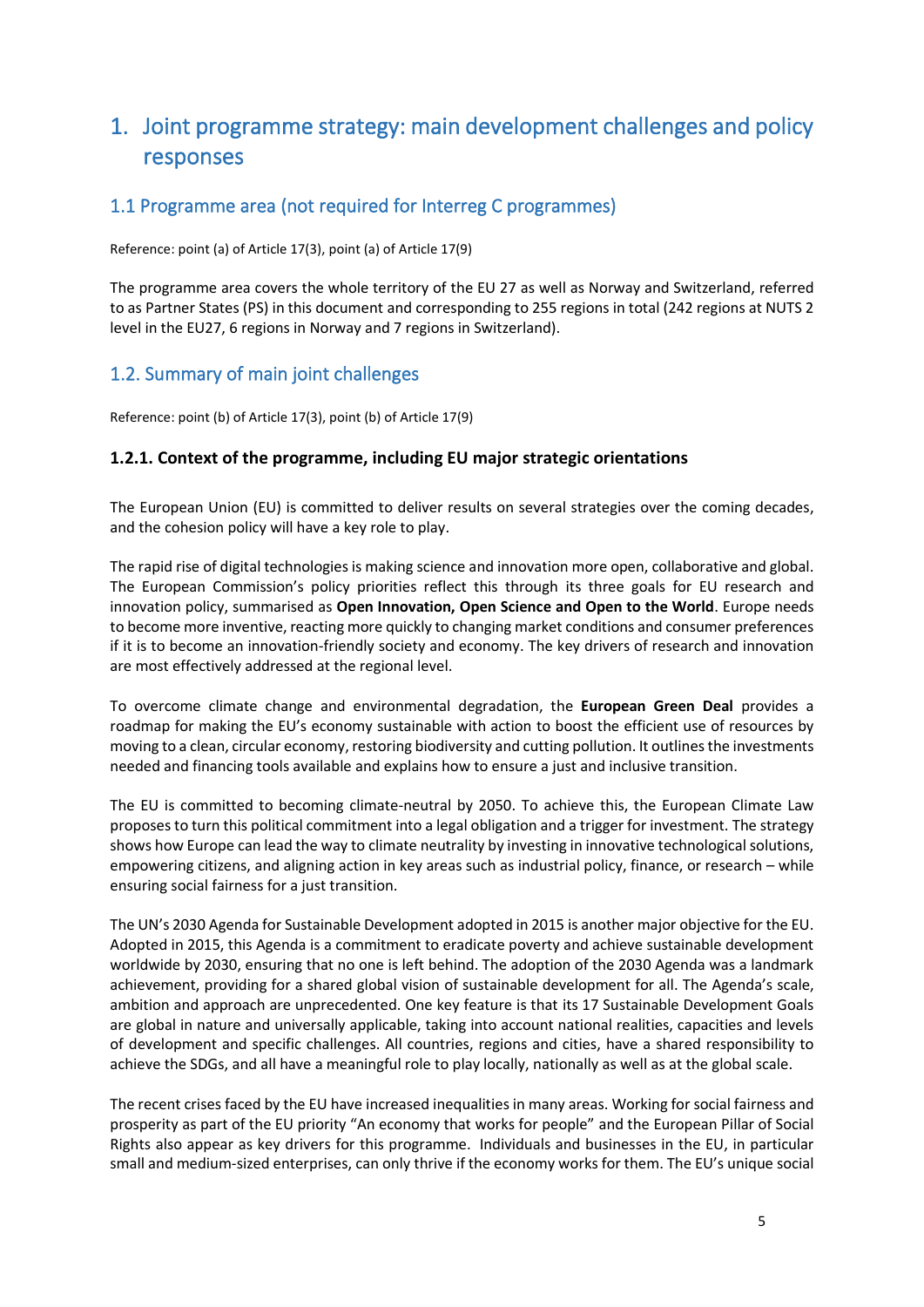market economy allows economies to grow and to reduce poverty and inequality. With Europe on a stable footing, the economy can fully respond to the needs of the EU's citizens.

The implementation of all EU strategies needs to fully consider the territorial dimension and limit their potentially negative differentiated impacts. The aim of the **Territorial Agenda 2030** is to strengthen territorial cohesion in Europe. This means ensuring a future for all places, by enabling equal opportunities for citizens and enterprises, wherever they are located. Territorial cohesion reinforces cooperation and solidarity and reduces inequalities between better‐off places and those with less prosperous outlooks. Cohesion benefits Europe as a whole and each individual territory. To strengthen cohesion, the Territorial Agenda provides strategic orientations for spatial planning and for strengthening the territorial dimension of relevant policies at all governance levels. The Territorial Agenda 2030 outlines two overarching objectives: (i) a Just Europe that offers future perspectives for all places and people; (ii) a Green Europe that protects our common livelihoods and shapes societal transition processes. These objectives are broken down into six priorities for the development of the European territory.

Interreg Europe may be able to support the response to any form of crisis (e.g., humanitarian, climatic with heath waves for instance, pandemic) should one emerge during its lifetime.

In this respect, at the start of the 2021-2027 programming period, Europe is facing an unprecedented health crisis due to the COVID-19 pandemic, which took hold in spring 2020. This is set to have very severe and long-lasting effects on many economic sectors (e.g., tourism, the cultural and creative sector) and probably on other issues such as people's choice of transport mode, consumer habits, ways of life, health, etc. in Europe's regions. Over the coming decades, the EU must address the challenges arising from these effects, along with the ecological transition, the digital transitions and demographic change. All these challenges will have strong impacts on a wide range of policy fields at EU, national, regional and local levels.

Public policies will undoubtedly be needed to help Europe's economy and the wider society to recover from the crisis. In this regard, the EU's cohesion policy remains essential for supporting the economic and social recovery in EU regions. With this policy, the EU contributes to the harmonious development across the Union by strengthening its economic, social and territorial cohesion in all EU regions and Member States. Interreg Europe continues to be one instrument of this policy with the potential to accelerate harmonious development by promoting a large-scale exchange and transfer of experience, peer-learning and benchmarking across Europe.

*The programme strategy is based on the following key sources of information: a) Seventh report on economic, social and territorial cohesion. My Region, My Europe, Our Future – 2017; b) State of the European Territory – Contribution to the debate on Cohesion Policy post 2020 - ESPON – 2019; c) Territorial Agenda 2030 - 2019; d) Synergies between IE and Smart Specialisation', JRC Technical Report 2018; e) Evaluation reports – Interreg Europe 2014-2020 programme – 2020; f) EC website.*

### <span id="page-5-0"></span>**1.2.2. Disparities and inequalities across Europe and challenges for regions**

The characteristics, situation and prospects of European regions in regard to the challenges and strategic orientations described above are very diverse. As in the previous programming periods, regional diversity in terms of opportunities and needs across the EU calls for tailor-made policies. It calls for a place-based approach that gives regions the ability and means to deliver policies that meet their specific needs. The uniqueness of each region is also of enormous added-value for other regions in Europe through various forms of mutual learning. It lays the foundation for the programme's role in Europe's push for a smarter Europe, a greener, climate-neutral and resilient Europe, a more connected Europe, a more social Europe and a Europe closer to citizens.

The triennial report on economic, social and territorial cohesion in Europe provides a valuable insight on major trends at work. The 7<sup>th</sup> Cohesion Report released in 2017 highlighted key trends that remain relevant for the 2021-2027 programming period. These include the narrowing of regional disparities, the fact that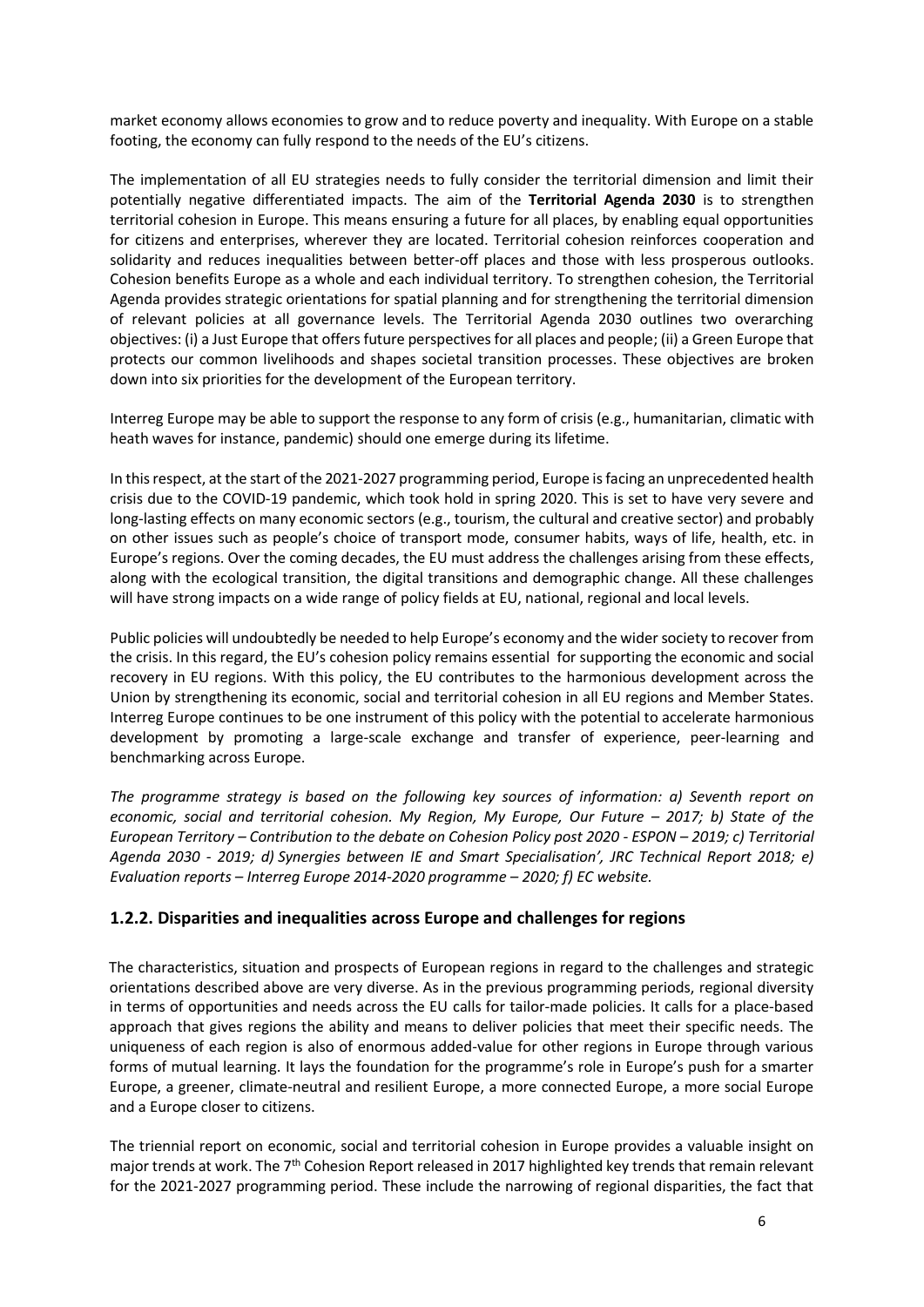investment in innovation, skills and infrastructure is insufficient and more investment is needed in energy efficiency, renewables and climate-neutral transport to reduce greenhouse gas emissions. However, other trends need to be interpreted with caution as the economic and social consequences of the 2020 health crisis could have significant, damaging and long-lasting effects in many sectors as well as on levels of employment, despite a progressive recovery since the 2008 financial crisis.

Key economic, social and territorial disparities for each of the five EU policy objectives are described below, as well as some crucial policy challenges for European regions, in particular those that are governancerelated. Disparities between European regions still persist and might even be deepened by the effects of the COVID-19 health crisis.

In the following descriptions, references are made to large areas across Europe based on the compass points, but the reality is rarely so simple and existing disparities within each large area should be kept in mind.

#### *A more competitive and smarter Europe*

Innovation in the EU remains highly concentrated in a limited number of regions. In the southern and eastern Member States, innovation performance is poorer and regions close to innovation centres - mainly capitals - do not benefit from their proximity. It is therefore necessary to develop policies that support technological and non-technological innovation in less developed regions and regions with low diversification and that connect businesses, research centres and specialised services to businesses in different regions. Cultural and creative assets are considered important and unique inputs for these innovation processes.

Despite being drivers of economic development, the concentration of business activities in knowledge economies also contributes to widening the development gap between regions. Regions differ in terms of the intensity and mix of their knowledge and innovation activities, which means they have different capacities to innovate and innovation processes of various levels of sophistication. Each territorial innovation pattern can be reinforced by knowledge acquisition from outside the region. Achieving positive regional economic development based on research and innovation depends on ability of regions to capitalise on their assets.

A clear core-periphery polarisation exists as a result of the current mechanisms of knowledge production. Regional specialisation patterns by technology use reveal that technology regions (i.e., sectors that actively produce technological solutions) are mainly capital city regions. The increased adoption of 4.0 technologies and processes based on cyber-physical systems and the internet of things (IoT), which requires new patterns of technology production, shows that "islands of innovation" can emerge in less advanced regions. From a societal perspective, a specific emphasis needs to be put on the acquisition of digital skills to limit the risk of excluding certain groups, such as the elderly, who may not be well prepared for this rapid transformation.

SMEs in the EU represent 99% of all enterprises, 57% of the value added, and employ 66% of the EU labour force. SMEs are considered to be the backbone of the European economy. However, regions provide different enabling conditions, challenges, opportunities and threats with respect to SME growth. Local and regional governance is increasingly important for economic development and competitiveness, as it can support companies in many ways. The role of quality governance systems is therefore crucial and is defined as providing two benefits (i) ensuring transparency in decision making and stability and (ii) fostering entrepreneurship and SME creation.

The development of the digital economy and society is uneven across EU Member States. Rural and peripheral regions are vulnerable in the shift towards the digital economy. The digitally more developed regions of northern and central Europe overlap with the knowledge and innovation regions. Considering the high cost of digital infrastructure in territories with geographic challenges, outermost regions, and rural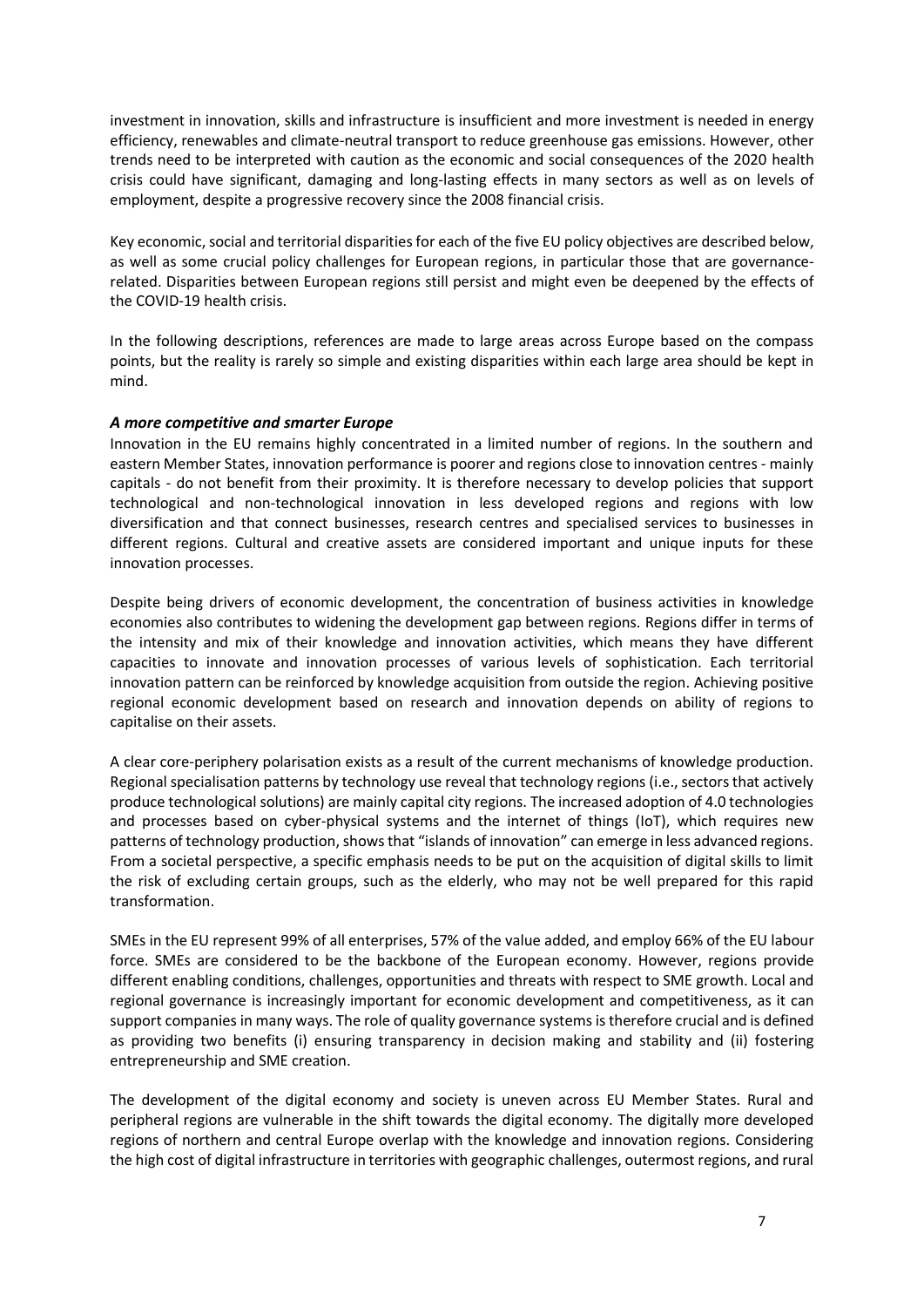areas, digital connectivity could be supported through local measures aimed at increasing demand through the promotion of ICT use and dematerialisation of services.

Larger, more developed cities provide more digital services than small and medium- sized cities, towns and rural communities. The interoperability of public services is thought to be an important factor for reducing digital gaps between countries and regions. Public institutions, civil society and companies should cooperate and exchange knowledge, as this will help to boost the local digital ecosystem and foster the cocreation and delivery of new types of services.

Interregional cooperation can contribute to a smarter Europe by enabling European regions to improve their innovation and R&D policies and programmes, particularly their smart specialisation strategies. The exchange of experience and policy learning will enable regions to accelerate and improve the implementation of their regional development policies in key areas, such as: skills development for smart specialisation and entrepreneurship, digitalisation of the economy and society, digital connectivity, the uptake of advanced technologies, innovation in SMEs, and non-technological innovations (organisational, social, etc.).

#### *A greener, climate-neutral and resilient Europe*

Climate change has different impacts on each of Europe's biogeographical regions. Observed impacts include changes to the environment, to ecosystems, and to the food, water and energy systems. Vulnerability to climate change varies considerably from region to region. Climate change is increasingly causing environmental damage, is adversely impacting well-being and health, and is generating economic losses.

In regard to energy, increased efforts will be necessary to make a success of the European Green Deal, the European Climate Pact, and the upcoming 'Fit for 55' package and its target to reduce emissions by at least 55% in 2030. With a view to showing global leadership on renewables, the EU has set an ambitious, binding target of 32% for [renewable energy](https://ec.europa.eu/energy/en/topics/renewable-energy) sources in the EU's energy mix by 2030.

Reaching the EU's climate-neutral objectives requires infrastructure investments targeting geographically specific renewable energy potentials, increased energy efficiency in regions where resources are scarce, regional cooperation, and an increased focus on bottom-up governance. Rural regions in Southern and Eastern Europe, most of Eastern Europe, and outermost regions are the most vulnerable to energy poverty. Many of these regions have the potential to develop renewable energy, but lack the administrative capacity, the vision or the financial resources. Regional and interregional cooperation can support the development of stakeholder networks, the transfer of knowledge and practices of sustainable energy supply and consumption across regions, and the alignment of action in support of the energy transition across the different governance levels.

The circular economy is making an increasing contribution to meeting the EU's environmental and climate objectives. It is also a stimulus to local and regional development. The region is a relevant scale at which to organise sustainable economic ecosystems, but the regulatory frameworks at regional and local levels should be adapted to the principles of a circular economy. Implementation and diffusion of circular business models (CBMs) is favoured by agglomerations (both economic and urban) in proximity to knowledge hubs. Circular economy material providers play a particularly predominant role in rural regions.

The transport sector is one of the main contributors to greenhouse gas emissions and air pollution. Public action to support the decarbonisation of transport is therefore more important than ever. The supported actions should be inspired by the European strategy for low-emission mobility, which aims at ensuring a regulatory and business environment that is conducive to meeting the competitiveness challenges that the transition to low-emission mobility implies.

In addition, the EU Biodiversity Strategy for 2030 is also an important part of the European Green Deal. It aims at protecting the natural world and reversing the degradation of ecosystems. EU regions have an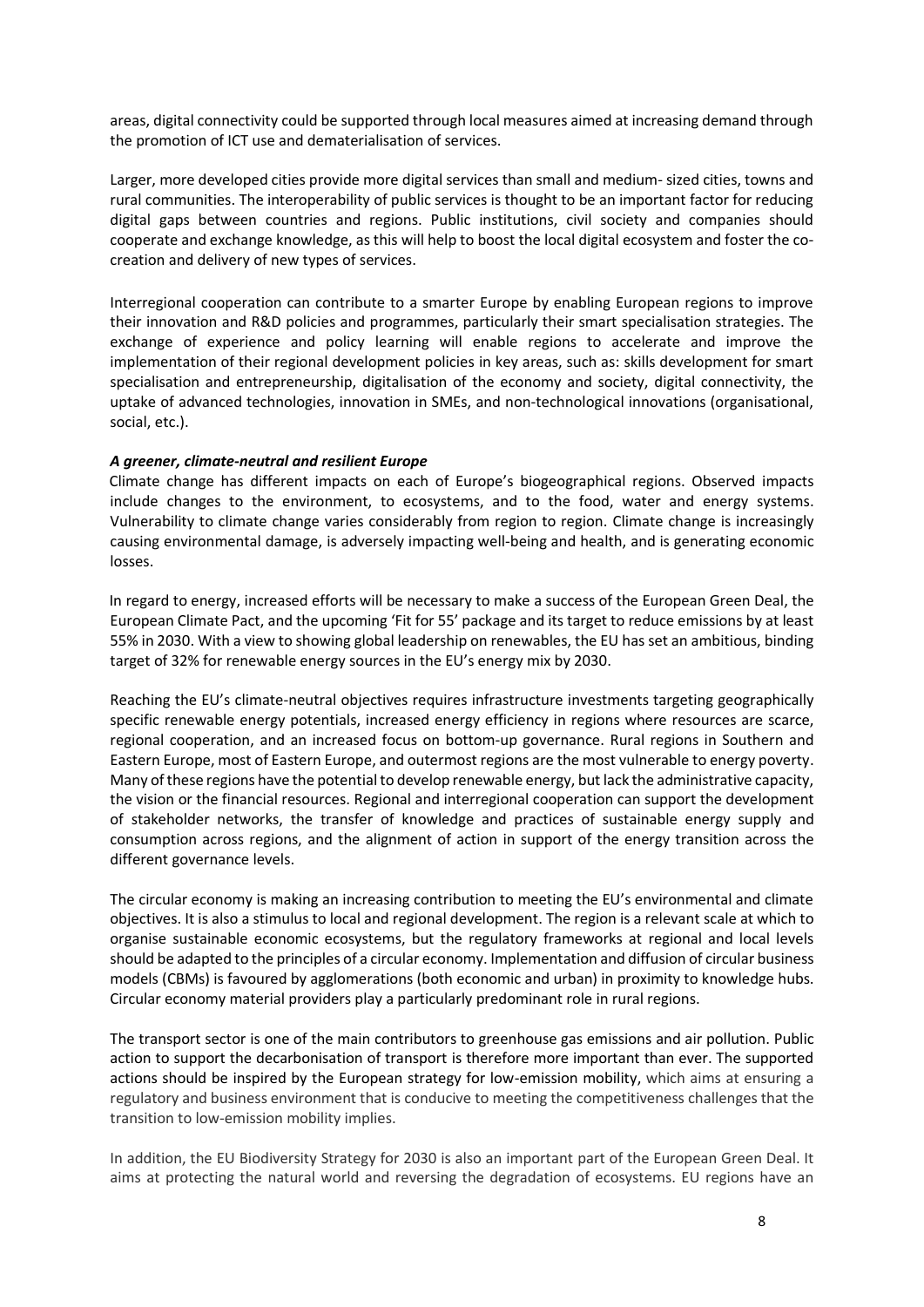important role to play by ensuring effective protection of a significant proportion of the land and sea and integrating ecological corridors as part of a true Trans-European Nature Network. The EU Nature Restoration Plan, which is a key part of the Strategy, has the potential to make EU regions not only more nature-friendly, but also offers opportunities to increase their resilience to climate change and other environmental risks. Implementing the Strategy will require, however, unlocking substantial funding from regional/cohesion funds and other sources, as well as the involvement of actors at all levels of decisionmaking.

Finally, the potential area covered by green infrastructure (GI) at the regional level is relevant to multiple policy frameworks (e.g., biodiversity, water management, climate change, digitalisation). Regions with low potential GI network coverage in north-western Europe need to improve the connectivity of existing GI. Regions with high potential GI network coverage should be supported through policies promoting sustainable land use and increased biodiversity. The development of GI can be facilitated by collaboration between local and regional stakeholders, awareness and capacity building, and knowledge exchange between professionals operating at different implementation stages and scales.

Interregional cooperation can support European regions to deliver a greener, climate-neutral and resilient Europe, in line with the European Green Deal, by enabling them to integrate successful experiences and policies from other regions into their own regional programmes in areas such as promoting the transition to a circular economy, climate change adaptation, water management, pollution prevention, risk prevention and disaster resilience, energy efficiency measures, biodiversity restoration, nature-based solutions and green infrastructures, and sustainable urban mobility. Where relevant, the Interreg Europe programme can promote and enrich the activities and outputs of regional programmes.

#### *A more connected Europe*

Good accessibility is a precondition for economic development. By 2030, the accessibility potential of mountain and coastal regions by road or rail will barely reach 80 % of the European average. Sparsely populated places and islands (including outermost regions) will remain below 20 %. Overall, there are significant disparities in accessibility at the regional and local levels.

Interregional cooperation can contribute to a more connected Europe by supporting policy learning and capacity building in relation to regional policies promoting sustainable, intelligent and multimodal mobility.

#### *A more social and inclusive Europe*

As a result of the 2008 financial crisis, the unemployment rate in the EU reached a record high of 11% in 2013, dropping to 6.2% in late 2019. But the situation is set to deteriorate markedly in the early 2020s.

There are large and long-lasting gaps between regions in terms of employment and unemployment rates, with significantly higher unemployment rates in the countries of southern Europe and in the outermost regions. Youth unemployment varies widely from around 6 % in the countries of central Europe to over 30 % in southern European countries. The employment situation of workers over 50s also remains an issue of concern in most countries. The data also shows that the employment rate of 35–49-year-olds is worsening.

Overall, the average employment rate was 74% in the more developed regions in 2016, while in less developed regions, the average rate was only 65%.

The ability of regions to withstand economic shocks and address high unemployment is determined by a combination of factors, including the structure of the economy, labour market flexibility, the level of skills, and place-based characteristics, in particular the quality of governance.

For example, regional economies dominated by sectors heavily affected by the COVID-19 crisis, such as tourism or the cultural and creative sectors, may experience more severe and prolonged negative socioeconomic impacts compared to regions with more diversified economies. In this context, it will be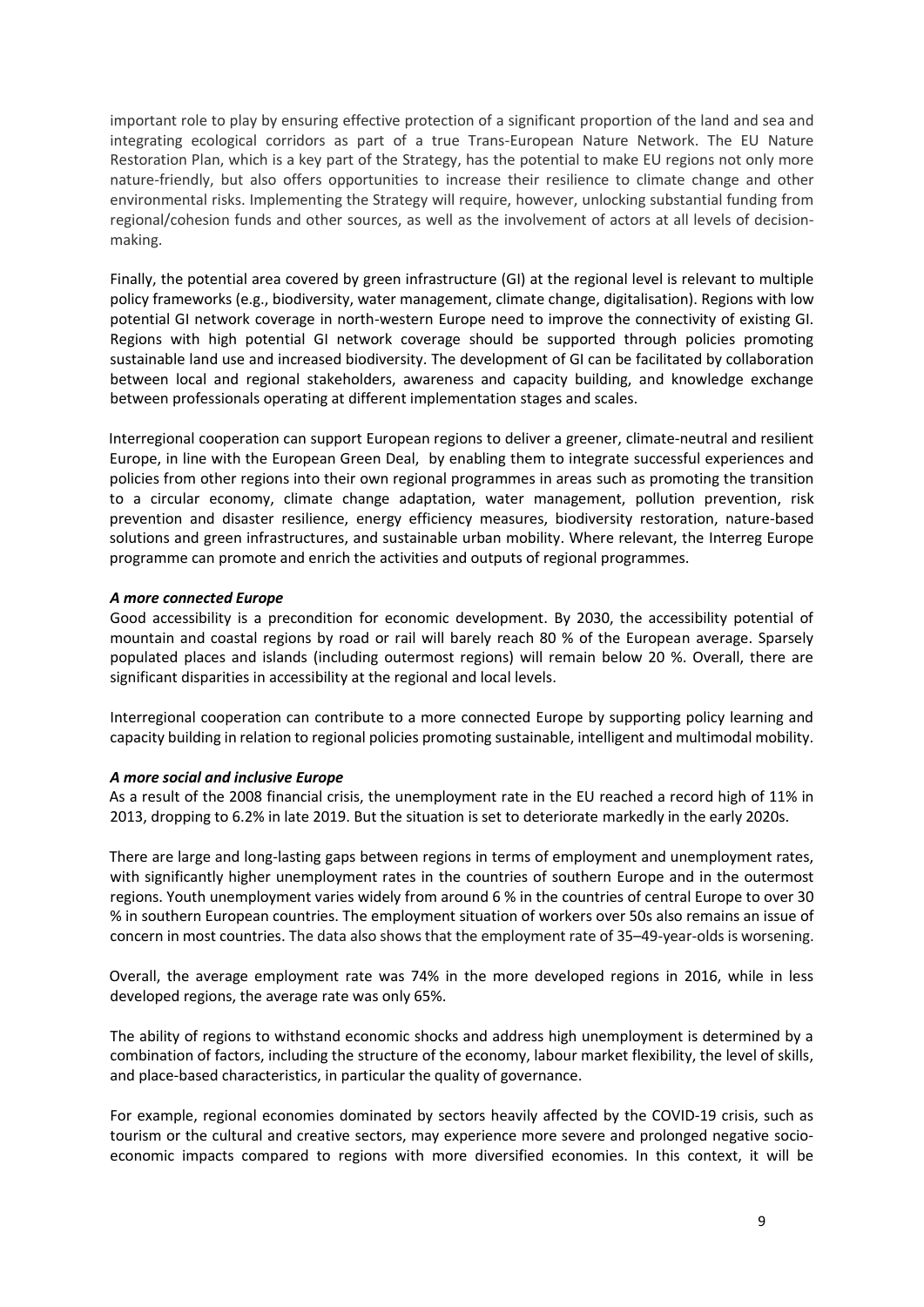important to consider how recovery plan budgets and corresponding packages will be used and coordinated at European, national and regional levels.

Working conditions are also of growing interest, with aspirations for a better work-life balance, equal opportunities, the inclusion of persons with disabilities, and more flexible forms of work. Moreover, the role and place of pensioners in society should be better addressed in light of the ageing society.

As for migration, the specific measures at EU level taken during the most critical years, around the mid-2010s, need to be evaluated and extended where relevant. Among the key lessons, the positive economic impact of the presence of refugees is largely determined by the success of their integration into the labour market. Urban and rural contexts require different policies for the socio-economic integration of migrants. When considering the social dimension, the important role of local authorities and NGOs in the successful integration of migrants should be emphasised.

Europe faces increasing and territorially different demographic challenges. Among these challenges, ageing and depopulation or high-density population may affect many regions, including rural and peripheral areas. At the same time, many metropolitan/urban areas are facing growing populations, with possible severe impacts on social and territorial cohesion, public service provision, labour markets and housing, among others.

Access to services of general interest, education, training, healthcare, social care and social protection and inclusion, appears to be especially difficult for vulnerable groups and for people living in specific types of territories, such as rural areas with low accessibility or areas with geographical specificities, including mountains, islands, sparsely populated areas, coastal areas and outermost regions. Cohesion Policy governance and implementation mechanisms at the national level, and the regional level where relevant, should support capacity building among local stakeholders and multilevel partnerships ('policy making ecosystem' approach), interregional networking and cooperation.

*In line with the European Pillar of Social Rights, Interregional cooperation can contribute to a more social Europe by supporting policy learning and the transfer of experience on regional policies that will get people back into employment and enhance the effectiveness of labour markets and the integration of migrants and disadvantaged groups. Other key fields of action are, for instance, ensuring sufficient and equal access to health care through developing infrastructures, including primary care and specialised health services and enhancing the role of culture and tourism in economic development, well-being, social inclusion and social innovation.*

#### *A Europe closer to citizens*

Good territorial governance and cooperation are preconditions to meeting current social, economic, connectivity and environmental challenges across the European territory. The diversity of the European territory in terms of geography, administrative and governance settings, and political differences across regions, underlines the importance of tailored, place-based approaches.

To ensure no places or citizens are left behind, stronger cooperation between places across territorial boundaries is needed, as well as across sector-based policies. This requires high-quality governance as well as capacity building and the empowerment of the various actors involved.

*Interregional cooperation can contribute to a Europe closer to citizens by supporting key areas for the development of effective integrated place-based strategies and policies, which could for instance cover cultural heritage among other themes. The support could facilitate better spatially adapted governance, as governance for collective action requires capacity for consensus building and long-term commitment. Moreover, experimentation in terms of building governance networks and structures is an important aspect of efficient cooperation structures, and capacity building is a key precondition for efficient territorial policies. Interreg Europe could help to ensure that integrated territorial strategies are concretely implemented on the ground.*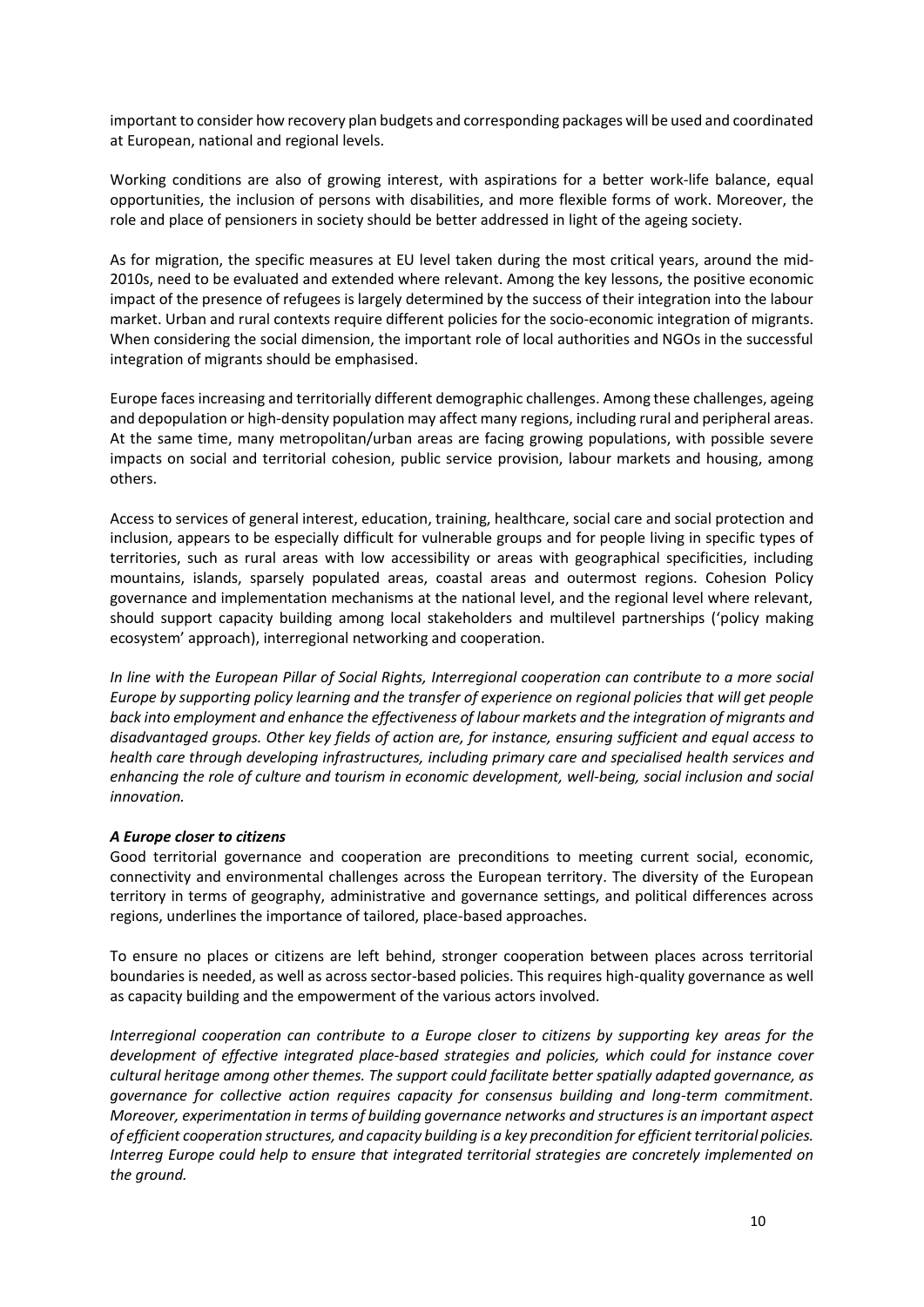### <span id="page-10-0"></span>**1.2.3. Complementarity and synergies with other funding programmes and instruments**

The complementarity of Interreg Europe with other forms of support is found in the added value of this cooperation programme against other sources of funding. In some cases, the complementarity may lead to coordination and synergetic action. In other cases, only the added value of Interreg Europe is indicated in the sections below. Complementarity has therefore a larger scope than coordination. The complementarity and connections that can be established by Interreg Europe with other sources of funding are as follows:

#### *The complementarities with the Investment for Jobs and Growth (IJ&G) goal programmes*

IJ&G programmes are related to ERDF, ESF+, and the Cohesion and Just Transition Funds. The complementarities with these programmes are indicated in Article 3 of the ETC Regulation (EU) 2021/1059 on European territorial cooperation (Interreg) and lead to a direct link between Interreg Europe and the IJ&G programmes, both at project and platform levels.

Coordination will be ensured at the project level via the link to IJ&G. This link will be established in all projects, as at least one IJ&G programme will need to be addressed by each project. At platform level, the MA of the IJ&G programmes are one of the main target groups.

Furthermore, in the event that an IJ&G programme envisages interregional cooperation actions (Article 22.3.d.vi of Regulation (EU) 2021/1060 (CPR), the complementarity exists automatically. So far, the regions opting for this type of cooperation had specific thematic or geographic aims that could not be covered by any of the existing Interreg programmes. As in the past, these regions will need to define and design their own cooperation rules. This is where INTERACT can help, by drawing inspiration from existing Interreg programmes. Beyond defining the rules, Interreg Europe can also help to implement this form of cooperation when regions are looking for relevant partners or for experience on relevant themes.

#### *The complementarity with the Interregional Innovation Investment Instrument (I3)*

The Interregional Innovation Investment Instrument is included in the ERDF Regulation (EU) 2021/1058 and consists of two strands. The first strand focuses on investments in interregional projects and the second supports the development of value chains in less developed regions. It allocates a small budget to capacity building, not addressed to public administrations. This new Instrument and Interreg Europe do not overlap, as their objectives and scopes differ.

Nonetheless, synergies between the Interregional Innovation Investment Instrument and Interreg Europe are still possible. The results achieved by the new instrument may offer a valuable source of learning for Interreg Europe's projects and Policy Learning Platform. Reciprocally, Interreg Europe projects focusing on innovation may set the basis for future Interregional Innovation Investments depending on the lessons learnt from the cooperation and the possible identification of areas for joint investments.

In the framework of the 5-step methodology defined to support the cooperation in S3 thematic Platforms, Interreg Europe can support interregional cooperation in the Learn and Connect phase, while I3 will focus on the support to the Demonstrate, Commercialise and Upscale phase of the investment. Using S3 as coordination principle for interregional cooperation, regions can mobilise complementary assets and unlock the innovation potential within European value chains. Interregional cooperation facilitated by Interreg Europe and place-based innovation ecosystems, can build the bases for successful interregional innovation investments.

#### *The complementarities with other Interreg programmes*

The complementarities among all Interreg programmes are set out in Article 3.3 of the ETC Regulation. In the case of strands A, B and D, both the geographical coverage and the approach of each strand reveal the added value of strand C and of Interreg Europe in particular. Whereas strands A, B and D focus on solutions to solve the cross-border or transnational challenges, Interreg Europe allows for interregional capacity building to improve regional development policies. Cooperation among all Interreg strands is furthermore ensured by the INTERACT programme in the various programme management areas.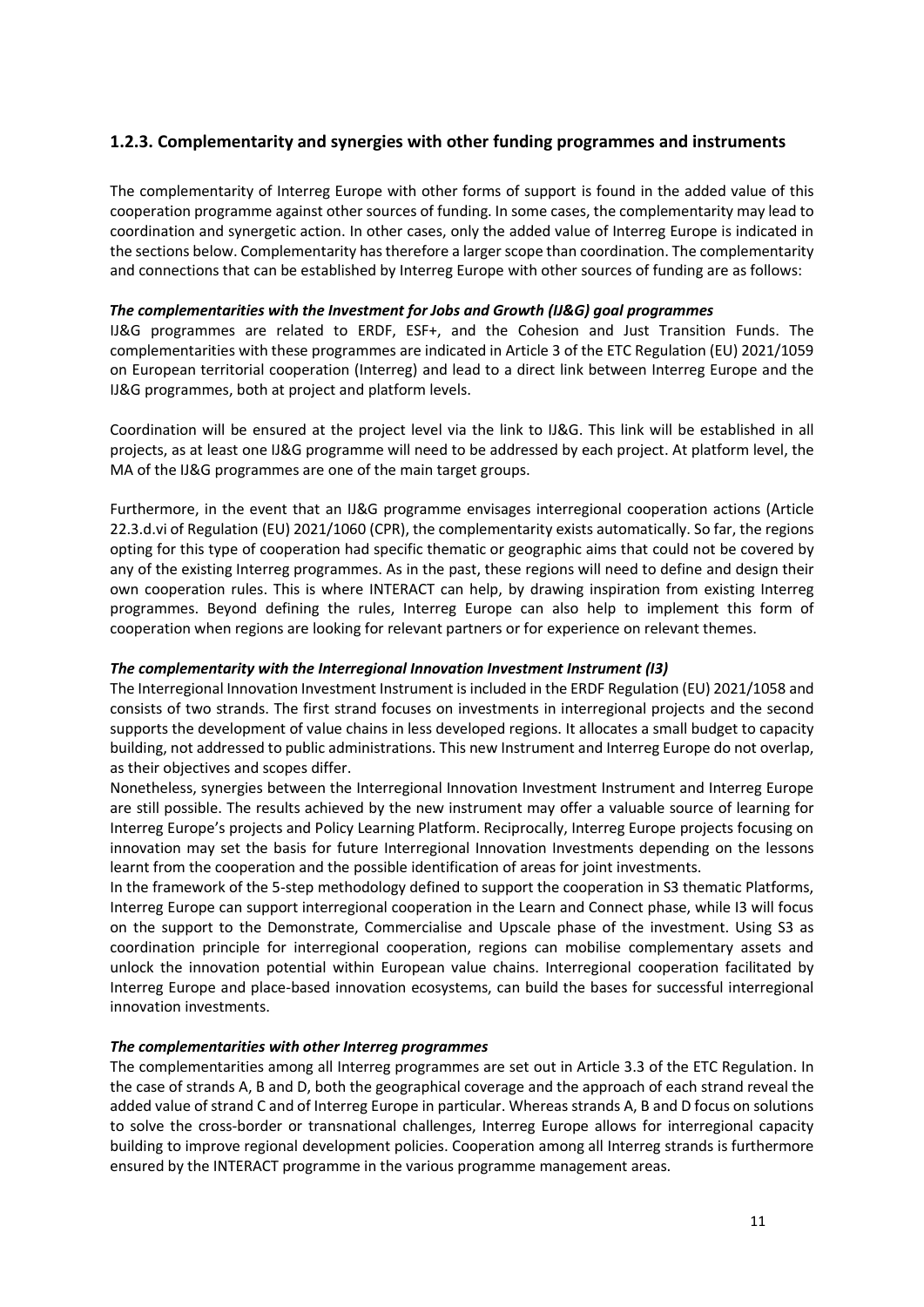As for strand C, Article 3 defines the aims and the added value of each interregional (or Pan-European) programme. The dividing lines [and complementarities] between Interreg Europe, INTERACT, URBACT and ESPON are clarified by the ETC Regulation. Interreg Europe focuses on policy objectives to identify, disseminate and transfer good practices into regional development policies, whereas INTERACT focuses on the implementation of Interreg programmes and capitalisation of their results. The area of intervention of Interreg Europe therefore covers regional development policies in a wider sense, whereas INTERACT's area of intervention remains in the domain of cooperation.

In particular, INTERACT's and Interreg Europe's respective platforms (KEEP and the platform) have two different objectives, serve two different needs and have different target groups. Whereas KEEP includes data on Interreg, ENI CBC and IPA CBC programmes and projects, Interreg Europe's database gathers data on regional development practices. The regular exchanges between INTERACT and Interreg Europe also ensures close coordination on subjects of common interest, such as the implementation of Investment for Jobs and Growth programmes.

The dividing line between Interreg Europe and URBACT is the specific nature of URBACT's thematic focus (integrated and sustainable urban development). Finally, ESPON analyses development trends, a distinctive focus among all strand C programmes. The provision of territorial data on recent European development trends can inform the development of Interreg Europe projects and Interreg Europe programme activities. At the same time additional knowledge demand arising from Interreg Europe cooperation might be addressed through targeted analysis by the ESPON programme.

The four Pan-European programmes hold regular meetings (coordinated by INTERACT) and bilateral meetings to define the areas of cooperation and collaboration, both at the programming and at the implementation stages. Among other actions, the four programmes have worked together to clarify their respective types of intervention and target groups in order to ensure both complementarity and the identification of synergies. At the implementation stage, synergies refer to the mutual promotion of the programme activities, the exchange of information for the benefit of each programme activities, and the joint organisation of activities.

#### *The complementarities with other EU instruments and EU policies*

A number of other EU instruments and policies can benefit from the interregional policy learning opportunities offered by Interreg Europe's operations (projects and the platform). This is, for instance, the case with the implementation of the Recovery and Resilience Facility.

On research and innovation, complementarities with some Horizon Europe actions can be established. Interreg Europe operations can support in the policy learning process leading to improved skills for: smart specialisation and entrepreneurship, the digitalisation of the economy and society and the uptake of advanced technologies. Knowledge on mature R&I results from H2020 and Horizon Europe can be shared within Interreg Europe to contribute to policy making and to be further capitalised within the regions, in line with the Horizon Europe Dissemination & Exploitation Strategy and the exploitation of R&I knowledge. In addition, policy changes emerging from Interreg Europe could be linked with the Feedback to Policy Framework of Horizon Europe.

Turning to innovation in SMEs, policy learning support can be envisaged towards relevant parts of the Single Market programme and Horizon Europe (notably the European Innovation Council, European Innovation Ecosystems and the Start-Up Europe initiative). Moreover, policy learning support could be envisaged for industrial ecosystems approach highlighted in the EU's industrial strategy.

In respect of Europe's goal for a greener, climate-neutral and resilient Europe, Interreg Europe support could benefit the European Green Deal's specific instruments: the Resource Efficient Europe Flagship Initiative, the Circular Economy Package, the Zero Pollution Ambition, the Life Programme, the EU Biodiversity Strategy, the EU Strategy on Green Infrastructure, and the Knowledge and Innovation Community on Climate. The Knowledge Hub of the European Climate Pact is also a relevant initiative which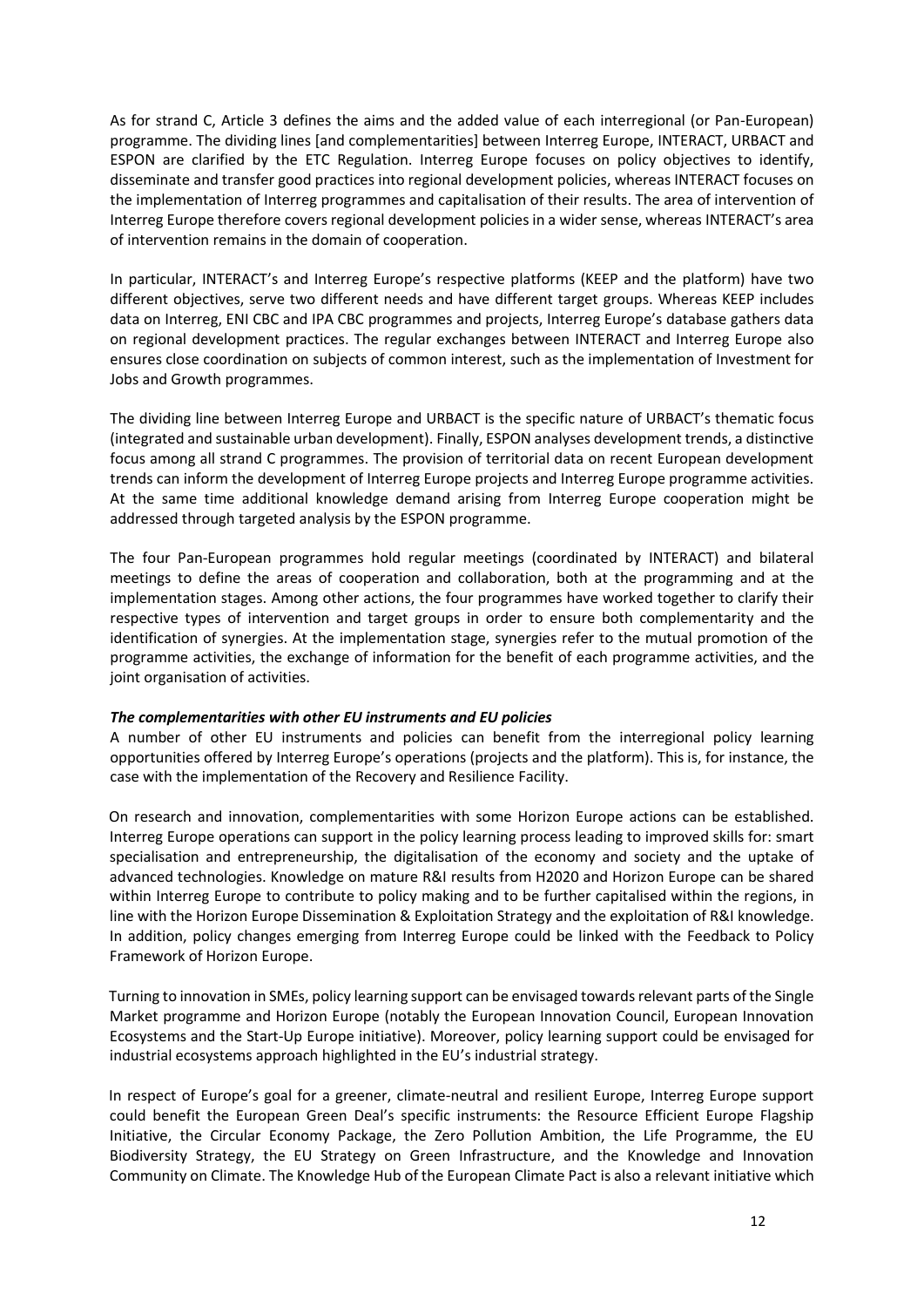could further contribute to the dissemination of good practices and policy successes. In addition, the link to the Horizon Europe mission on adaptation and societal transformation offers opportunities to address climate change challenges.

The EU's Urban Mobility Package could also benefit from interregional policy learning on sustainable multimodal urban mobility, while the Digital Europe Programme could similarly benefit from learning on digital connectivity.

There may also be complementarities on healthcare between Interreg Europe and the EU Health Programme and Horizon Europe programmes. Similarly, on employment, complementarities are possible with the EU's Employment and Social Innovation programme..

#### *The complementarities with smart specialisation strategies (S3) and its Platform*

In 2014-20, Interreg Europe operations (platform and projects) were coordinated with the S3 Platform. Constant contact between the S3 Platform and the Interreg Europe JS has led to efficient coordination and joint actions. This coordination also enhanced awareness on the approach and possibilities of each instrument, as the target groups were partly coincident. In addition, a number of Interreg Europe projects address smart specialisation.

In 2021-27, this operational coordination will be followed-up as innovation has always been a popular topic in interregional cooperation. At a strategic level, Interreg Europe's 2021-27 contribution to smart specialisation could be regarded as a space for experimentation, learning and generation of good practice in this area that can serve broader purposes. In addition, the interregional policy learning process helps to build capacities for implementing S3 and exploiting synergies between S3/ERDF and other EU Funds, including Horizon Europe and in particular its European Innovation Ecosystems Work Programme. Interreg Europe projects can complement Horizon Europe priorities such as the missions and partnerships.

#### *The complementarities with the Territorial Agenda 2030*

The aim of the Territorial Agenda 2030 is to ensure balanced development across Europe, and a future for all places, by enabling equal opportunities for citizens and enterprises, wherever they are located. Interreg Europe is part of Cohesion Policy, and aims at reducing disparities between European regions. It is the only Interreg programme that enables cross-European policy learning. Its complementarities with the Territorial Agenda 2030 are clear. On the project level, especially under the Interreg specific objective "a better cooperation governance" and under the thematic fields related to "A Europe closer to citizens", the exchange of good practices, capacity building and policy learning on integrated territorial strategies will contribute to the implementation of the Territorial Agenda 2030. At the same time, on the programme level, Interreg Europe can ensure awareness of the territorial settings of project partnerships and thereby reinforce cooperation and solidarity as well as reduce inequalities between better‐off places and those with less prosperous outlooks.

#### <span id="page-12-0"></span>**1.2.4. Lessons-learnt from past experience**

#### *Lessons on operational aspects of cooperation projects and the platform*

All programme evaluation reports have confirmed the efficient and effective support provided by the programme to projects.

In the 2014-2020 period, the programme introduced a new structure for interregional cooperation projects with 2 phases and a mid-term review. The action plan at the end of phase 1 and the possibility of running pilot actions in phase 2 have been appreciated. However, the final evaluation highlighted the importance of further supporting pilot actions and the learning process in phase 2.

A second main aspect in project implementation is the link to European Structural and Investment Funds (ESIF) programmes, which was a requirement for all Interreg Europe projects. The 2014-20 programme encountered obstacles in establishing an effective link, especially related to the implementation timing gap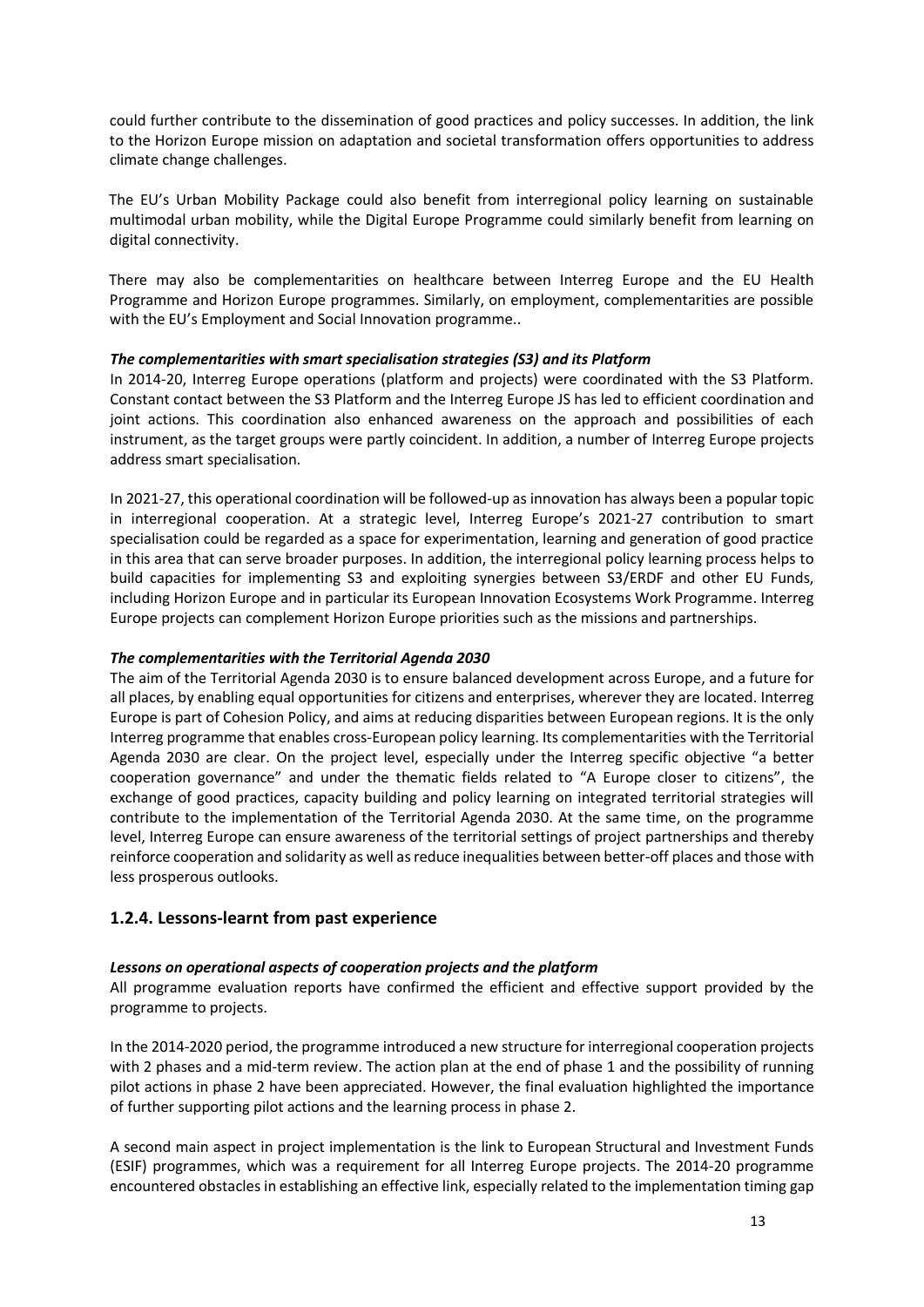between the ESIF and Interreg Europe projects. It would be sensible therefore to ease the obligation of linking projects to the ESIF programmes. The final evaluation also points to the need to involve the organisations that are directly responsible for the addressed policy instruments as project partners.

Turning to the platform, to make it more effective, its structure underwent significant adjustments during the 2014-20 period. This was the first time that such an innovative service has been developed by an Interreg programme. The overall results of this initiative have been largely positive, as is reflected in the high satisfaction rate of its users.

#### *Lessons on policy change and impacts*

The high potential of Interreg Europe to directly or indirectly influence the implementation of regional development policies, including European Structural and Investment Funds programmes, has been demonstrated for years now and was confirmed by the impact evaluation.

Projects primarily address three levels of learning (individual, organisational and stakeholder). At partner and stakeholder levels, policy learning processes increase the professional capacity of individuals and organisations. The final evaluation indicates that the scope of project-level learning could be better monitored in the future programme. It also recommends that the indicator system should capture the increased capacity at organisational level.

Regarding the platform, the qualifications of thematic experts and the involvement of projects are key to the quality of its services. The platform allows the programme to address the fourth level of learning (external) directly. This is about creating learning opportunities for individuals and organisations not involved in projects. In this regard, the peer review tool has been one of the most successful services.

In the future, the learning process needs to be more demand-driven. In this respect, the target groups should be more stimulated by awareness-raising actions as early as possible, performed by the programme and at national level.

The evaluation carried out in the 2014-2020 period confirmed the significant impact of the Interreg Europe programme. By May 2021, the amount of funds influenced by projects had already exceeded 1 billion euros (through the funding of new initiatives or new calls in the regions inspired by interregional cooperation; further information on www.interregeurope.eu/projectresults).

# <span id="page-13-0"></span>**1.2.5. Macro-regional strategies and sea-basin strategies where the programme area as a whole or partially is covered by one or more strategies**

Given the pan-European nature of the Interreg Europe programme, it is not opportune to introduce a specific focus on, or give priority to Interregional Cooperation Projects or activities that target a specific macro-regional strategy or a sea-basin strategy (or initiative). However, proposals for Interregional Cooperation Projects that include issues related to one or more macro-regional strategies and/or sea-basin strategy, as part of the practice sharing and policy learning among regional actors from different parts of Europe, will be welcomed by the programme, as long as the proposal includes a geographical balance in terms of countries represented in the partnership.

### <span id="page-13-1"></span>**1.2.6. Strategy of the programme**

Interreg Europe is part of the interregional cooperation strand of European territorial cooperation (Interreg strand C), which supports interregional cooperation to reinforce the effectiveness of cohesion policy.

The ETC Regulation (EU) 2021/1059, Article 3.3.a, states that the aim of the Interreg Europe programme is to promote the exchange of experience, innovative approaches and capacity building focusing on policy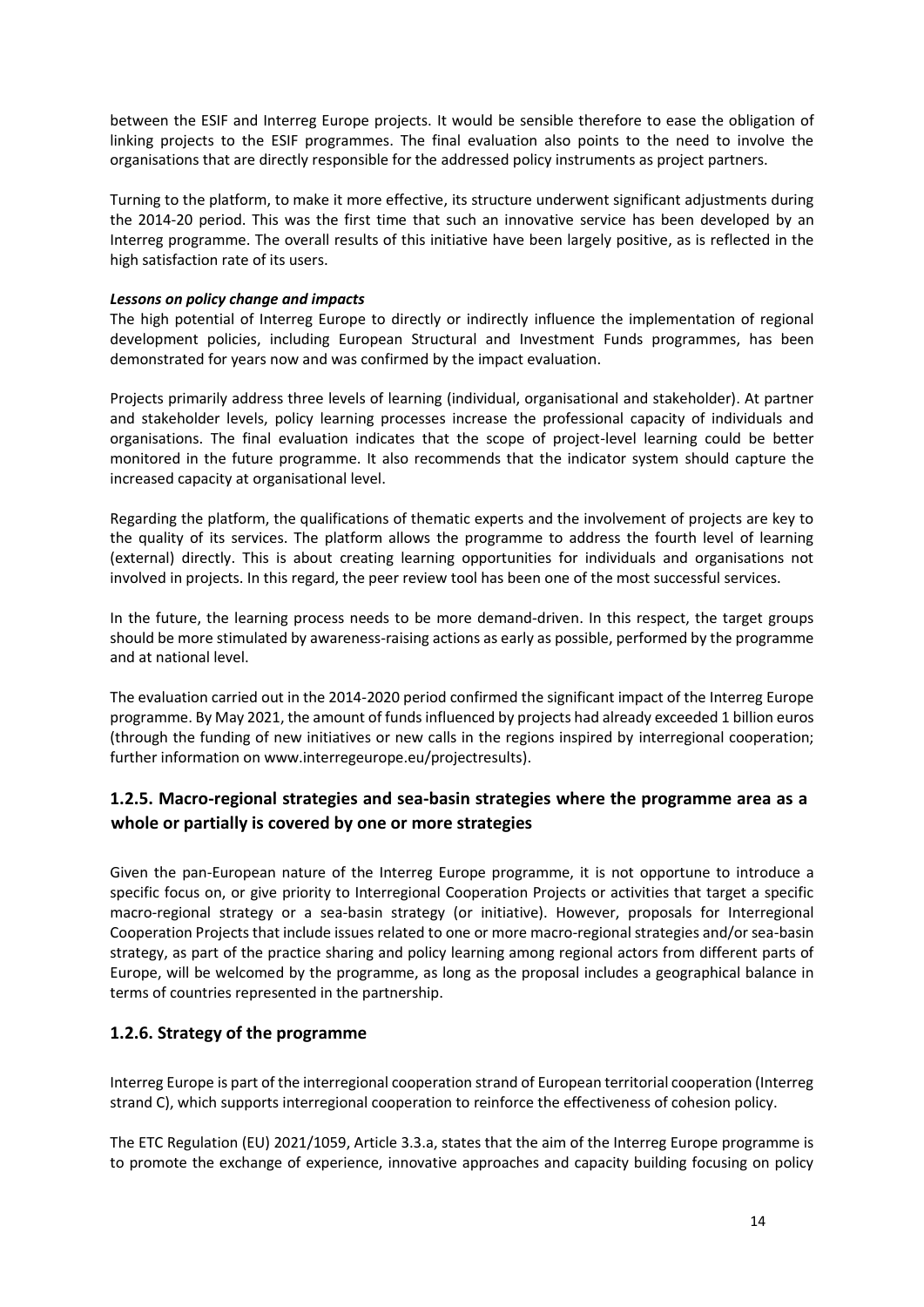objectives, in relation to the identification, dissemination and transfer of good practices into regional development policies, including Investment for jobs and growth goal programmes.

This statement positions Interreg Europe as the programme dedicated to supporting cooperation between regional policy actors from across Europe so they can exchange and learn from each other's practices in the implementation of regional development policies. It emphasises the importance of focusing this cooperation on policy objectives as well as on process-related issues covered by the Interreg-specific objective "a better cooperation governance", to enable regional policy actors to learn and adopt novel approaches and increase their capacities for the design and delivery of regional policies of shared relevance.

The rationale for this form of interregional cooperation is that by increasing capacities, regional policy actors become more effective and successful in the implementation of regional development policies, which in turn will increase the territorial impact of these policies. This rationale is a continuation of the approach implemented by the Interreg Europe programme in the period 2014-2020.

#### **Overall objective of the Interreg Europe 2021 – 2027 programme**

Based on the objective laid down in the European territorial cooperation regulation and the rationale described above, the Interreg Europe programme's overall objective is as follows:

*To improve the implementation of regional development policies, including Investment for jobs and growth goal programmes, by promoting the exchange of experience, innovative approaches and capacity building in relation to the identification, dissemination and transfer of good practices among regional policy actors.*

#### **The Interreg-specific objective 'a better cooperation governance' as single programme objective**

In view of the rationale and the overall objective of the programme presented above, the programme is structured on the basis of the Interreg-specific objective 'a better cooperation governance' (ETC Regulation (EU) 2021/1059, Articles 14 and 15) - as the single and overarching objective of the programme.

This Interreg-specific objective enables Interreg programmes to support actions to enhance the institutional capacity of public authorities and relevant stakeholders involved in managing specific territories and implementing territorial strategies.

The choice of this Interreg-specific objective is based on the following considerations:

- It reflects the focus of the Interreg Europe programme on the exchange of experience and capacity building among regional policy actors to improve their capacity for the design, management and implementation of their regional development policies. This focus on capacity building contributes perfectly to the definition of the Interreg-specific objective on governance;
- It is in line with the type of results that can be expected from the Interreg Europe programme, which are increased capacities of regional policy actors and improvements in the (implementation of) regional policy instruments;
- It does justice to the diversity of regional policy challenges across the European territory. Under the umbrella of this Interreg-specific objective, regional policy actors can work together on all policy issues of shared relevance in line with their regional needs, as long as this falls within the scope of cohesion policy;
- It offers the programme a certain flexibility to adapt to emerging policy developments again, within the scope of cohesion policy.

#### **Scope of the programme**

As indicated above, the focus on the Interreg-specific objective 'a better cooperation governance' implies that beneficiaries can cooperate on all topics of shared relevance in line with their regional needs, as long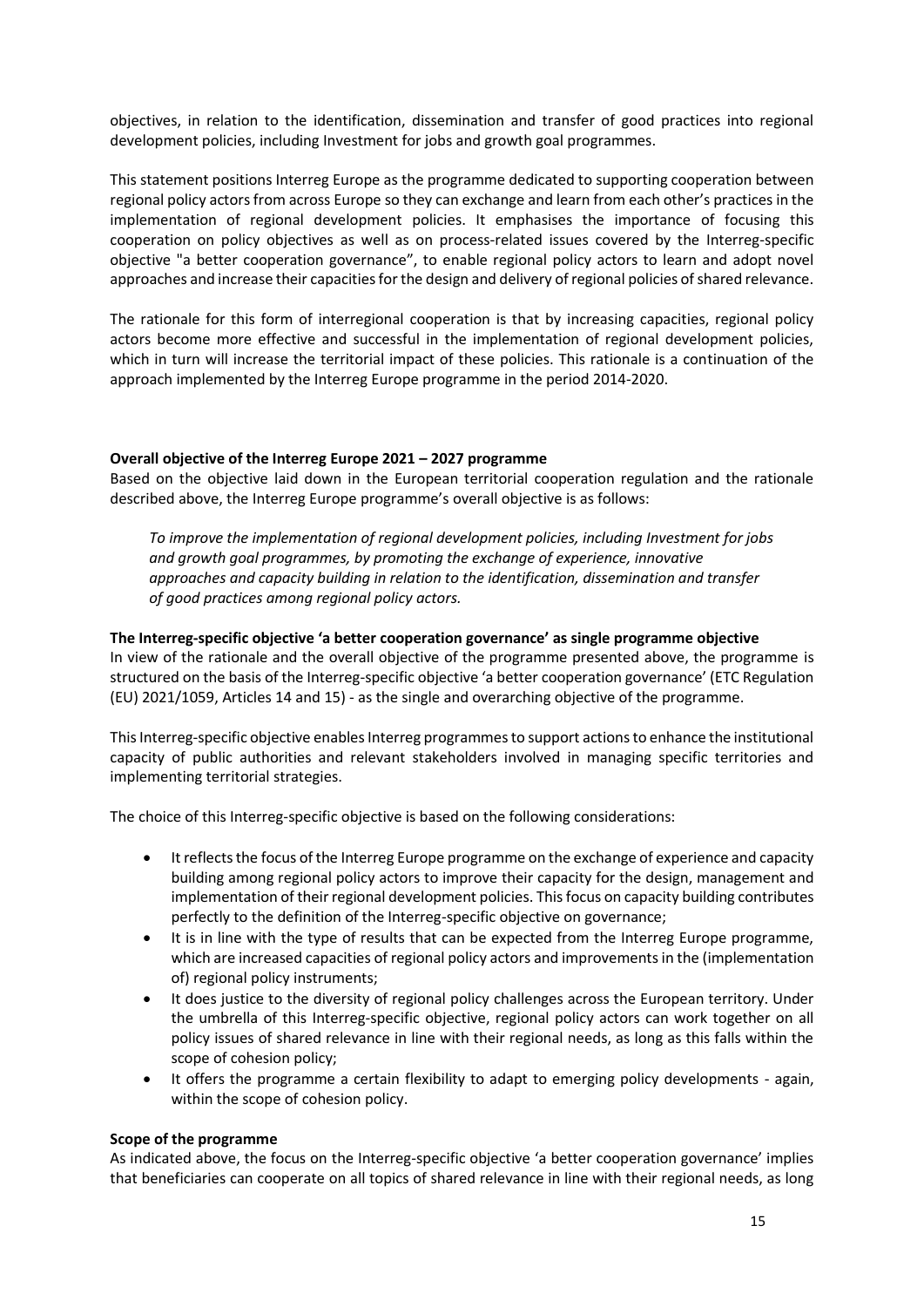as this falls within the scope of cohesion policy. From a thematic perspective, this scope is defined by the policy objectives and specific objectives of cohesion policy as presented in Regulation (EU) 2021/1060 (CPR), Article 5 and Regulation (EU) 2021/1058 on ERDF, Article 3. At the same time, the programme recognises the need to concentrate resources on those policy areas that are most relevant and urgent for regions in Europe.

To strike a balance between the need to accommodate interregional cooperation on a broad range of topics and the need for thematic concentration, the programme will concentrate the largest share of the programme budget (80%) on thematic areas covered by a selection of specific objectives ('group 1'). The remaining 20% of the programme budget can be allocated to the thematic areas included in the other specific objectives of cohesion policy ('group 2').

The composition of these two groups is presented below:

- Group 1- Thematic areas covered by:
	- all SOs under PO 1 Smarter Europe
	- all SOs under PO 2 Greener Europe
	- under PO 4 More social Europe, SOs related to labour markets (i), health care (v) and culture and sustainable tourism (vi)
- Group 2- Thematic areas covered by:
	- all SOs under PO 3 More connected Europe
	- all SOs under PO 5 Europe closer to citizens
	- under PO 4 More social Europe, SOs related to education (ii), socioeconomic inclusion (iii), integration of third country nationals (iv)

The topics included in group 1 above reflect the continued importance of the Smarter Europe and Greener Europe policy objectives, which were also at the heart of the Interreg Europe 2014-2020 programme. At the same time, this selection also reflects the emerging urgency at the time of programme development of addressing new fields of regional policy in light of the impact of the Covid-19 pandemic, in particular related to labour market and health care challenges under the More Social Europe objective.

The composition of and allocations to these groups are indicative and may be subject to modifications during the programme lifetime depending on the internal rules or procedures defined by the Monitoring Committee.

Additionally, in line with the selection of the Interreg-specific objective 'a better cooperation governance', Interreg Europe may also support cooperation on issues directly related to implementing policy instruments such as state aid, public procurement, territorial tools, financial instruments, and the evaluation of public policies (without focussing on a specific thematic area). These issues are directly linked to Interreg-specific objective 'a better cooperation governance'.

#### **Operationalising the strategy**

To achieve its overall objective, the Interreg Europe programme strategy consists of two complementary actions, building on the approach adopted by the Interreg Europe 2014-2020 programme.

On one hand, the programme will support interregional cooperation projects between regional policy actors, dedicated to exchange, capacity building and transfer of good practices and innovative approaches with the specific aim of preparing the integration of the lessons learnt from cooperation into regional policies and actions.

On the other hand, the programme will continue to facilitate policy learning services and capitalisation of good regional policy practices on an ongoing basis – in line with the policy learning platform approach – to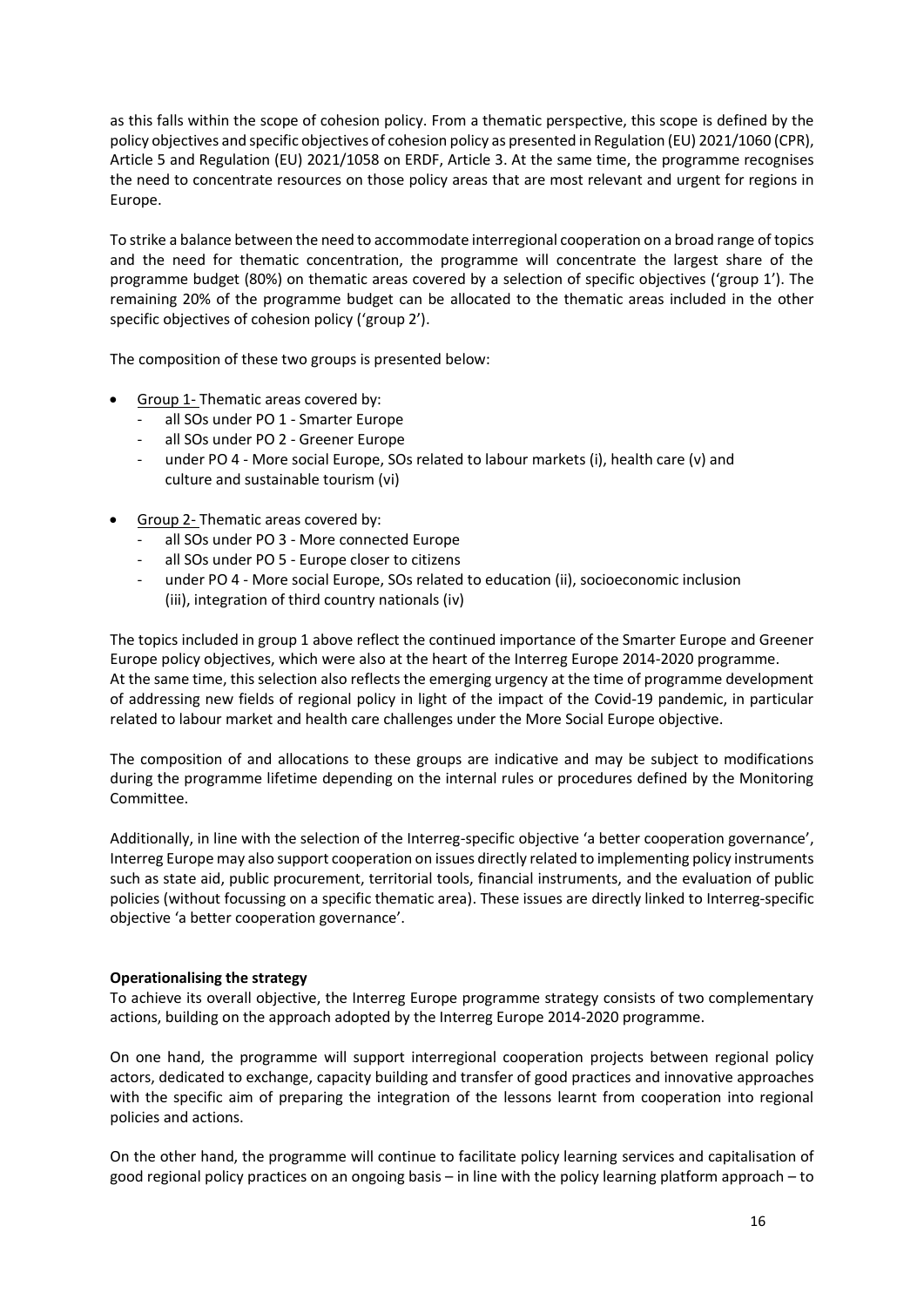enable regional level actors from across the EU to tap into relevant experiences and practices whenever they need them to strengthen their policies.

These two actions are applicable to all the specific objectives supported by the programme.

As specified in the overall objective above, Interreg Europe targets **regional policy actors**. This target group includes national, regional and local authorities as well as other relevant bodies responsible for the definition and implementation of regional development policies. The composition of this target group is quite diverse, reflecting the diversity in institutional and geographical conditions in the Partner States. A more detailed description of these actors is provided in the target groups' description in section 2 of this document.

As a general rule, the **beneficiaries of the programme** are public bodies and bodies governed by public law. Private non-profit bodies may also be beneficiaries under certain conditions (see also Section 2 of this document). Detailed provisions will be outlined in the programme manual.

Private companies, especially **SMEs,** are an important target group in the context of several supported specific objectives and when relevant they are encouraged to participate in the activities of Interreg Europe actions. They can benefit from the exchange of experience, although they cannot receive EU funding directly as a beneficiary.

During the programme implementation, the Managing Authority will when relevant promote the strategic use of public procurement to support Policy Objectives (including professionalisation efforts to address capacity gaps). Beneficiaries will be encouraged to use more quality-related and lifecycle cost criteria. When feasible, environmental (e.g., green public procurement criteria) and social considerations as well as innovation incentives should be incorporated into public procurement procedures.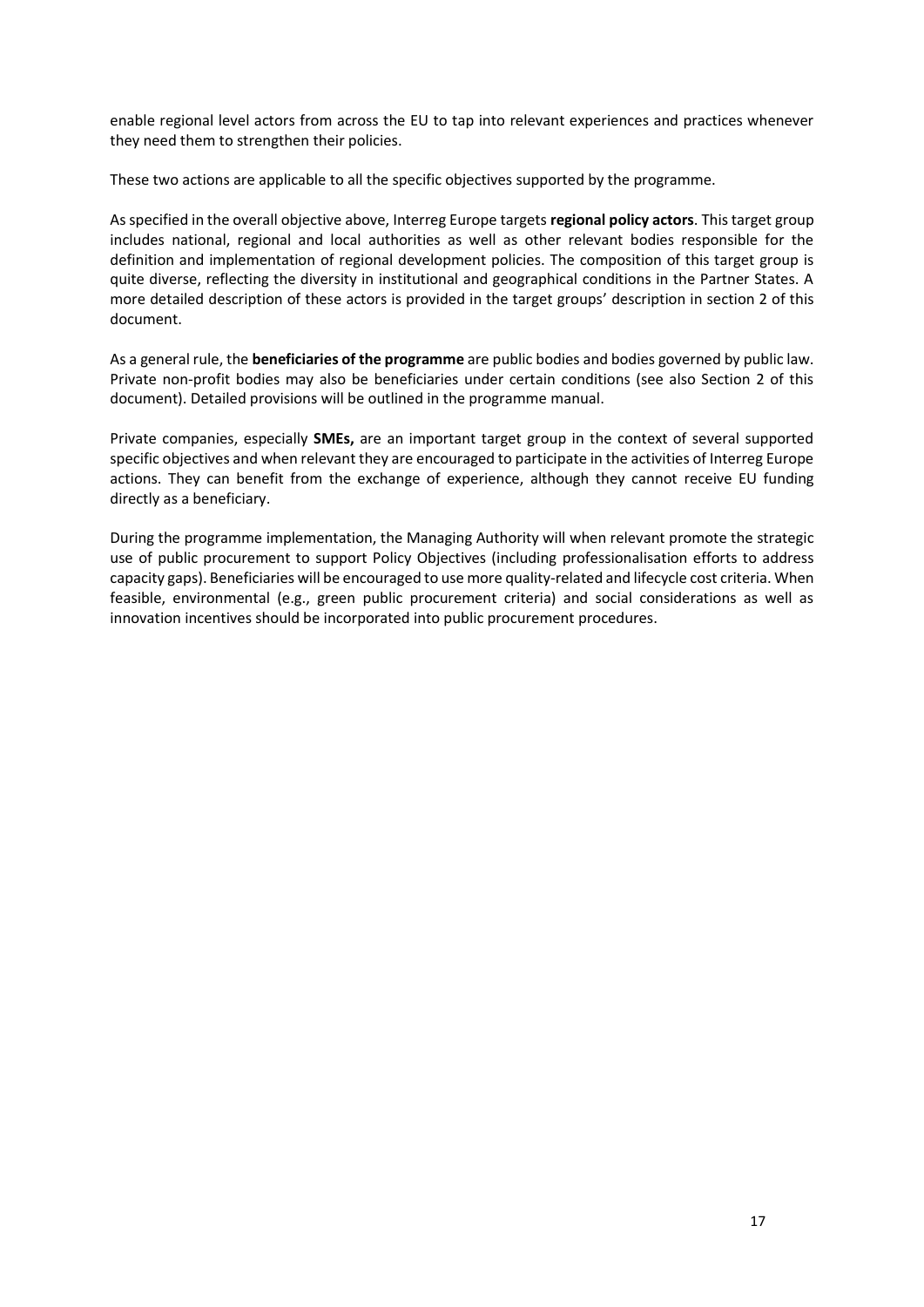# 1.3. Justification for the selection of policy objectives and the Interreg specific objectives, corresponding priorities, specific objectives and the forms of support, addressing, where appropriate, missing links in cross-border infrastructure

Reference: point (c) of Article 17(3)

<span id="page-17-0"></span>

| <b>Selected policy</b><br>objective or<br>selected<br>Interreg-specific         | <b>Selected specific</b><br>objective                                                                                                                               | <b>Priority</b> | <b>Justification for selection</b><br>Text field: [2 000 per objective]                                                                                                                                                                                                                                                                                                                                                                                                                                                                                                                                                                                                                                                                                                                                                                                                                                                                                                                                                                                                                                                                                                                                                                                                                                                                                                                                                                                                                                                                                                                                                                                                                                                                                                                |
|---------------------------------------------------------------------------------|---------------------------------------------------------------------------------------------------------------------------------------------------------------------|-----------------|----------------------------------------------------------------------------------------------------------------------------------------------------------------------------------------------------------------------------------------------------------------------------------------------------------------------------------------------------------------------------------------------------------------------------------------------------------------------------------------------------------------------------------------------------------------------------------------------------------------------------------------------------------------------------------------------------------------------------------------------------------------------------------------------------------------------------------------------------------------------------------------------------------------------------------------------------------------------------------------------------------------------------------------------------------------------------------------------------------------------------------------------------------------------------------------------------------------------------------------------------------------------------------------------------------------------------------------------------------------------------------------------------------------------------------------------------------------------------------------------------------------------------------------------------------------------------------------------------------------------------------------------------------------------------------------------------------------------------------------------------------------------------------------|
| objective                                                                       |                                                                                                                                                                     |                 |                                                                                                                                                                                                                                                                                                                                                                                                                                                                                                                                                                                                                                                                                                                                                                                                                                                                                                                                                                                                                                                                                                                                                                                                                                                                                                                                                                                                                                                                                                                                                                                                                                                                                                                                                                                        |
| Interreg-specific<br>objective (ISO)<br>'a better<br>cooperation<br>governance' | Enhance the<br>institutional<br>capacity of public<br>authorities, in<br>particular those<br>mandated to<br>manage a specific<br>territory, and of<br>stakeholders; | 1               | The choice of the Interreg-specific objective is based on the following considerations:<br>European regions are facing serious economic, environmental and social challenges;<br>The potential of and opportunities for cooperation between public institutions and stakeholders in European<br>regions to promote the exchange of experiences, innovative approaches and capacity building on policy<br>objectives and on issues directly related to implementing policy instruments, are insufficiently developed and<br>exploited in relation to the identification, dissemination and transfer of good practices into regional<br>development policies, including Investment for jobs and growth goal programmes;<br>The focus of the Interreg Europe programme on the exchange of experience and capacity building among<br>regional policy actors to improve their capacity for the design, management and implementation of their<br>regional development policies fits perfectly with the definition of the Interreg-specific objective on<br>governance;<br>It is in line with the type of results that can be expected from the Interreg Europe programme, which are<br>increased capacities of regional policy actors and improvements in the (implementation of) regional policy<br>instruments;<br>It does justice to the diversity of regional policy challenges across the European territory. Under the Interreg-<br>specific objective, regional policy actors can work together on all policy issues of shared relevance in line with<br>their regional needs, as long as this falls within the scope of cohesion policy;<br>It offers the programme a certain flexibility to adapt to emerging policy developments - again, within the<br>scope of cohesion policy. |

Table 1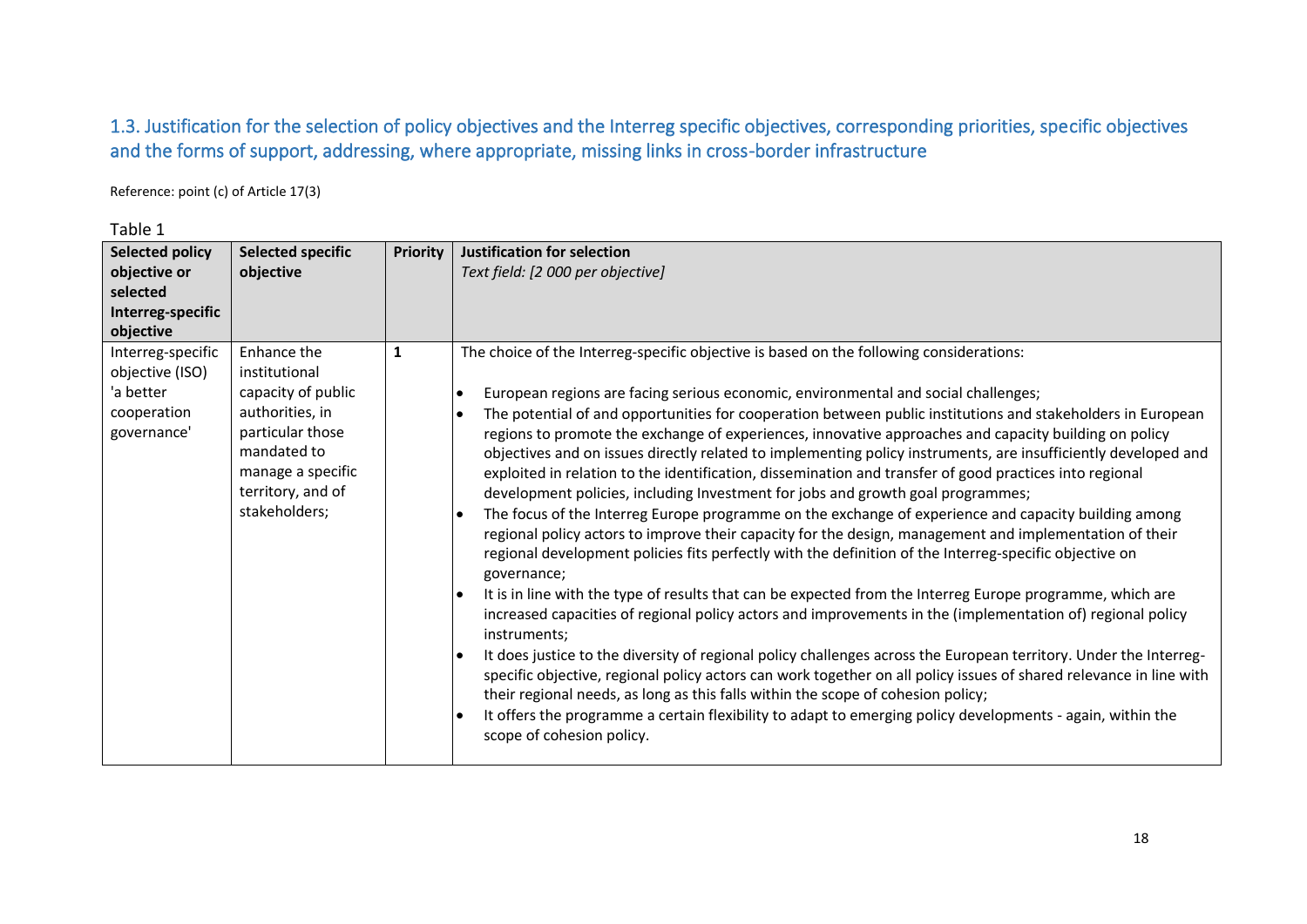# <span id="page-18-0"></span>2. Priorities

*Reference: Article 17(3)(d) and (e)* 

# <span id="page-18-1"></span>2.1. Title of the priority (repeated for each priority)

*Reference: Article 17(3)(d) Text field: [300]* 

#### **Priority 1: Strengthening institutional capacities for more effective regional development policies**

 $\Box$  This is a priority pursuant to a transfer under Article 17(3)

<span id="page-18-2"></span>**2.1.1. Specific objective** (repeated for each selected specific objective, for priorities other than technical assistance) - *Reference: Article 17(3)(e)* 

#### **Enhance the institutional capacity of public authorities, in particular those mandated to**

**manage a specific territory, and of stakeholders.** 

<span id="page-18-3"></span>**2.1.2 Related types of action, and their expected contribution to those specific objectives and to macro-regional strategies and sea-basis strategies, where appropriate** - *Reference:* 

*Article 17(3)(e)(i), Article 17(9)(c)(ii) Text field [7000]* 

#### **Introduction**

Interreg Europe aims to improve the implementation of regional development policies, including Investment for jobs and growth goal programmes. It will do this by promoting the exchange of experience, innovative approaches and capacity building in relation to the identification, dissemination and transfer of good practices among regional policy actors to strengthen their institutional capacities for a better implementation of their policies.

The focus on the Interreg-specific objective 'a better cooperation governance' implies that beneficiaries can cooperate on all topics of shared relevance in line with their regional needs, as long as this falls within the scope of cohesion policy. From a thematic perspective, this scope is defined by the policy objectives and specific objectives of EU cohesion policy 2021-2027.

However, the programme will concentrate its resources on a restricted number of topics, as described in section 1.2.6. To achieve its objectives, Interreg Europe supports two complementary types of action: interregional cooperation projects and a Policy Learning Platform.

#### **1. Interregional cooperation projects**

The programme will support *interregional cooperation projects* between regional policy actors. The objective of these projects is to improve the implementation of participating regions' regional development policies, including their *Investment for jobs and growth goal (IJ&G) programmes* – in line with the programme mission as described in the ETC regulation (EU) 2021/1059 (Article 33.a).

The programme translates this mission by applying a requirement to all supported projects that at least one of the regional policy instruments addressed by the partnership must be an IJ&G programme.

Projects have two phases.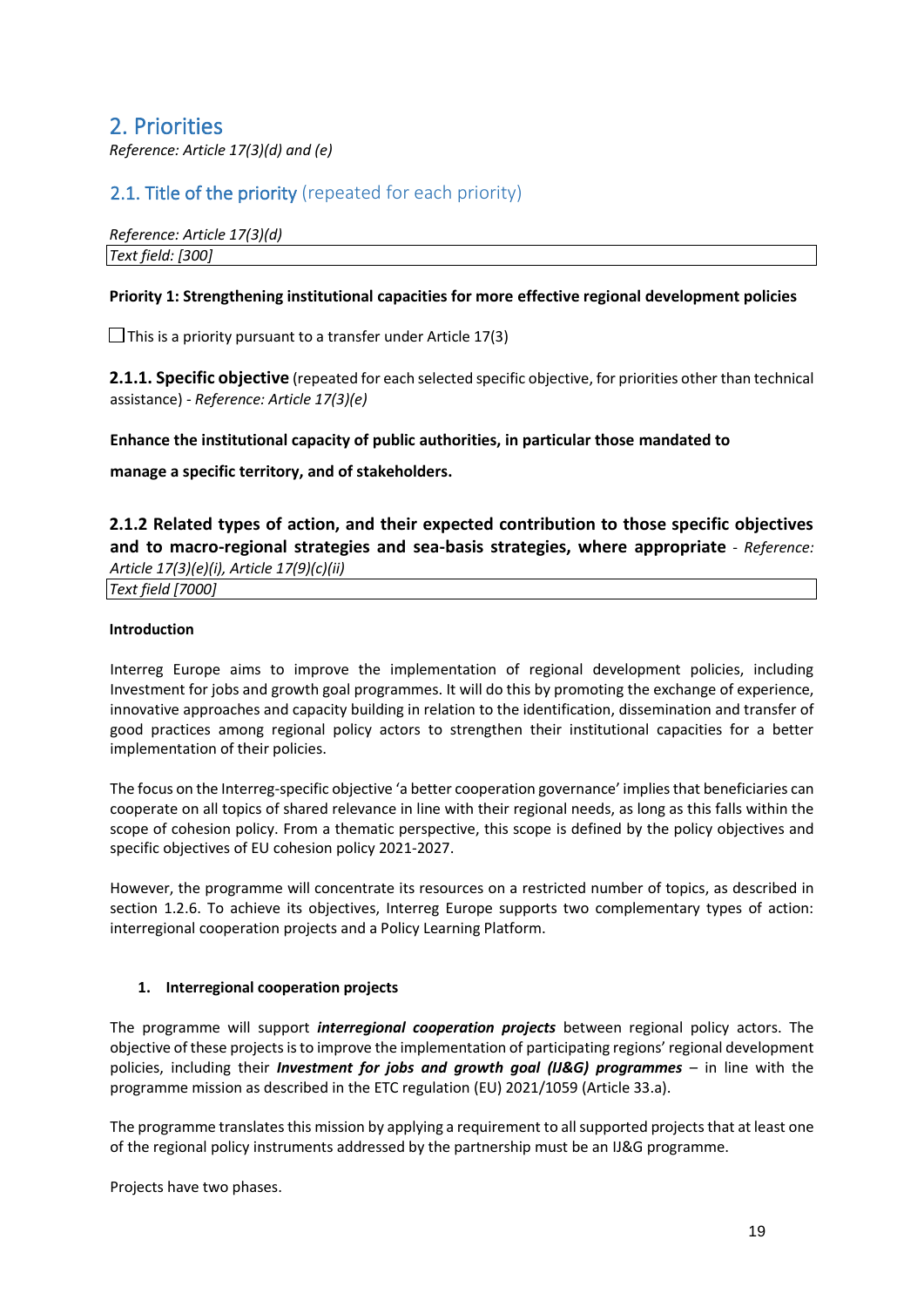In principle, the core phase lasts a maximum of three years and is dedicated to improving policies through learning. It therefore involves learning *activities* to support the exchange of experience, capacity building, the transfer of good practices, and innovative approaches. These activities contribute to increasing the professional capacity of the people and institutions participating in projects with the ultimate goal of integrating the lessons learnt from cooperation into regional development policies.

As part of the 'innovative approaches', activities can also include, in justified cases, pilot actions to test new and promising approaches. Pilot actions shall be part of the learning process contributing to achieving the project objectives. Pilot actions can be approved from the start of a project. This may happen when the partnership is already aware during the project preparation phase of an innovative approach worth testing. Pilot actions can also be requested later during the implementation of the project, based on lessons learnt from the project.

Each project will be subject to a midterm review before the end of the core phase. The review's purpose is to check the progress achieved toward the project's objectives and prepare the ground for the follow-up phase. This will also be the last moment for the project to request a pilot action.

Partner regions that do not improve a policy during the core phase must, by the end of this core phase, produce an *action plan for policy improvement*: this will be in the form of a document explaining how the partner region will improve its policy using what it has learnt from the project.

After the core phase, the follow-up phase constitutes the final year of the project. This is primarily dedicated to **monitoring** the first effects of the policy improvements and whether additional policy improvements are achieved. More specifically, partner regions having already improved policies in the core phase monitor the effects of these improvements in their territories. The other partner regions, which will have produced a policy improvement action plan, are required to monitor whether the improvements envisaged in their plans are being achieved. The programme reporting system will be designed to ensure a proper monitoring of this phase.

During the follow-up phase, partners can also continue to learn from the implementation of the policy improvements and from the finalisation of the possible pilot actions.

Throughout the project, partners shall engage a *regional stakeholder group* to ensure that the relevant actors in each region are actively involved in policy learning and in the preparation, implementation and monitoring of policy improvement.

Projects are also expected to contribute to the content and activities of the Policy Learning Platform (see point 2 below) to ensure that relevant lessons learnt from projects can reach other regional policy actors in Europe.

More detailed requirements, conditions and practical provisions for the interregional cooperation projects will be provided in the programme manual.

#### **2. Policy Learning Platform**

Interreg Europe will support a *Policy Learning Platform* (from here on: platform) to facilitate policy learning and capitalise on good practices on an ongoing basis. The platform will enable regional policy actors from across Europe to tap into relevant experience and practice whenever needed to strengthen their institutional capacity in view of improving their regional development policies, including programmes for Investment in jobs & growth.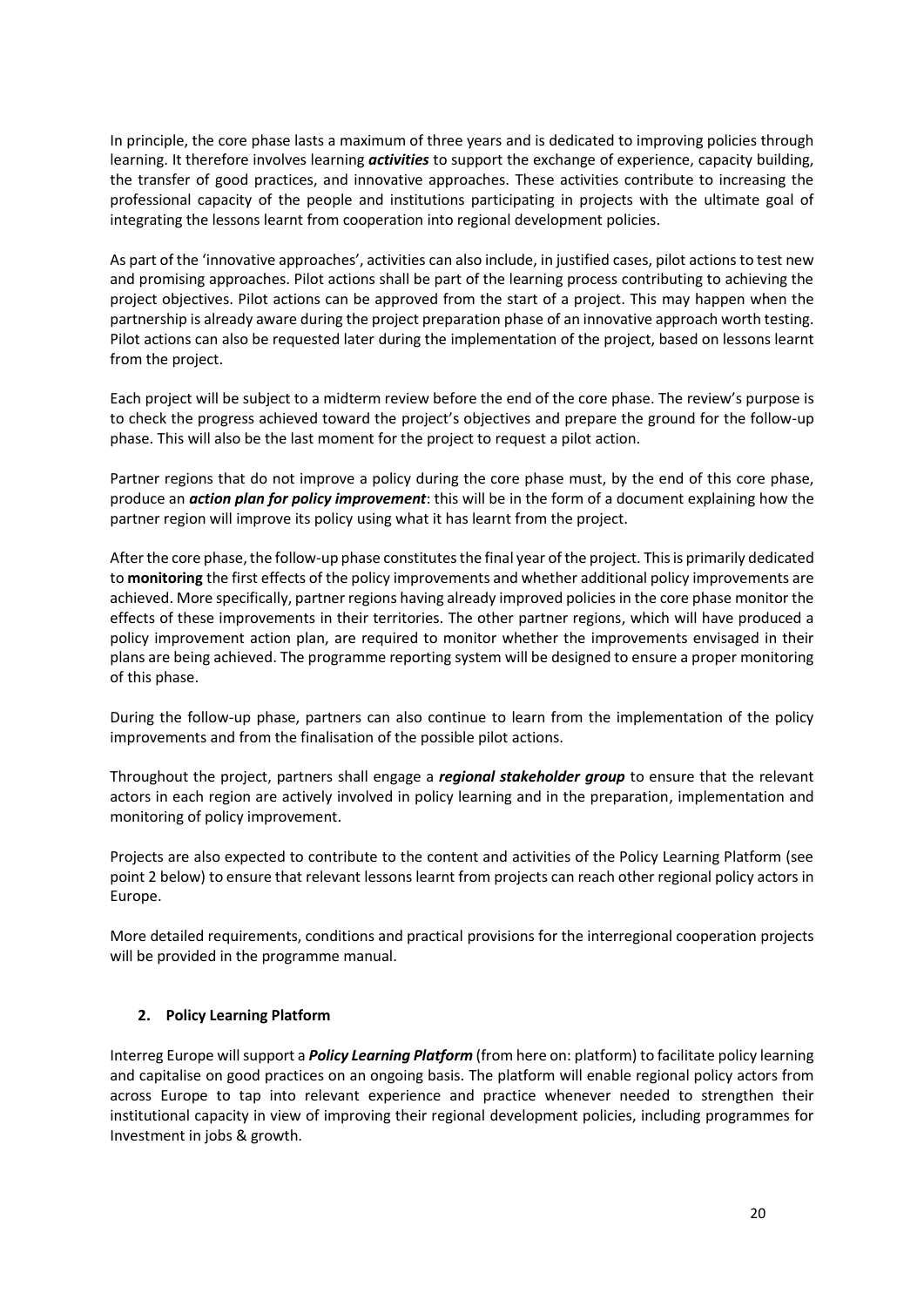The platform offers a range of activities and services to the European regional policy community. The thematic coverage of the platform activities will reflect the thematic concentration of the programme, cf. section 1.2.6. It supports networking and exchange of experience among relevant regional policy actors. The platform primarily builds on the results of the interregional cooperation projects of the previous and present programming periods and makes them available to a wider audience of regional policy actors across Europe. The projects' contribution to the platform activities is therefore essential. The platform also contributes to the development of policy learning and to synergies with other relevant initiatives, in particular other existing platforms addressing similar topics and target audiences.

The services offered by the platform build on the experience gained in the 2014-2020 period and will consist in particular of:

- *Expert support* for policy learning (e.g., policy helpdesk, peer reviews);
- *Good practice database;*
- *Community of peers*  networking opportunities between regional policy actors;
- *Knowledge hub* access to knowledge on specific policy areas (e.g., policy briefs, webinars, reports, other platforms).

These different services are developed in close cooperation with the JS which contributes to the platform activities through its deep knowledge of the projects. The beneficiary of the Platform is the GEIE GECOTTI (i.e., the body entrusted by the Managing Authority to implement the Interreg Europe programme). More detailed arrangements regarding the activities and services as well as the organisational structure of the platform will be detailed in the programme manual, based on the 2014-20 experience and the evaluation recommendations.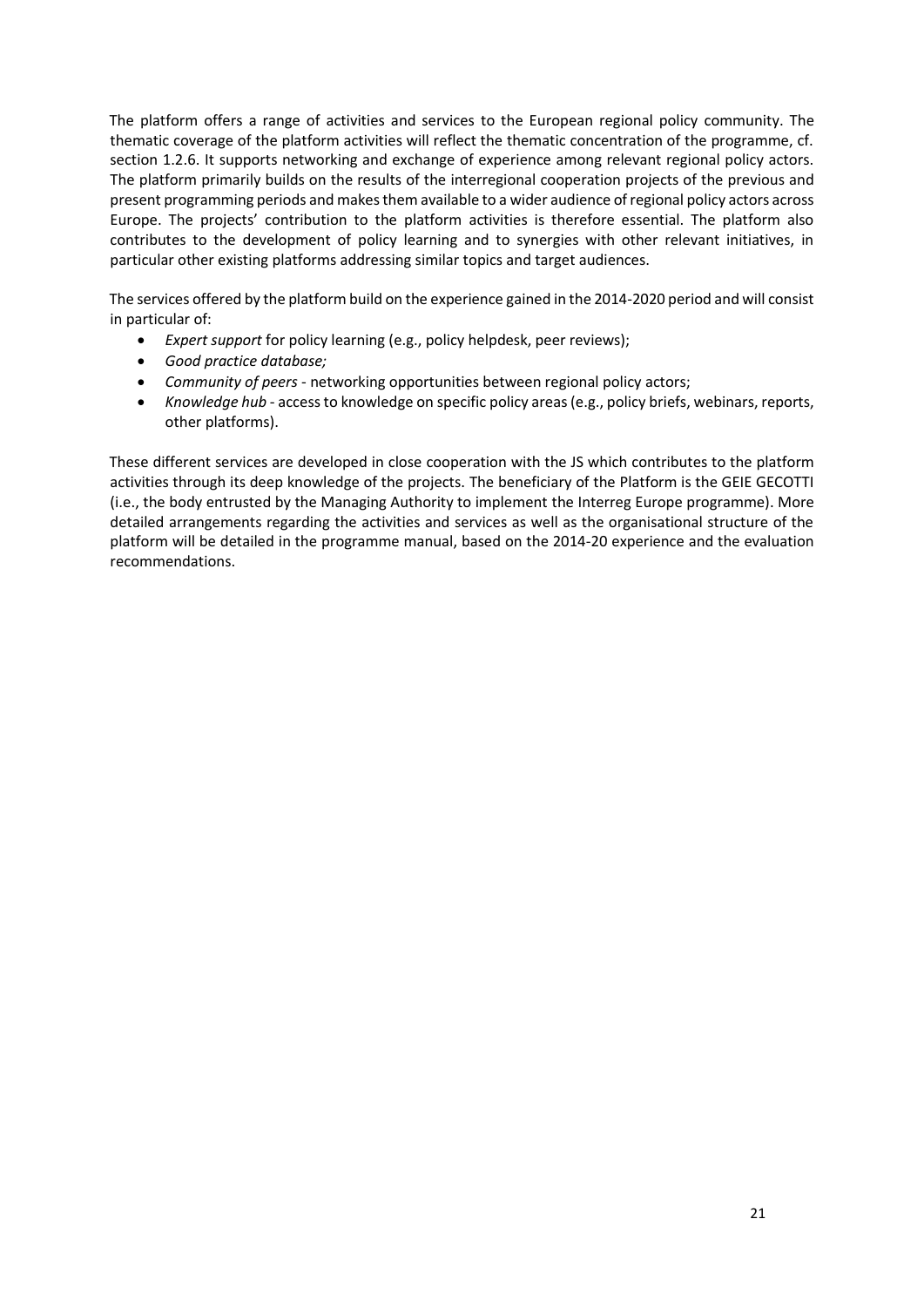# **2.1.3 Indicators**

*Reference: Article 17(3)(e)(ii), Article 17(9)(c)(iii)* 

### Table 2: Output indicators

<span id="page-21-0"></span>

| <b>Priority</b> | Specific objective                                                                                                                                | ID<br>$[5]$  | Indicator                                                      | <b>Measurement</b><br>unit<br>$[255]$ | <b>Milestone</b><br>(2024)<br>$[200]$ | <b>Final target</b><br>(2029)<br>$[200]$ |
|-----------------|---------------------------------------------------------------------------------------------------------------------------------------------------|--------------|----------------------------------------------------------------|---------------------------------------|---------------------------------------|------------------------------------------|
|                 | Enhance the institutional capacity of public<br>authorities, in particular those mandated to manage<br>a specific territory, and of stakeholders; | <b>RCO81</b> | Participations in joint actions<br>across borders              | Participants                          | 5 0 0 0                               | 14 000                                   |
| 1               | Enhance the institutional capacity of public<br>authorities, in particular those mandated to manage<br>a specific territory, and of stakeholders; | <b>RC087</b> | Organisations cooperating across<br>borders                    | Organisations                         | 6900                                  | 12 000                                   |
|                 | Enhance the institutional capacity of public<br>authorities, in particular those mandated to manage<br>a specific territory, and of stakeholders; | <b>RC084</b> | Pilot actions jointly developed and<br>implemented in projects | Pilot actions                         | 0                                     | 180                                      |
|                 | Enhance the institutional capacity of public<br>authorities, in particular those mandated to manage<br>a specific territory, and of stakeholders; | 014          | Policy instruments addressed                                   | Policy<br>instruments                 | 800                                   | 1600                                     |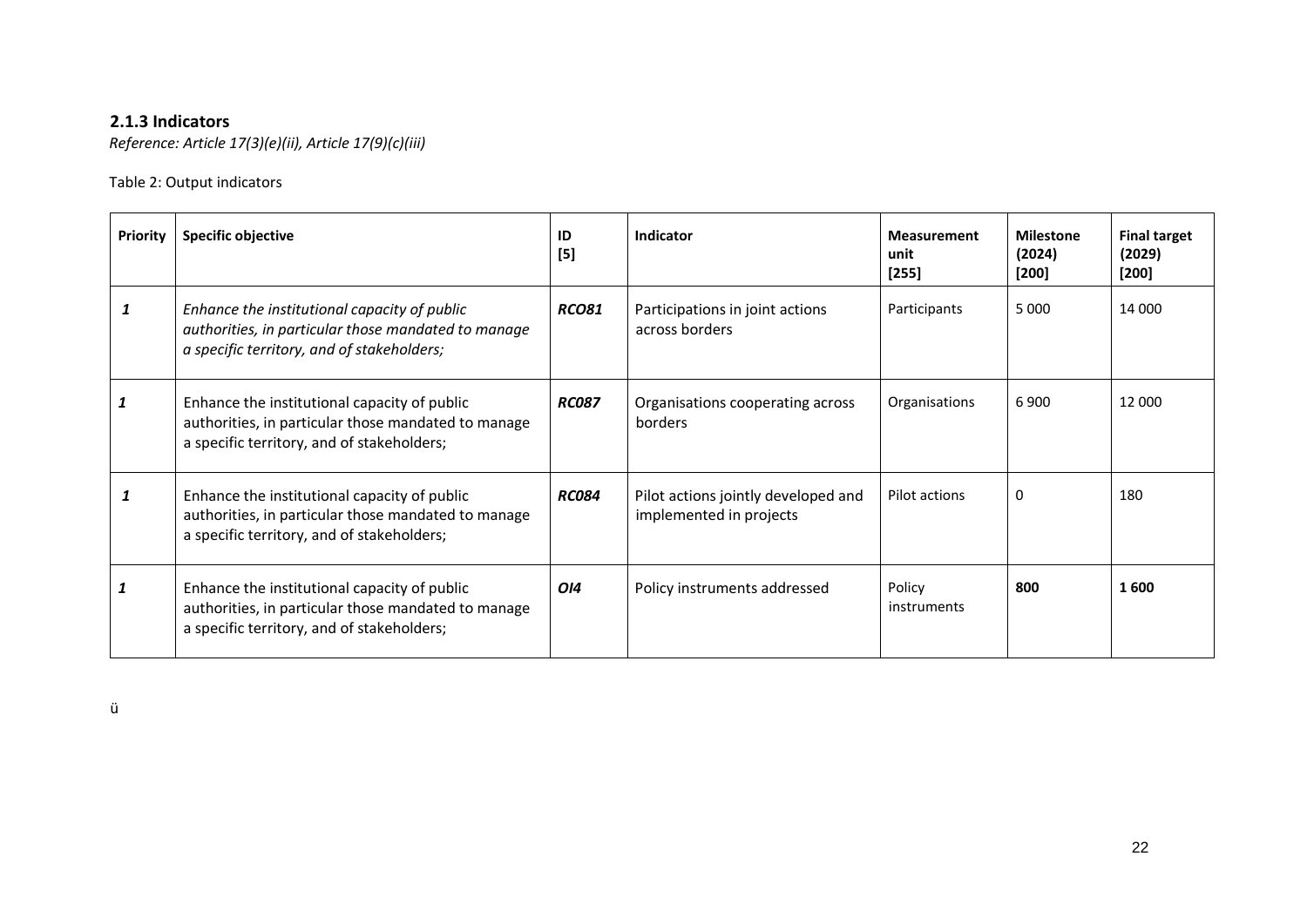### Table 3: Result indicators

| <b>Priority</b> | Specific objective                                                                                                                                   | ID  | <b>Indicator</b>                                                                                       | <b>Measurement</b><br>unit | Base-<br>line | Reference<br>year | <b>Final</b><br>target<br>(2029) | Source of<br>data                             | <b>Comme</b><br>nts |
|-----------------|------------------------------------------------------------------------------------------------------------------------------------------------------|-----|--------------------------------------------------------------------------------------------------------|----------------------------|---------------|-------------------|----------------------------------|-----------------------------------------------|---------------------|
| 1               | Enhance the institutional capacity of public<br>authorities, in particular those mandated to<br>manage a specific territory, and of<br>stakeholders; | R11 | People with increased<br>capacity due to their<br>participation on platform<br>events                  | Participants               | 0             | 2022              | 4 2 0 0                          | Programme<br>monitoring<br>system &<br>survey |                     |
|                 | Enhance the institutional capacity of public<br>authorities, in particular those mandated to<br>manage a specific territory, and of<br>stakeholders; | R12 | Organisations with<br>increased capacity due to<br>their participation in<br>interregional cooperation | Organisations              | 0             | 2022              | 7900                             | Programme<br>monitoring<br>system &<br>survey |                     |
|                 | Enhance the institutional capacity of public<br>authorities, in particular those mandated to<br>manage a specific territory, and of<br>stakeholders; | RI3 | Policy instruments<br>improved thanks to<br><b>Interreg Europe</b>                                     | Policy<br>instruments      | 0             | 2022              | 800                              | Programme<br>monitoring<br>system             |                     |

ü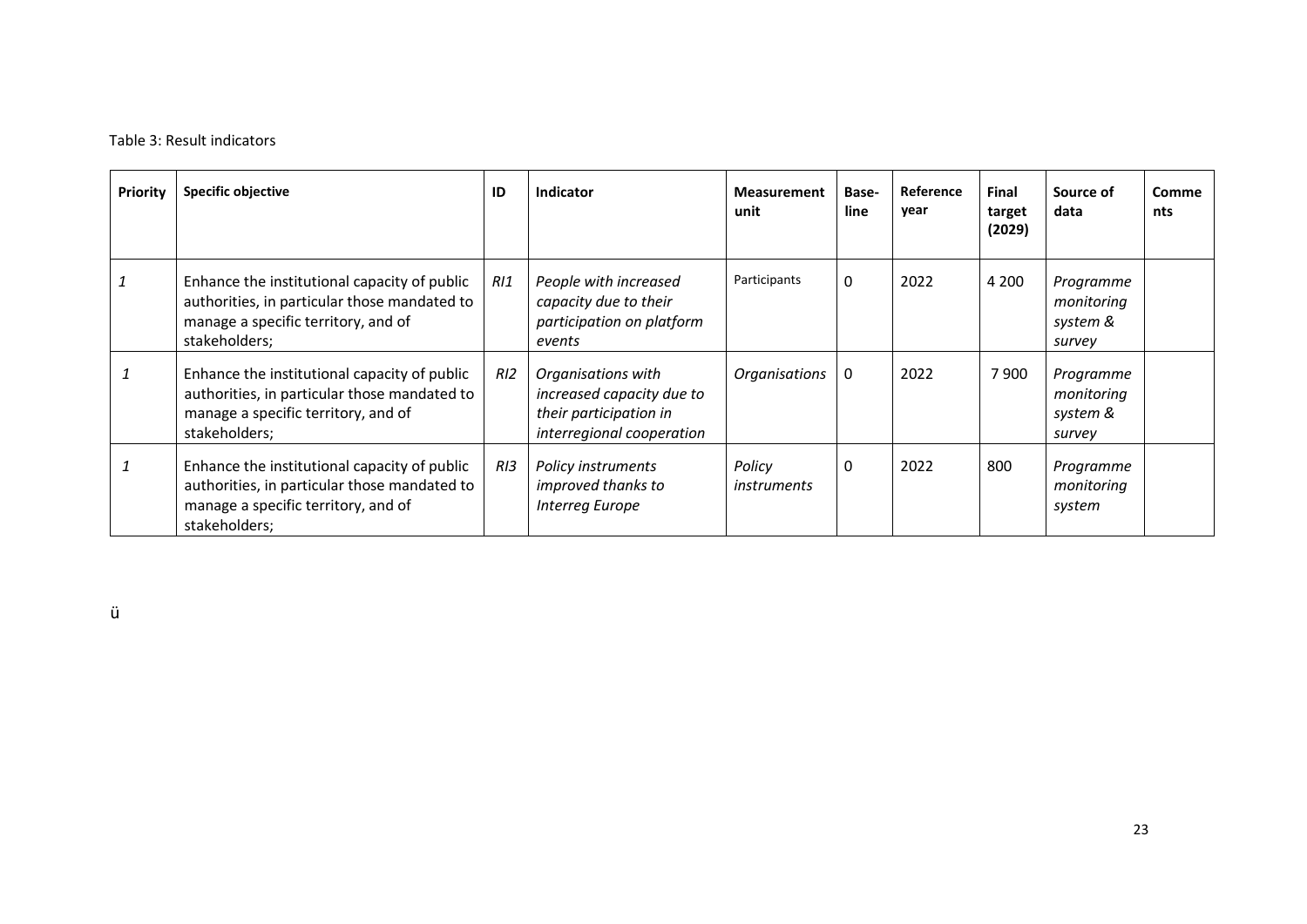### <span id="page-23-0"></span>**2.1.4 The main target groups**

*Reference: Article 17(3)(e)(iii), Article 17(9) (c)(iv) Text field [7000]* 

#### **Target groups**

The Interreg Europe programme's core target group is any organisation responsible for regional development policy. This includes national, regional, local public authorities and other relevant bodies responsible for developing and/or implementing regional development policies, including IJ&G programmes, in the thematic fields addressed by the programme.

The programme also targets other types of relevant organisations provided that their relevance and competence in regional development policy can be demonstrated. These include for instance (not exhaustive):

- Business support organisations (e.g., development agencies, innovation agencies, chambers of commerce, clusters);
- Environmental organisations (e.g., environmental agencies, energy agencies, NGOs) ;
- Education and research institutions (e.g., universities, research centres);
- Other organisations of relevance to regional development policies.

Some specific programme activities, in particular of its Policy Learning Platform, may focus on a sub-set of these target groups, in particular the core target groups. Further details on the nature of the involvement of these target groups in projects and in platform activities will be specified in the programme manual.

#### **Regional stakeholder group**

As described in 2.1.2. point 1, project partners must set-up and work closely with a regional stakeholder group. Members of these stakeholder groups could come from the target groups mentioned above (provided they are not partner in the project) as well as from other relevant categories, including SMEs and other relevant private sector bodies.

#### **Eligible beneficiaries**

The following categories of beneficiary will be eligible to receive funding from Interreg Europe:

- *Public authorities*
- *Bodies governed by public law* (this definition comes from Article 2.4 of Directive 2014/24/EU of the European Parliament and the Council on Public Procurement), this means any body:
	- a) established for the specific purpose of meeting needs in the general interest, not having an industrial or commercial character;
	- b) having legal personality; and
	- c) financed, for the most part, by the State, regional or local authorities, or by other bodies governed by public law; or are subject to management supervision by those authorities or bodies; or have an administrative, managerial or supervisory board, more than half of whose members are appointed by the State, regional or local authorities, or by other bodies governed by public law.
- *Private non-profit bodies.* In Interreg Europe, this means any body:
	- a) not having an industrial or commercial character;
	- b) having a legal personality; and
	- c) not financed, for the most part, by the State, regional or local authorities, or other bodies governed by public law; or are not subject to management supervision by those bodies; or not having an administrative, managerial or supervisory board, more than half of whose members are appointed by the State, regional or local authorities, or by other bodies governed by public law.

Private non-profit bodies cannot take on the role of a lead partner in Interreg Europe projects.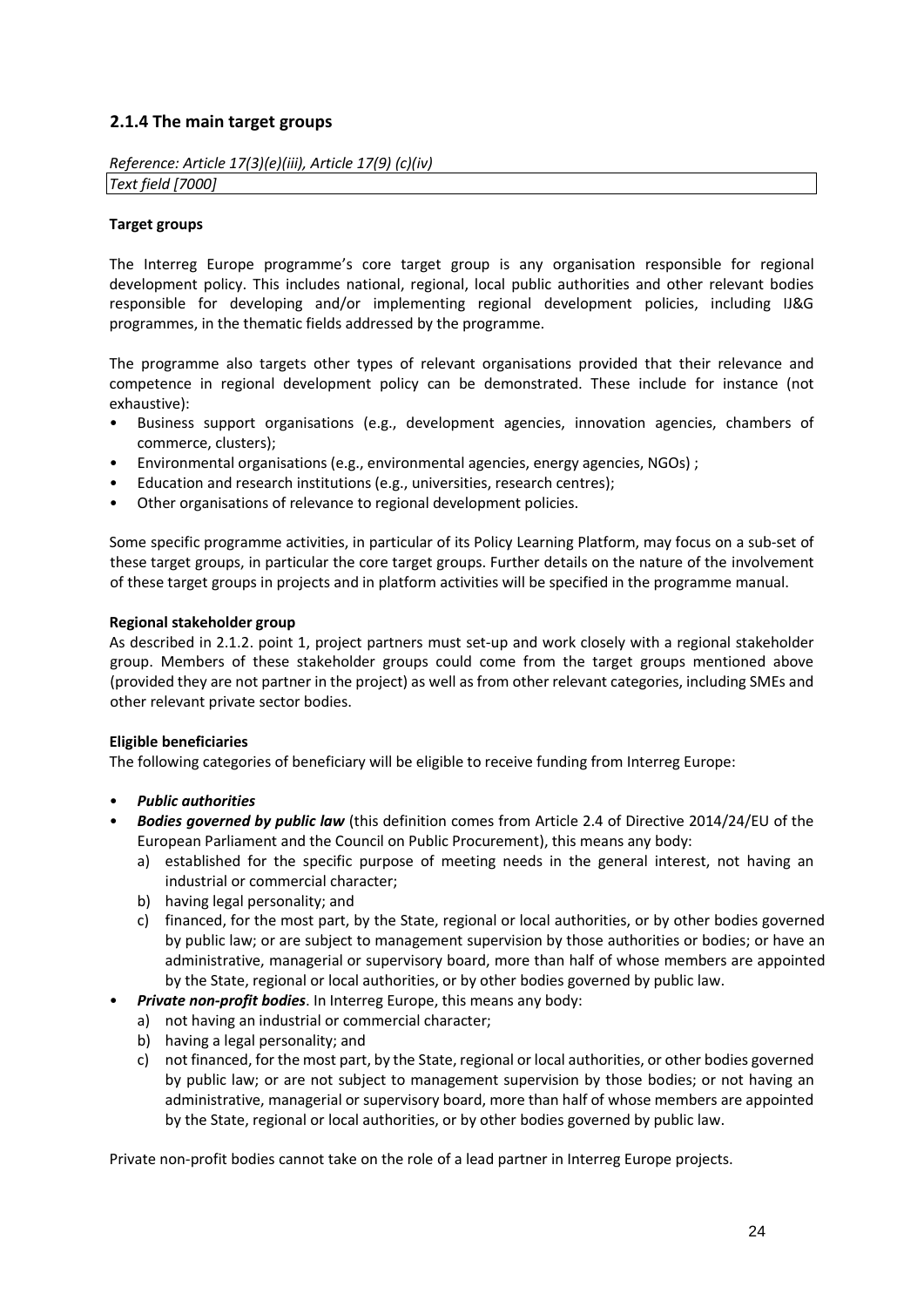#### **Guiding principles for selection of projects**

Interregional cooperation projects will be selected using regular calls for proposals addressing either the full scope of the programme or specific topics, subject to the approval of the Monitoring Committee. Their terms of reference may take into account developments and results of previous calls, policy trends and other new circumstances, as well as any guidance from the policy learning platform.

Applicants will be asked to specify which thematic area of the Interreg Europe programme (as presented in section 1.2.6) is the main focus of their project. Projects having cross-cutting synergies among different topics are also welcome as long as the main issue they address remains clear.

In order to ensure that the programme contributes to territorial cohesion, a balanced combination of regions of varying development levels will be encouraged in the project partnerships. In this respect, a broad geographical coverage, spanning different parts of the programme territory would also be desirable in each partnership. This implies that partnerships must in principle go beyond cross-border and transnational areas. In line with Article 349 of the Treaty on the Functioning of the European Union, the guiding principles also take into consideration the characteristics of outermost regions and the possibility of cooperation among these regions.

The Programme Manual will provide a detailed description of the criteria used for selecting the projects. In terms of quality, the criteria will cover core issues such as the overall relevance of the proposal, the quality of the expected results and the quality of the proposed partnership.

Finally, horizontal principles (sustainable development, gender equality, equal opportunities and equal treatment) in accordance with Article 9 of Regulation (EU) 2021/1060 (CPR) will be duly taken into consideration in the application, selection, monitoring and evaluation procedures. The particulars on how these principles will be applied in practice will be set out in the programme manual.

### <span id="page-24-0"></span>**1.1.5 Indication of the specific territories targeted, including the planned use of ITI, CLLD or other territorial tools**

*Reference: Article 17(3)(e)(iv)* 

|                    | . |
|--------------------|---|
| Text field<br>77 I |   |
|                    |   |

Interreg Europe aims to improve the implementation of regional development policies, including Investment for jobs and growth goal programmes, by promoting the exchange of experience, innovative approaches and capacity building among regional policy actors across the programme territory.

The sheer diversity of Europe's regions, with their vastly different characteristics, opportunities and needs, means going beyond 'one-size-fits-all' policies. It calls for place-based approaches that give regions the ability and means to deliver policies that meet their specific needs. At the same time, this diversity is an asset allowing each region to develop to its strengths while benefitting from other regions through various forms of interaction. Interreg Europe can contribute to the integrated territorial development of regions across Europe by enabling them to improve the implementation of their regional development policies by learning from the experience and practices of other regions.

Given its objectives and geographical scope, Interreg Europe targets all the regions of the programme territory, with no particular focus on specific territories. As a result, the programme has no plans to use specific territorial tools such as community-led local development or integrated territorial investments.

However, the implementation of such territorial tools could be addressed by Interreg Europe projects. Regional policy actors from different regions may indeed be interested in improving the implementation of such tools through exchanging and transferring their experiences in this matter.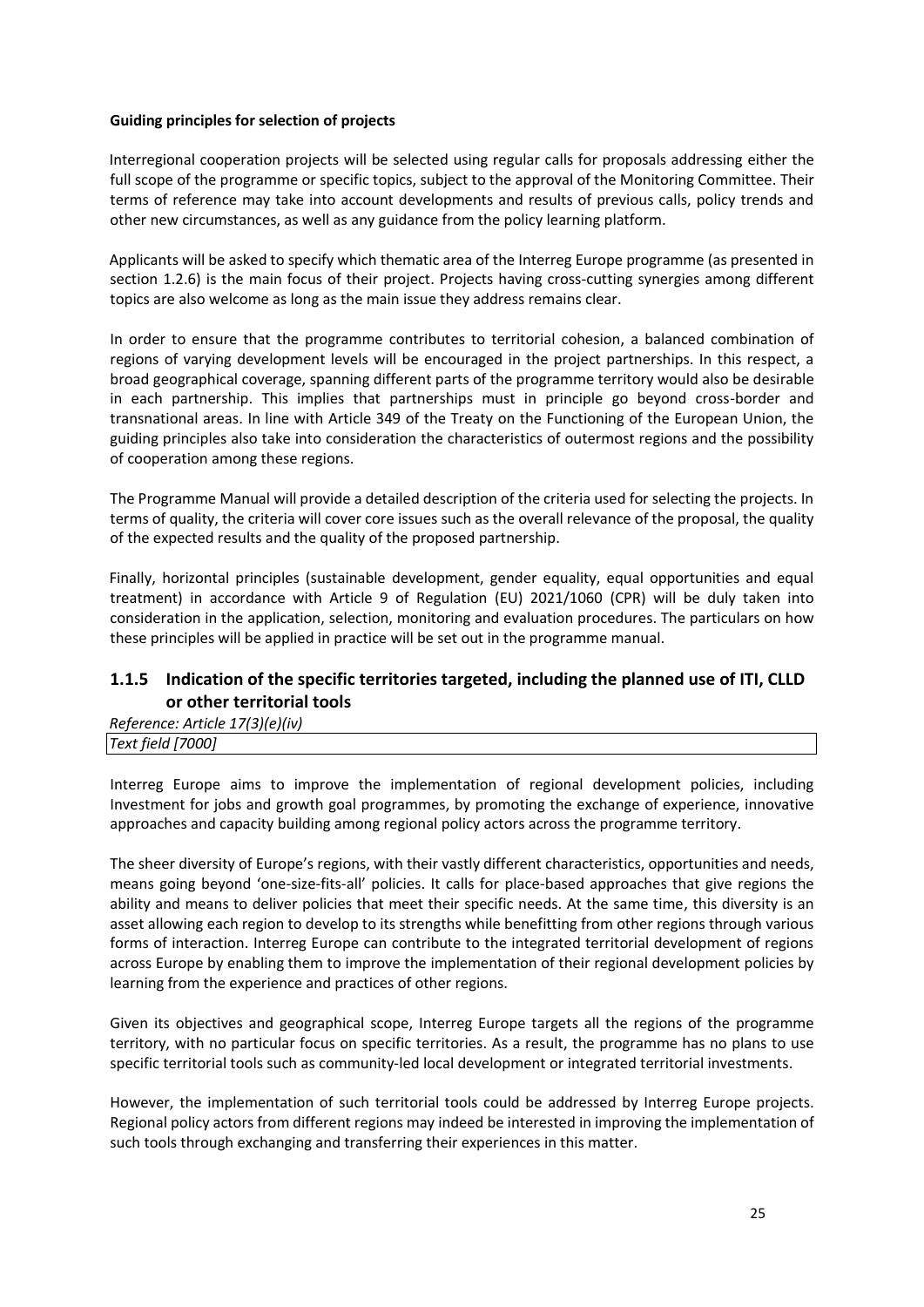### <span id="page-25-0"></span>**2.1.6 Planned use of financial instruments**

| Reference: Article 17(3)(e)(v) |  |
|--------------------------------|--|
| Text field [7000]              |  |

The Interreg Europe programme has no plans to use financial instruments due to the nature of the activities it supports, which mainly involve exchanging experience, building capacity, transferring good practices and testing innovative approaches.

However, the use of financial instruments at regional level could be addressed by Interreg Europe projects. Regional policy actors across Europe may be interested in improving their use of financial instruments through exchanging and transferring their experiences in this matter.

## <span id="page-25-1"></span>**2.1.7 Indicative breakdown of the EU programme resources by type of intervention**  *Reference: Article 17(3)(e) (vi), Article 17(9)(c)(v)*

| <b>Priority No</b> | <b>Fund</b> | Specific objective                                                                                                                                   | Code | Amount (EUR)   |
|--------------------|-------------|------------------------------------------------------------------------------------------------------------------------------------------------------|------|----------------|
|                    | <b>ERDF</b> | Enhance the institutional capacity of<br>public authorities, in particular those<br>mandated to manage a specific<br>territory, and of stakeholders. | 132  | 351,372,842.59 |

Table 4: Dimension 1 – intervention field

### Table 5: Dimension 2 – form of financing

| <b>Priority No</b> | <b>Fund</b> | Specific objective | Code | <b>Amount (EUR)</b> |
|--------------------|-------------|--------------------|------|---------------------|
|                    | <b>ERDF</b> |                    |      | 351,372,842.59      |

Table 6: Dimension 3 – territorial delivery mechanism and territorial focus

| <b>Priority No</b> | Fund        | Specific objective | Code | <b>Amount (EUR)</b> |
|--------------------|-------------|--------------------|------|---------------------|
|                    | <b>ERDF</b> |                    |      | 351,372,842.59      |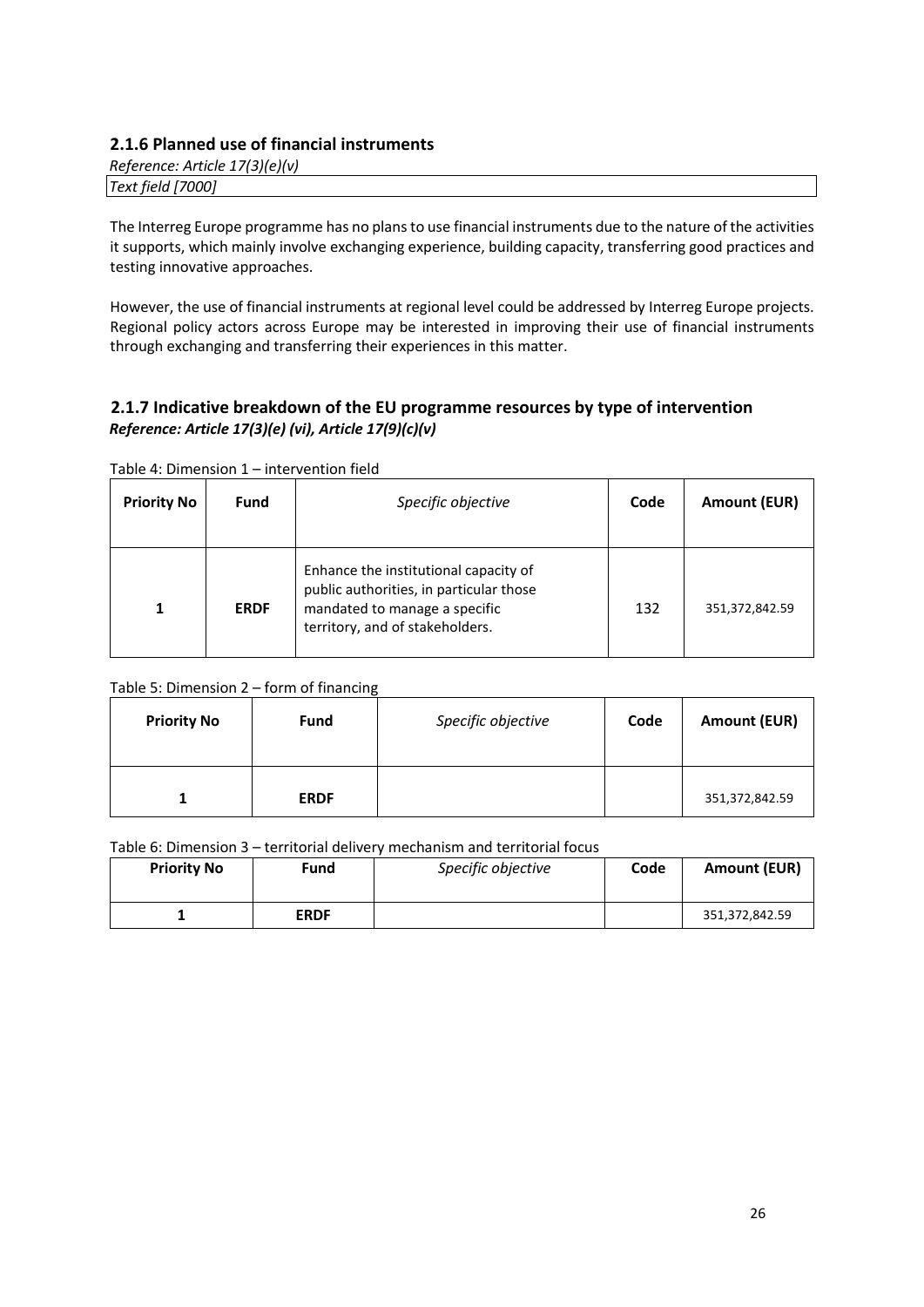# <span id="page-26-0"></span>3. Financing plan

*Reference: Article 17(3)(f)* 

# <span id="page-26-1"></span>3.1 Financial appropriations by year

*Reference: Article 17(3)(g)(i), Article 17(4)(a) to (d)*

Table 7

| <b>Fund</b>                                      | 2021        | 2022       | 2023        | 2024        | 2025        | 2026        | 2027        | <b>Total</b>        |
|--------------------------------------------------|-------------|------------|-------------|-------------|-------------|-------------|-------------|---------------------|
| <b>ERDF</b><br>(territorial<br>cooperation goal) | 51,044,957  | 52,065,855 | 53,107,173  | 54,169,316  | 55,252,702  | 56,357,757  | 57,484,910  | 379,482,670         |
| IPA III CBC <sup>1</sup>                         | $\mathbf 0$ | 0          | 0           | 0           | 0           | 0           | 0           | $\mathsf 0$         |
| NDICI-<br>CBC <sup>2</sup>                       | $\mathbf 0$ | 0          | $\mathbf 0$ | 0           | $\mathbf 0$ | $\mathbf 0$ | 0           | $\mathbf 0$         |
| IPA III <sup>3</sup>                             | 0           | 0          | $\mathbf 0$ | $\mathbf 0$ | 0           | 0           | $\mathbf 0$ | $\mathbf 0$         |
| NDICI <sup>4</sup>                               | $\mathbf 0$ | 0          | 0           | 0           | 0           | $\mathsf 0$ | $\pmb{0}$   | $\mathsf{O}\xspace$ |
| OCTP <sup>5</sup>                                | $\mathbf 0$ | 0          | $\mathbf 0$ | 0           | $\mathbf 0$ | 0           | 0           | $\mathsf 0$         |
| <b>Interreg</b><br>Funds <sup>6</sup>            | $\mathbf 0$ | 0          | 0           | 0           | $\mathbf 0$ | 0           | 0           | $\mathbf 0$         |
| <b>Total</b>                                     | 51,044,957  | 52,065,855 | 53,107,173  | 54,169,316  | 55,252,702  | 56,357,757  | 57,484,910  | 379,482,670         |

<sup>1</sup>*Strand A, external cross-border cooperation.* 

<sup>6</sup>*ERDF, IPA III, NDICI or OCTP, where as single amount under Strands B and C.*

<sup>2</sup>*Strand A, external cross-border cooperation.*

<sup>3</sup> *Strand B and C*.

<sup>4</sup> *Strand B and C.*

<sup>5</sup> *Strand C and D.*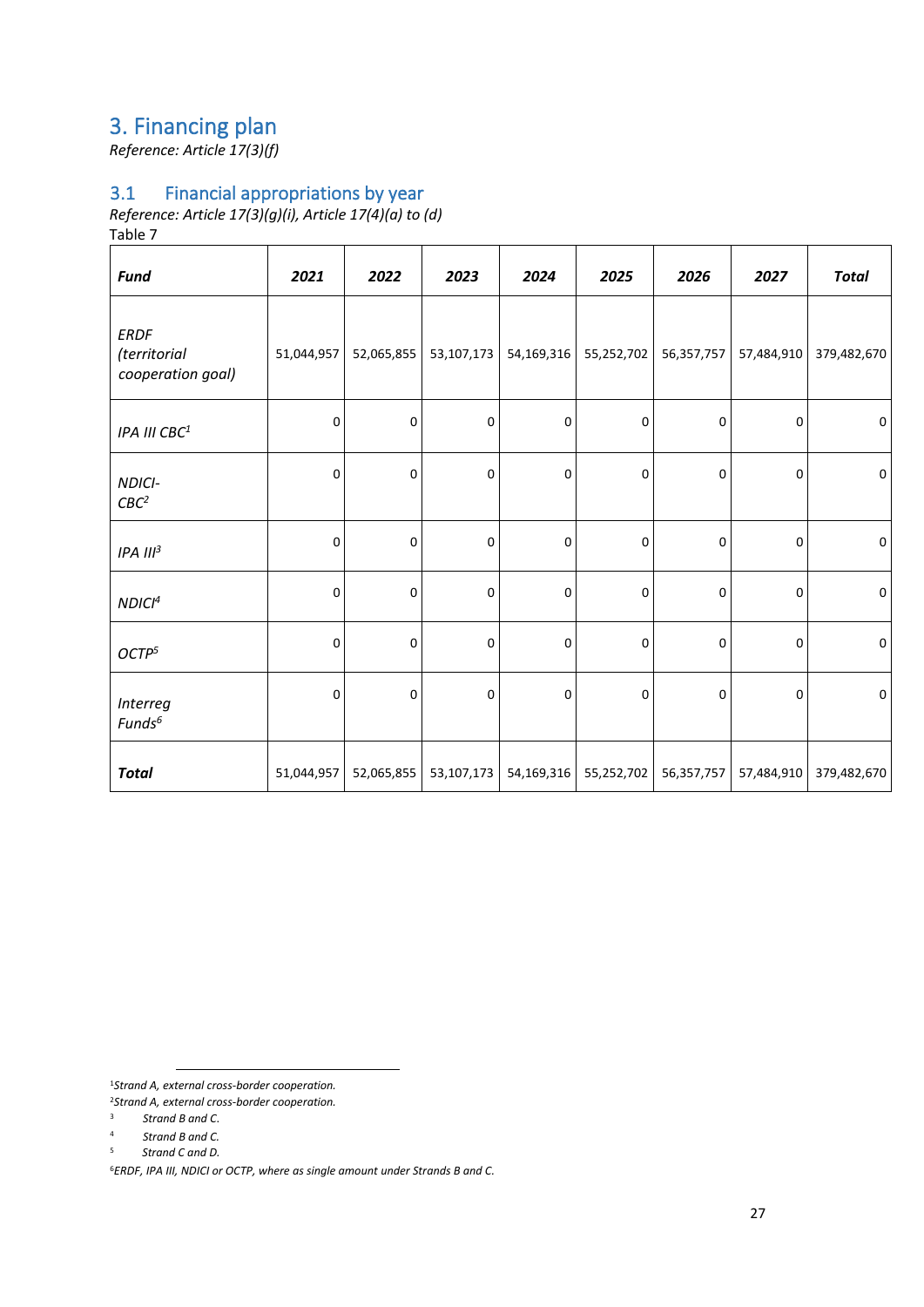# 3.2 Total financial appropriations by fund and national co-financing

*Reference: Article 17(3)(f)(ii), Article 17(4)(a)* to (d)

Table 8

| PO<br>N <sub>O</sub>   | <b>Priority</b> | <b>Fund</b><br>(as applicable) | <b>Basis</b>                                                        | EU<br>contribution | Indicative breakdown of<br>the EU contribution              |                                                | <b>National</b><br>contribution | Indicative breakdown of   Total<br>the national counterpart |                                   |               | Cofinan<br>cina           | <b>Contributions</b><br>from the third |
|------------------------|-----------------|--------------------------------|---------------------------------------------------------------------|--------------------|-------------------------------------------------------------|------------------------------------------------|---------------------------------|-------------------------------------------------------------|-----------------------------------|---------------|---------------------------|----------------------------------------|
| <b>or</b><br><b>TA</b> |                 |                                | for<br>calcula<br>tion<br>EU<br>suppor<br>t (total<br>or<br>public) | (a)                | <b>Without TA</b><br>pursuant to<br>Article<br>$27(1)$ (a1) | For TA<br>pursuant to<br>Article 27(1)<br>(a2) | $(b)=(c)+(d)$                   | <b>National</b><br>public<br>(C)                            | <b>National</b><br>private<br>(d) | $(e)=(a)+(b)$ | rate<br>$(f)=(a)/($<br>e) | countries (for<br><i>information</i> ) |

<span id="page-27-0"></span>

| <b>Priority</b><br>1 | ERDF <sup>1</sup>        | Total | 379 482<br>670,00 | 351,372,842.59 28,109,827.41 | 94 870 667,50 | 84,670,667.50 | 10,200,000.00 | 474 353 337,50 | 80% | 4,060,000 |
|----------------------|--------------------------|-------|-------------------|------------------------------|---------------|---------------|---------------|----------------|-----|-----------|
|                      | IPA III CBC <sup>2</sup> |       | 0                 |                              | 0             | U             | 0             | 0              |     |           |
|                      | $NDICI-CBC3$             |       | 0                 |                              | $\Omega$      |               | 0             | 0              |     |           |
|                      | IPA III <sup>4</sup>     |       | 0                 |                              | 0             | 0             | $\mathcal O$  | 0              |     |           |
|                      | <b>NDICI</b>             |       | 0                 |                              | 0             | $\Omega$      | 0             | 0              |     |           |
|                      | <b>OCTP</b><br>9         |       | 0                 |                              | 0             | 0             | $\mathcal O$  | 0              |     |           |
|                      | <b>OCTP</b>              |       | 0                 |                              | 0             |               | 0             | 0              |     |           |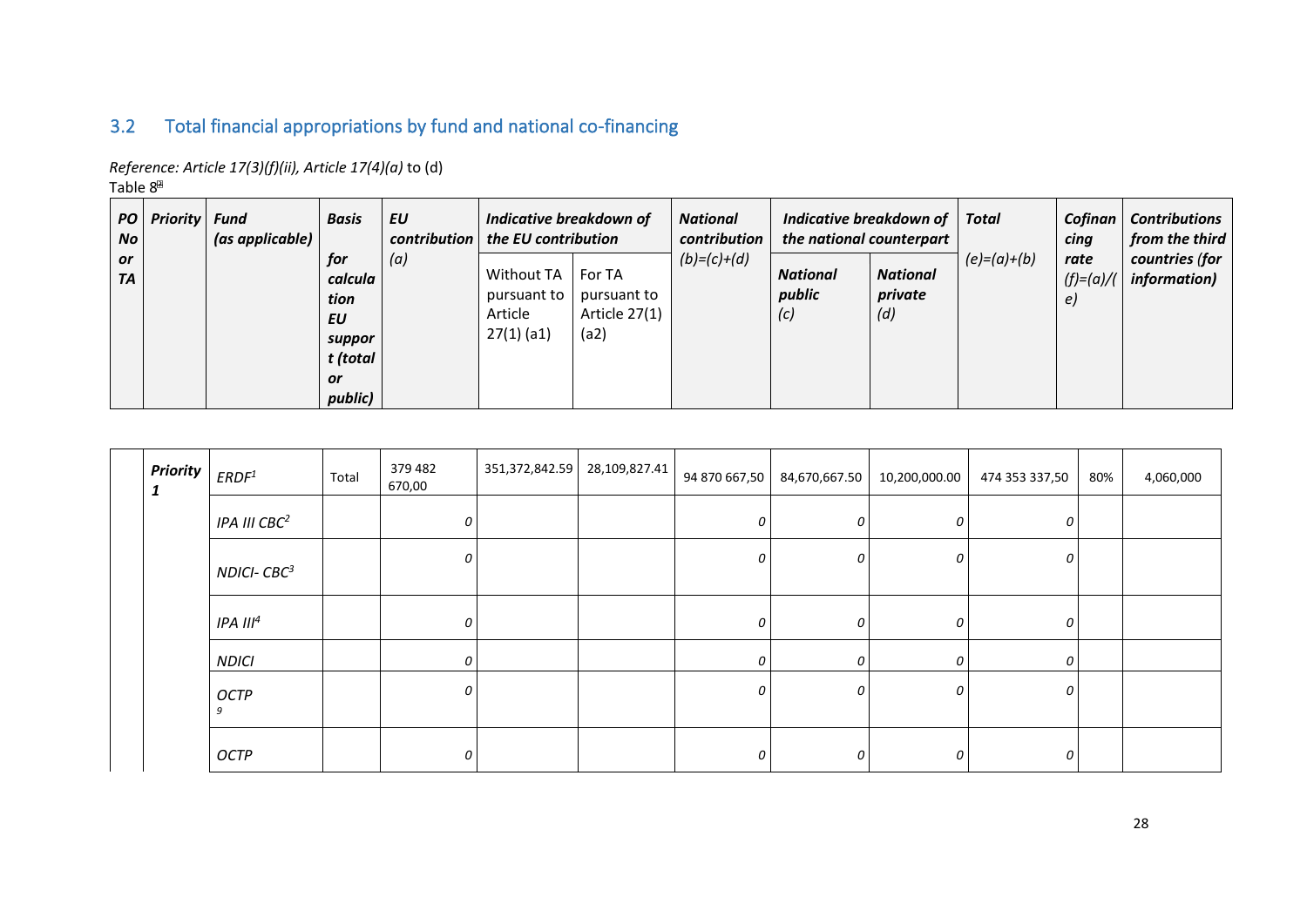|              | Interreg Funds |       |                   |                                                                               |              |  |                                  |  |
|--------------|----------------|-------|-------------------|-------------------------------------------------------------------------------|--------------|--|----------------------------------|--|
| <b>Total</b> | All funds      | Total | 379 482<br>670,00 | 351,372,842   28,109,827.   94 870 667,5   84,670,667.5   10,200,000.0<br>.59 | $\mathbf{A}$ |  | $ $ 474 353 337,50 80% 4,060,000 |  |

*When ERDF resources correspond to amounts programmed in accordance with Article 17(3), it shall be specified.* 

 *Interreg A, external cross-border cooperation. Interreg A, external cross-border cooperation.* 

*Interreg B and C.* 

 *Interreg B and C. Interreg B and C.*

*Interreg C and D.* 

*ERDF, IPA III, NDICI or OCTP, whereas single amount under Interreg B and C.*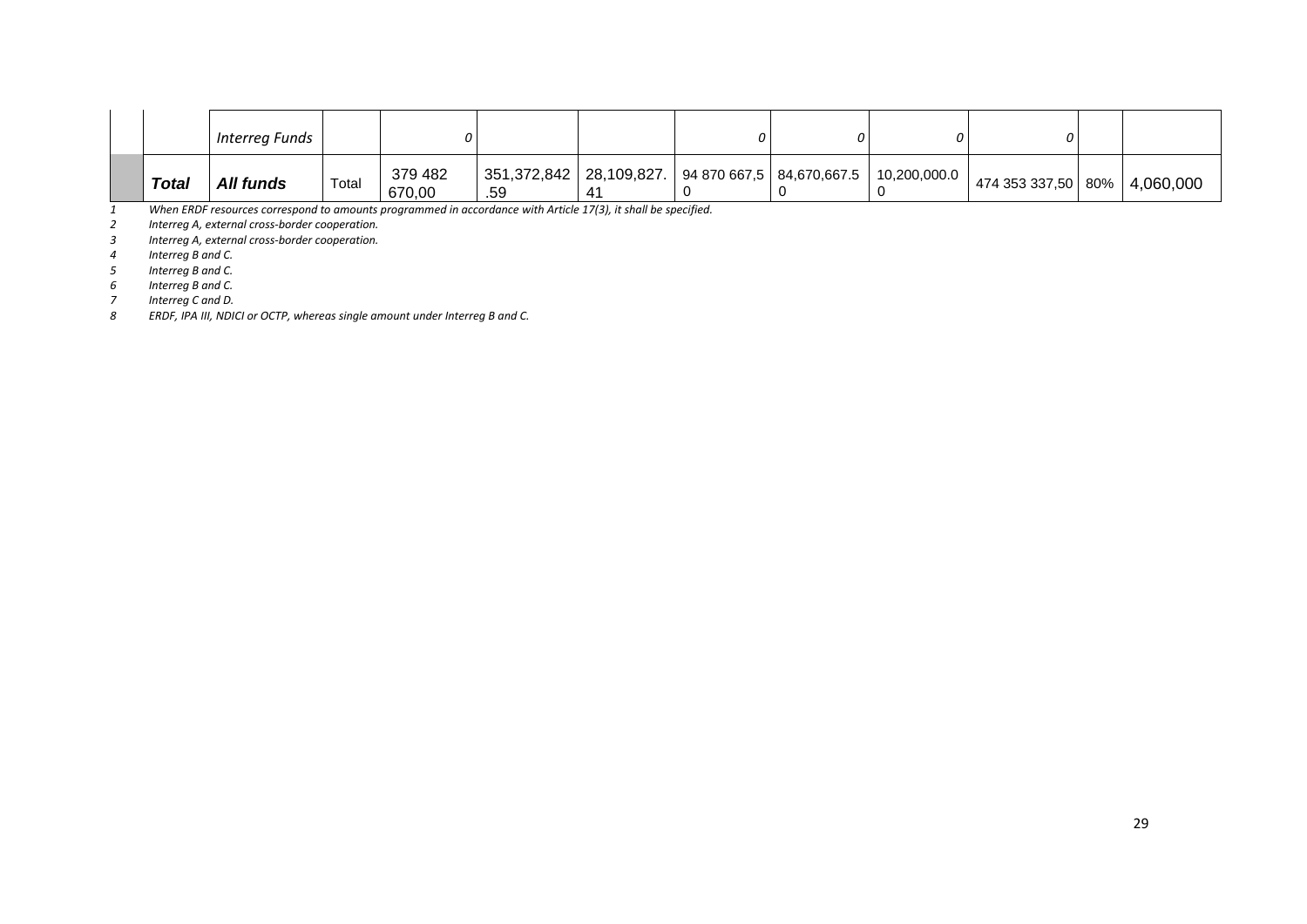# <span id="page-29-0"></span>4. Action taken to involve the relevant programme partners in the preparation of the Interreg programme and the role of those programme partners in the implementation, monitoring and evaluation

*Reference: Article 17(3)(g)*

*Text field [10 000]* 

#### **4.1. Action taken to involve the relevant programme partners in the preparation of the Interreg programme**

#### **Programming Committee**

The Interreg Europe programme's preparation process started in December 2019 in Helsinki with the setting up of a Programming Committee (PC) with the specific task of preparing the interregional cooperation programme for the 2021-2027 period. The PC was composed of up to three representatives per Partner State (27 EU Member States, Norway and Switzerland). Where applicable, these representatives came from both national and regional levels of the States represented to ensure efficiency and broad representation, respecting their administrative systems and institutional organisations. The European Commission participated in an advisory capacity. The Committee of the Regions (CoR) was also an advisory member of the Programming Committee.

The PC met frequently during the preparation process to discuss and decide on the subsequent steps of the programming process. Partner States followed their own arrangements in order to prepare their input to the discussions. Most of these meetings were organised online due to the COVID-19 crisis.

Two online surveys, the first one on the programme structure and the second on the actions to be supported and the target groups, were launched in spring 2020 and in summer 2020 respectively. They were widely distributed on the national levels in order to obtain feedback from all relevant national and regional key players.

Where applicable, the national committees were also regularly consulted under the aegis of the relevant national authority.

The Interreg Europe programme's Joint Secretariat acted as secretariat of the current PC. As mentioned above under section 1.2.3., the JS engaged in the discussions with the other Pan-European programmes to clarify their dividing lines and synergies.

With a view to completing a draft Cooperation Programme by mid-2021, the Programming Committee took several actions to consult a wide array of partners all over Europe on their views and proposals for the programme.

#### **Public consultation**

A continuous online consultation process was initiated during the preparation phase of the CP giving all relevant stakeholders the opportunity to comment on the different draft versions of the CP. The following draft versions of the CP were published on the Interreg Europe website:

- the first draft version on 25 September 2020 with the first strategic orientations;
- the second draft version on 18 December 2020 with the operational arrangements for projects and the platform;
- the final draft version of the CP was put out for a formal public consultation over a prolonged period of five weeks from 15 March to 16 April 2021. Participation in this public consultation, which took the form of an on-line survey, was open to all interested actors across Europe. Representatives of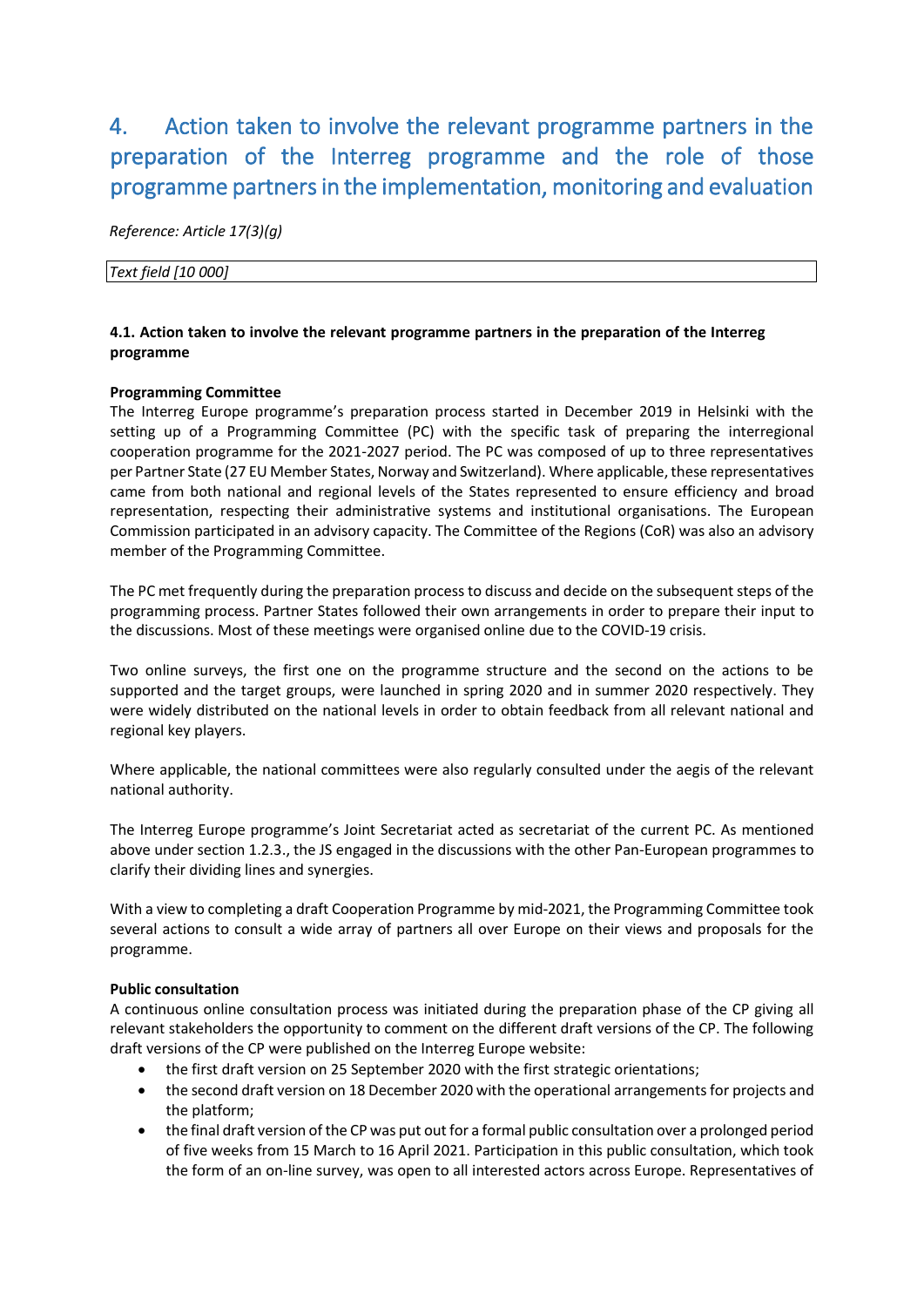the Partner States actively communicated on the possibility of participating in this consultation to the relevant stakeholders in their country. This online public consultation survey was consulted by 554 people, of whom 158 completed the questionnaire. All the participating countries were represented in these responses. These contributions included more than 250 individual comments and suggestions for modification or clarification of the programme. Public authorities (local, regional and national) represented 45% of the respondents, education and research institutions 18% and business support organisations 9%. A list of all responding organisations is provided in appendix 4 of this document.

Partner States disseminated the public consultation to the relevant stakeholders in their countries, sometimes in national languages.

#### **Stakeholders workshop**

In order to promote the online public consultation process, a dedicated online 'stakeholders workshop' was organised on 24 March 2021 to consult any interested partners in Europe. Out of the 1,000 registered people, 647 participated in this webinar. Participants were able to raise questions both at the registration phase and during the webinar via the chat. They were invited to contribute to the official consultation to have their comments and suggestions taken into consideration.

The main questions and/or requests for clarification were related to the following topics: a) the choice of one single priority for the future programme and its presentation as 'cross-cutting' several thematic areas; b) the lighter focus on improving Structural Funds related programmes, c) the links to other relevant EU policies or instruments ; d) the new possibilities open for pilot actions; e) the use of simplified cost options (SCOs). A final report as well as the recording of the workshop were published on the Interreg Europe programme website.

#### *Integration of partners' feedback in the cooperation programme*

The process for integrating the partners' contributions into the final version of the cooperation programme can be summarised as follows.

For the joint programme strategy (section 1): the description of the overall context was improved. Specific references or more detailed texts were included, for instance, on the link between biodiversity and climate change, on the combination of green and digital technologies, on equal opportunities and role of people with disabilities in employment, and on the well-being dimension under a more social Europe.

In response to the need to reinforce the coordination with other funding sources: the possible synergies to the Interregional Innovation Investments instrument as well as other relevant EU instruments (e.g., Horizon Europe) were further detailed. Finally, several references to outermost regions were included to better recognise the unique character of their situation.

For priority (section 2): no major and recurring questions were received. On the contrary, the additional flexibility with regards to the scope of the programme or the two phases were often recognised as a positive development. The suggestions to further clarify the operations' features will also be addressed in the programme manual.

For the financing plan (section 3): a few requests were related to the need for a higher co-financing rate to secure the full involvement of specific categories of actors/territories. The co-financing rate in the programme financing plan is an average rate at programme level and takes into consideration the reduction of the maximum average rate at programme level to 80% in line with the new regulation.

On the involvement of partners: the description was also improved based on several contributions. In particular, the composition of the monitoring committee as well as the way the consultation of relevant stakeholders was and will be ensured were clarified.

On communication, described in section 5, the results of the public consultation led to minor specifications related for instance to the role of transnational networks and platforms as important multipliers, or referring to progress reports as key documents for evaluation.

Finally, the contributions related to the programme's implementation arrangements(mainly sections 7 and 8) will be taken into consideration in the programme manual.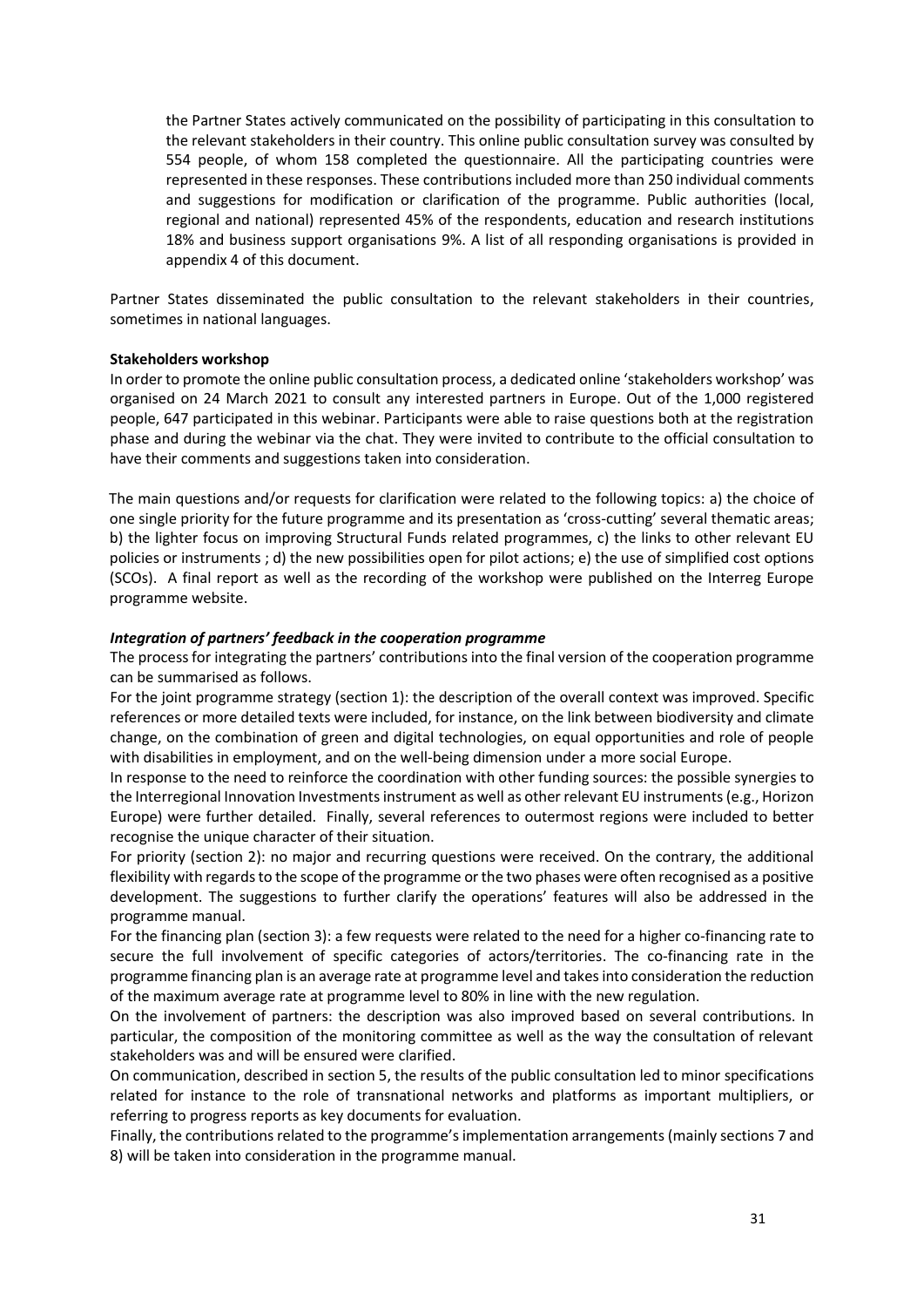The list of all comments received as well as the analysis of the public consultation results were published on the Interreg Europe programme website.

#### **Strategic Environmental Assessment**

Due to its core focus on capacity building, the Interreg Europe programme will not have a direct impact on the environment and was therefore not subject to a strategic environmental assessment (SEA).

#### **4.2. Role of those programme partners in the implementation, monitoring and evaluation**

The programme bodies comply with the Commission Delegated Regulation (EU) No 240/2014 of 7 January 2014 on the European code of conduct on partnership in the European Structural and Investment Funds. This relates in particular to the « main principles and good practices concerning the involvement of relevant partners in the preparation of the partnership agreement and programmes » (Articles 8 and 9) and the « good practices concerning the formulation of the rules of membership and internal procedures of monitoring committees » (Articles 10 and 11).

The Interreg Europe Monitoring Committee includes up to three representatives from each Partner State at the appropriate governance levels. The MC meets on a regular basis, in principle twice a year(*see detailed list of MC members on the programme website)*.

In addition, the involvement of the CoR will be continued. This pan-European body participates in the Monitoring Committee in an advisory capacity. This will ensure that the perspective of the regional and local authorities will be represented throughout the life of the programme.

Each Partner State has in principle one or several national or regional representative(s) (National Points of Contact) who can provide programme information in local languages (*see detailed list of National Points of Contact on the programme website)*.

All Partner States agreed to support the programme's implementation with:

1. Checking the eligibility of partner status, based on the information provided and on the national legal framework;

2. Checking the relevance of the letter of support's signatory (if applicable and further specified in the programme manual);

3. Supplying national specific information;

4. Establishing a point of contact for potential applicants;

5. Disseminating programme information widely, including about the Platform's services;

6. Organising national/ regional events for information and dissemination, including promoting the Platform's services.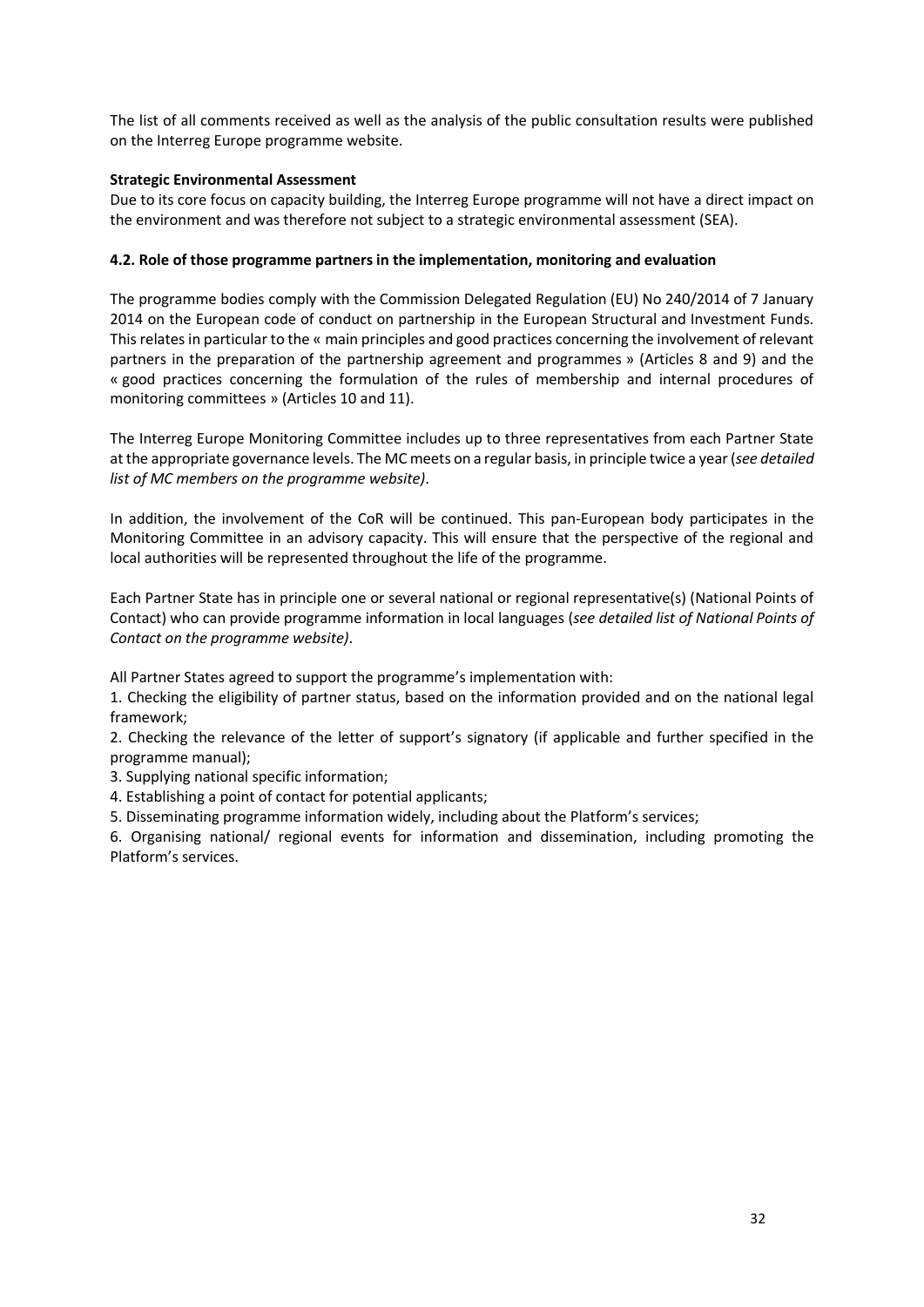<span id="page-32-0"></span>5. Approach to communication and visibility for the Interreg programme, (objectives, target audiences, communication channels, including social media outreach, where appropriate, planned budget and relevant indicators for monitoring and evaluation)

*Reference: Article 17(3)(h)*

#### *Text field [limitation 4500]*

#### **5.1. Objectives**

The programme's ambition is to use communication and visibility actions as a tool for achieving the programme's objective of better cooperation governance. We want to reach that objective with high community ownership of the programme. In order to do so, we set the following objectives:

- 1. To ensure wide awareness about the programme's funding opportunities, with applicants from at least 90% of eligible NUTS2 regions by 2026 *(call applicant statistics)*
- 2. To ensure efficient support to beneficiaries with implementing and communicating their project results and positive impact of EU support to their target audiences, including the general public, with at least 85% satisfaction with the programme support tools, such as seminars, tutorials, inperson/written guidance, templates *(project partner surveys)*
- 3. To contribute to a wide awareness about the policy learning platform's services, with beneficiaries (events/helpdesk) from at least 50% of eligible NUTS2 regions by 2026 *(platform monitoring system)*
- 4. To increase Interreg Europe's profile, especially vis-à-vis EU institutions and the Partner States with a minimum of 100 dedicated communication actions (e.g., speakers at events, dedicated publications and events) by 2027 *(programme statistics).*

### **5.2. Target audiences**

The programme's communication and visibility actions will reach out to a large audience from the programme's eligibility area, both geographically and thematically. We will target:

- 1) (Potential) beneficiaries (see 2.1.4 Main target groups)
- 2) Community users (online community member from institutions listed in 2.1.4, their stakeholders, our multipliers, general public – attracted via our communication channels to engage with the programme's information and services)
- 3) Multipliers (Partner States, their points of contact, European Commission, European Parliament, Committee of the Regions, elected officials, national/transnational networks/platforms, regional Brussels' offices in Brussels, other Interreg programmes, OECD, other relevant institutions)
- 4) Governance (Partner States, DG Regio, managing authority)

The general public will be engaged through actions organised online or locally, whenever relevant.

#### **5.3. Communication channels**

Channels to reach our target audiences and achieve our objectives:

- a. **A website**, meeting W3C criteria for accessibility, with a dedicated space for project websites ensuring their harmonised visibility, and the Policy learning platform, with an active and engaged online community
- b. **Social media** (Facebook, Twitter, YouTube, LinkedIn and Instagram) for constant communication with our audiences and targeted campaigns (the mix can change to follow new IT trends)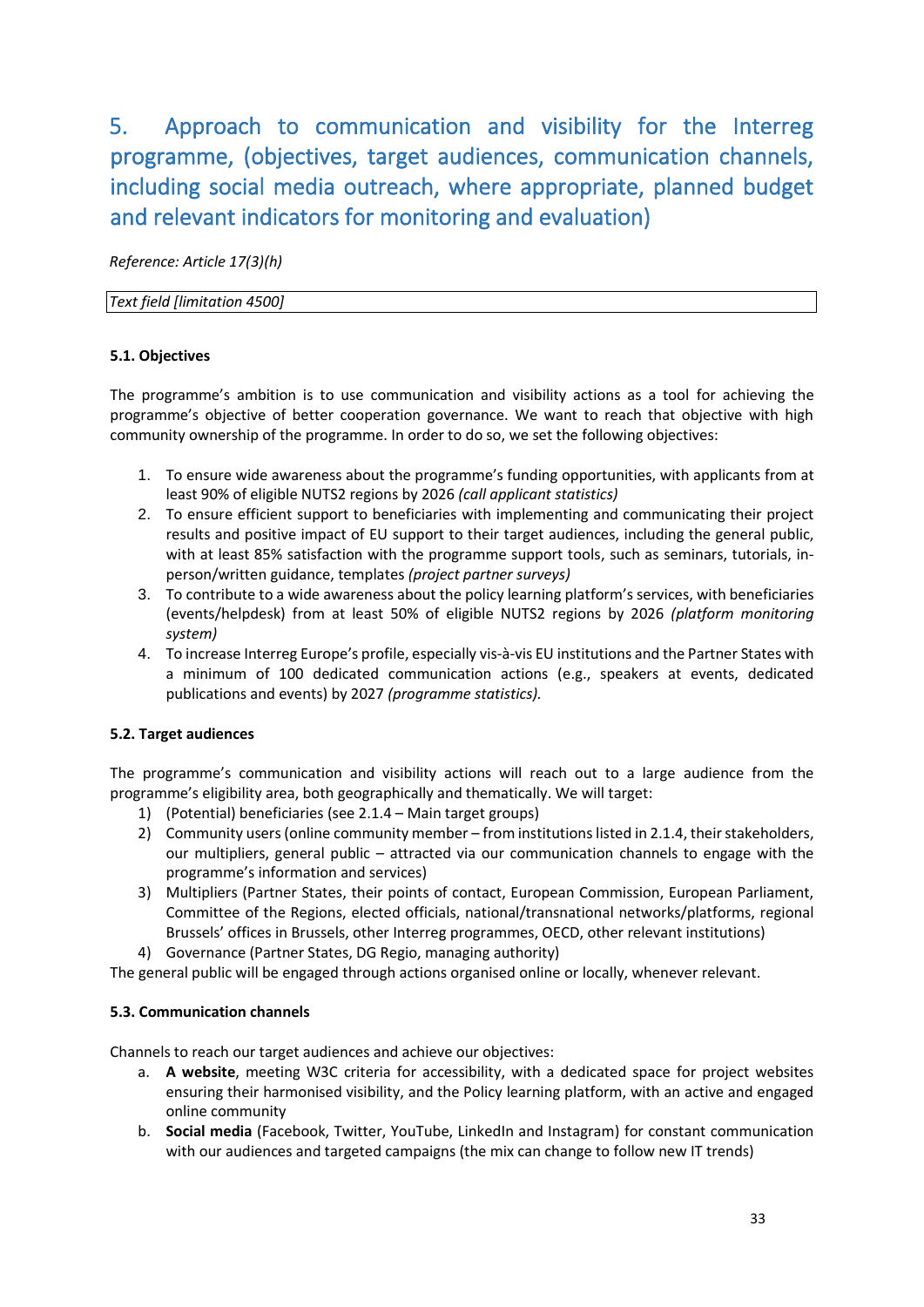- c. **Public relations**, including formal partnerships and/or networking activities, to foster relations and build synergies with the programme's multipliers
- d. **Events** and meetings (online/ hybrid/ in-person), organised by the programme or third parties, to inform/engage/train our audiences
- e. **Publications** (online/ print), and audio-visual products in support of the programme's communication and visibility actions.

The programme will appoint a communication officer to be in charge of the implementation of harmonised communication and visibility actions and to work closely with the national communication coordinator in France (in compliance with the CPR, Article 48), as well as with the Interreg representative in the INFORM EU network*.*

#### **5.4. Planned budget**

A total planned budget for communication and visibility purposes, from 2021 until 2029, is expected to be at least MEUR 2.09, which is in line with EC recommendation. Annual communication budgets will follow the programme's developments (calls, results), allocating funds to each communication channel indicatively as follows: up to 23% website, at least 2% social media, 15% public relations, 55% events, and 5% publications.

#### **5.5. Monitoring and evaluation**

All communication and visibility actions will be regularly evaluated by external or internal evaluators. Data for the evaluation of the communication objectives will come from surveys, internal statistics, project reports, and website analytics. The result indicators are defined in the four objectives above.

The programme will have a more detailed set of indicators to follow and evaluate all communication and visibility actions and improve their performance on an ongoing basis.

Evaluation of the communication strategy will be part of the overall programme's evaluation measures.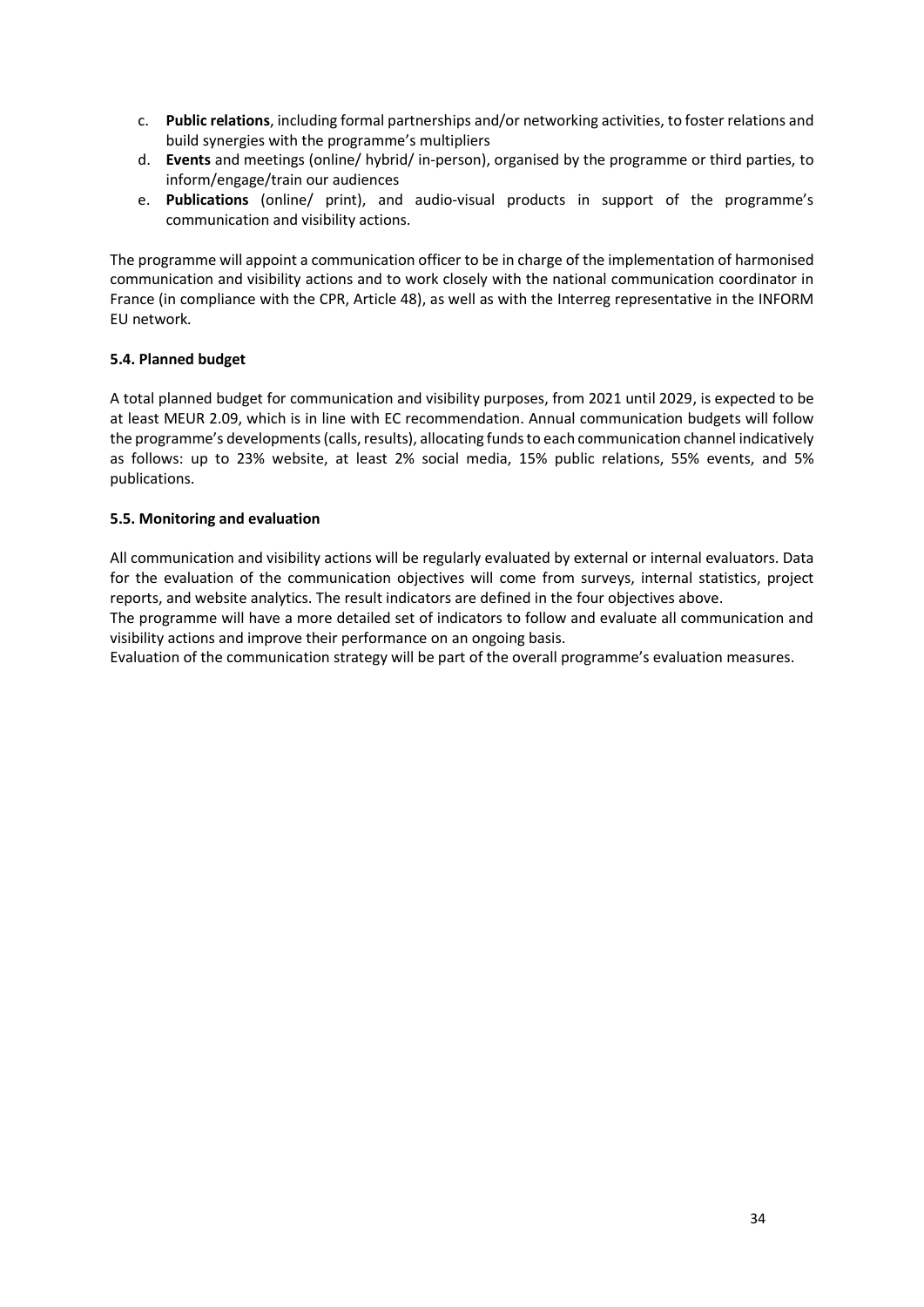# <span id="page-34-0"></span>6. Indication of support to small-scale projects, including small projects within small project funds

*Reference: Article 17(3)(i), Article 24* 

*Text field [7 000]*

Although this section does not apply to Strand C Interreg programmes, Interreg Europe will still support smaller scale cooperation initiatives through the Policy Learning Platform and the participation of smaller scale organisations in projects (e.g., through the stakeholder groups). It will not use small project funds (as defined in Article 25 of the Regulation (EU) 2021/1059 on ETC), which are not adapted to the programme's overall objective, types of supported actions and geographical scale of project partnerships.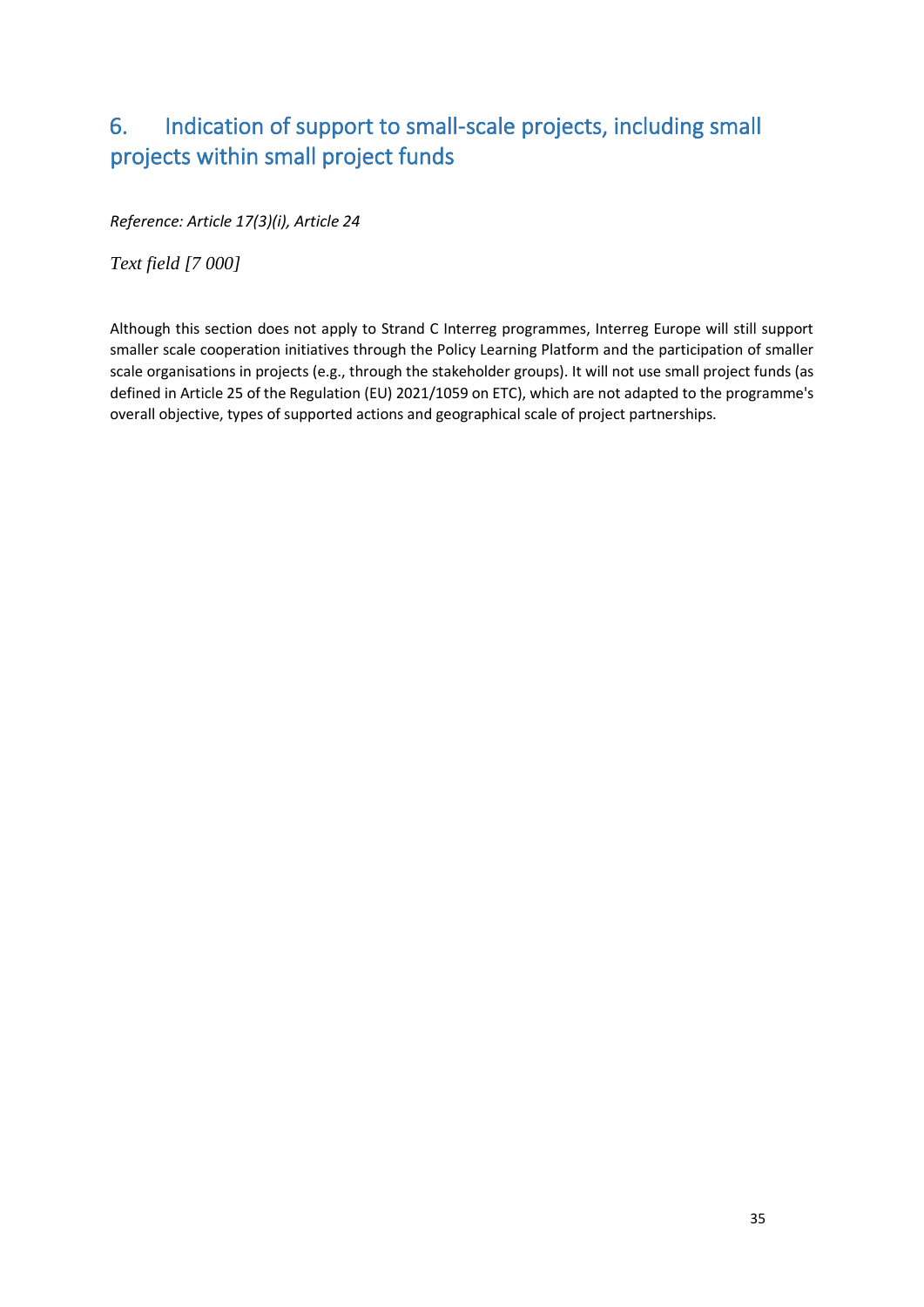# <span id="page-35-0"></span>7. Implementing provisions

# <span id="page-35-1"></span>7.1. Programme authorities

*Reference: Article 17(6)(a)*

| ٧<br><br>×<br>٧<br>× |  |
|----------------------|--|
|                      |  |

| Programme<br>authorities                                                                                 | Name of the<br>institution<br>$[255]$                                                   | Contact name [200]                                                                                                                                                                                                          | <b>E-mail</b> [200]                                                                                               |
|----------------------------------------------------------------------------------------------------------|-----------------------------------------------------------------------------------------|-----------------------------------------------------------------------------------------------------------------------------------------------------------------------------------------------------------------------------|-------------------------------------------------------------------------------------------------------------------|
| Managing<br>authority                                                                                    | Hauts-de-<br>France Region                                                              | Anne Wetzel<br>Directrice<br><b>Direction Europe</b>                                                                                                                                                                        | anne.wetzel@hautsdefrance.fr                                                                                      |
| National<br>authority (for<br>programmes<br>with<br>participating<br>third countries,<br>if appropriate) | to be<br>communicated<br>by $NO + CH$<br>with the<br>Agreement                          |                                                                                                                                                                                                                             |                                                                                                                   |
| Audit authority                                                                                          | Interministerial<br>Commission for<br>the<br>Coordination of<br>Controls - in<br>France | Martine Marigeaud,<br>Présidente de la CICC<br>Anne-Chrystel<br>Guiochon, adjointe au<br>chef de pôle et chef de<br>mission d'une<br>commission<br>interministerielle<br>indépendante<br>Caroline Ly, chargée de<br>mission | Martine.marigeaud@finances.gouv.fr<br>Anne-<br>chrystel.guiochon@finances.gouv.fr<br>caroline.ly@finances.gouv.fr |
| Group of<br>auditors<br>representatives                                                                  | info to be<br>collected with<br>the agreement                                           |                                                                                                                                                                                                                             |                                                                                                                   |
| Body to which<br>the payments<br>are to be made<br>by the<br>Commission                                  | Province<br>of East<br>Flanders                                                         | An Vervliet, deputy of<br>the Province of East-<br>Flanders                                                                                                                                                                 | an.vervliet@oost-vlaanderen.be                                                                                    |

# <span id="page-35-2"></span>7.2. Procedure for setting up the joint secretariat

*Reference: Article 17(6)(b) Text field [3 500]*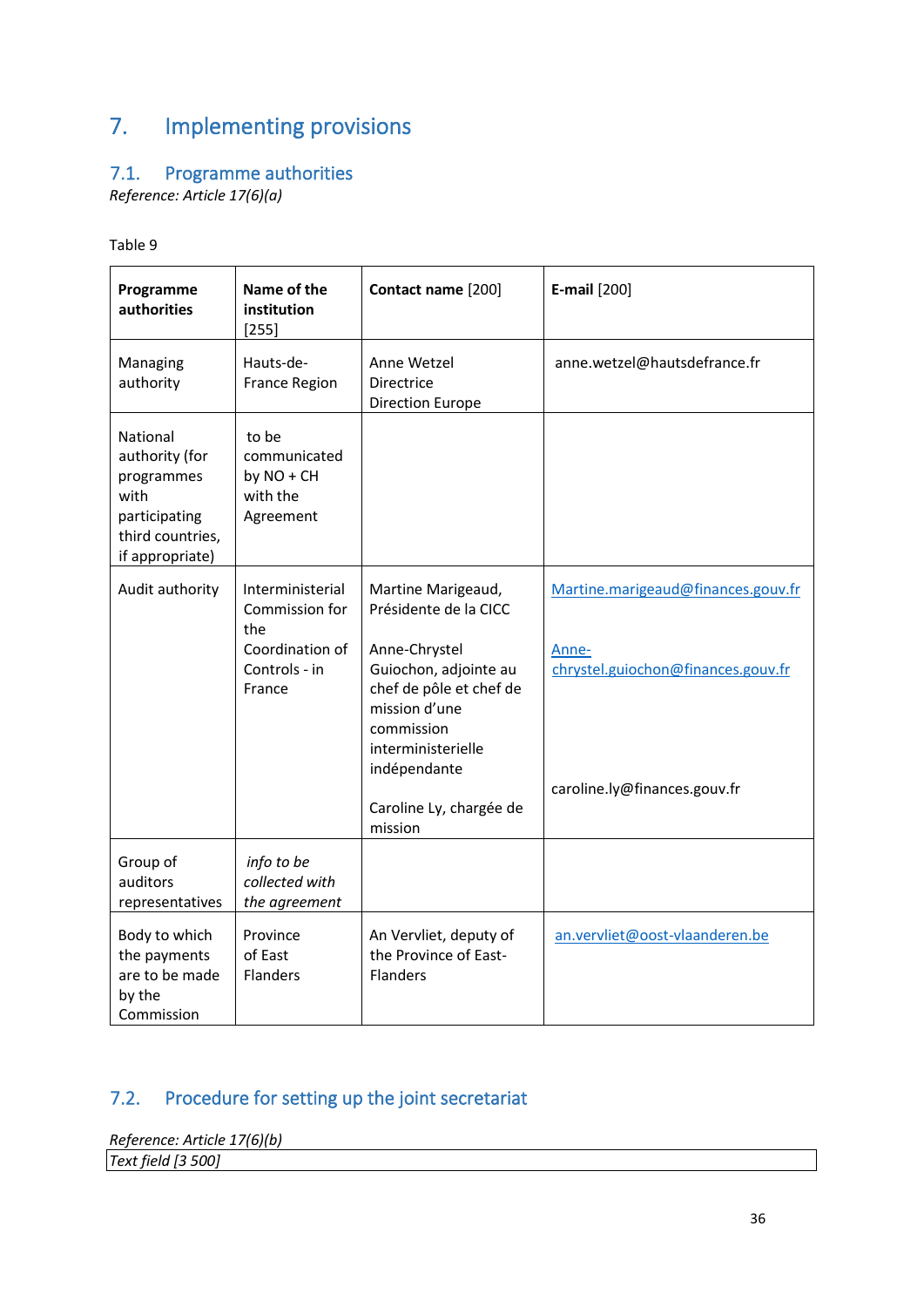Arrangements are already in place at the time of programme submission because implementation arrangements have been retained from the 2014-2020 programming period. The joint secretariat is set up after consultation with the Partner States under the responsibility of the managing authority. Staff recruitment takes into account the programme partnership; the recruitment procedures follow the principles of transparency, non-discrimination and equal opportunities. The location of the joint secretariat is in Lille, France.

The joint secretariat assists the monitoring committee and the managing authority, in carrying out their duties. It cooperates closely with the body in charge of the accounting function.

Where appropriate, it also assists the audit authority. The assistance provided by the joint secretariat to the audit authority is strictly limited to administrative support, such as the provision of relevant data for the drawing of the audit sample by the EC, the organisation and follow-up of the group of auditors meetings and written procedures, ensuring the communication flow between the different bodies involved (EC, audit authority, group of auditors members, external audit firm if applicable) and keeping an up-to-date list of the members of the group of auditors. This support does not interfere with the tasks of the audit authority as defined in Article 77 of the Regulation (EU) 2021/1060 (CPR) and in Article 48 of the Regulation (EU) 2021/1059 on ETC.

The joint secretariat is funded from the technical assistance budget.

Based on Article 46(3) of Regulation (EU) 2021/1059 on ETC, the programme Partner States decided that the management verifications ("First level control" or FLC) will not be done by the MA/JS, but through the identification by each Partner State of a body or person responsible for this verification in their country.

Should the MC decide to reimburse part of the project costs through simplified cost options in line with Articles 51 and 53 of Regulation (EU) 2021/1060 (CPR), the MC could decide on alternative FLC arrangements, which will be laid down in the management and control system description.

The JS will also provide the necessary assistance for the preparation of the subsequent interregional cooperation programme 2028-2034, if renewed, until the new Managing Authority is designated.

# <span id="page-36-0"></span>7.3 Apportionment of liabilities among participating Member States and where applicable, the third countries and OCTs, in the event of financial corrections imposed by the managing authority or the Commission

| Reference: Article 17(6)(c) |  |
|-----------------------------|--|
| Text field [10 500]         |  |
|                             |  |

#### *Reduction and recovery of payments from beneficiaries*

The managing authority shall ensure that any amount paid as a result of an irregularity is recovered from the project via the lead partner. Project partners shall repay the lead partner any amounts unduly paid. The managing authority shall also recover funds from the lead partner (and the lead partner from the project partner) following a termination of the subsidy contract in full or in part based on the conditions defined in the subsidy contract.

If the lead partner does not succeed in securing repayment from another project partner or if the managing authority does not succeed in securing repayment from the lead partner or sole beneficiary, the EU Member State on whose territory the beneficiary concerned is located or, in the case of an EGTC, is registered, shall reimburse the managing authority based on Article 52 of Regulation (EU) 2021/1059 on ETC. In accordance with Article 52 of Regulation (EU) 2021/1059 on ETC, "once the Member State or third country reimbursed the managing authority any amounts unduly paid to a partner, it may continue or start a recovery procedure against that partner under its national law".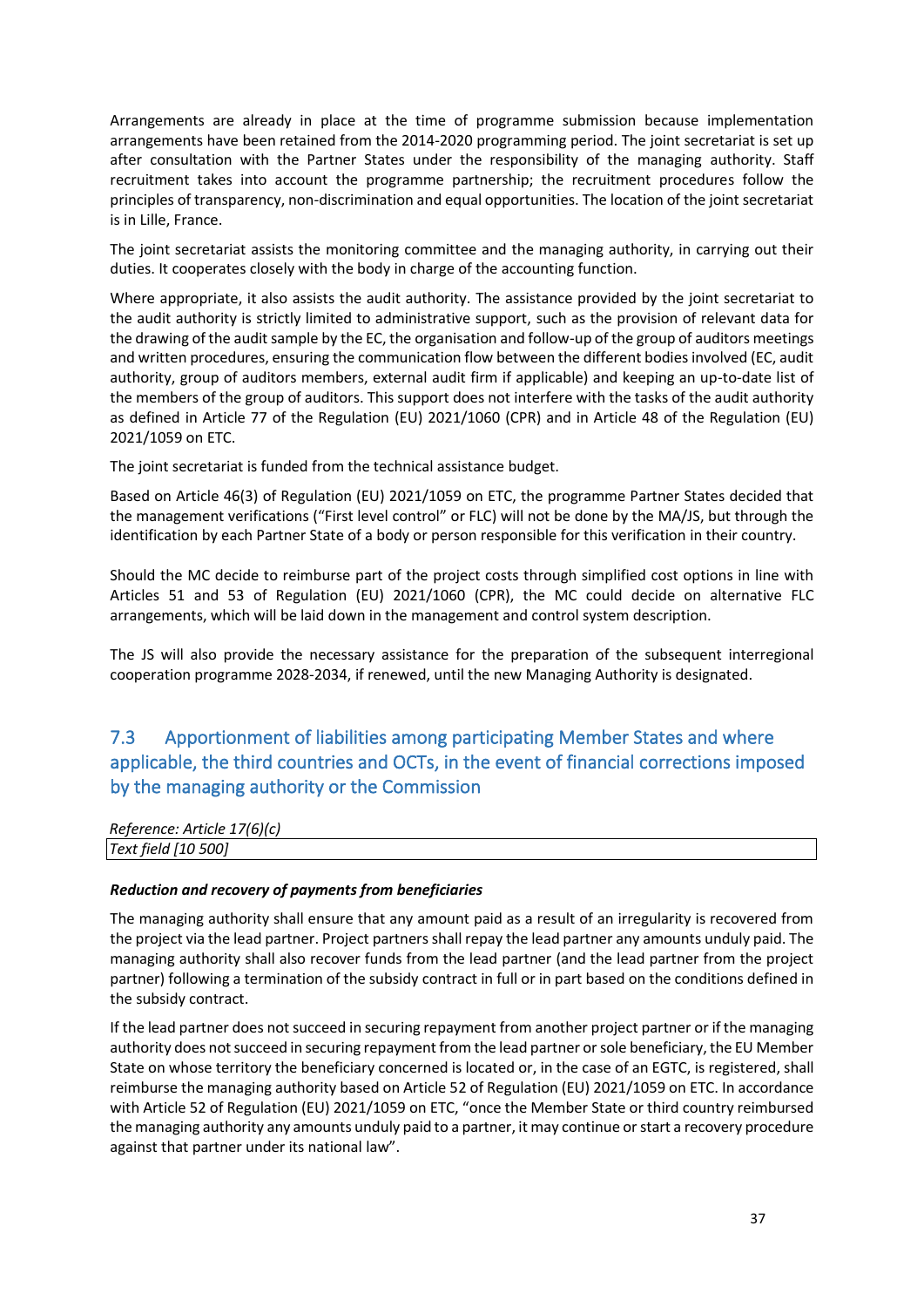Details of the recovery procedure will be included in the management and control system description to be established in accordance with Article 69 of Regulation (EU) 2021/1060 (CPR).

The managing authority shall be responsible for reimbursing the amounts concerned to the general budget of the Union in accordance with the apportionment of liabilities among the participating Member States as laid down in the cooperation programme and in Article 52 of Regulation (EU) 2021/1059 on ETC.

With regard to financial corrections imposed by the Managing Authority or the Commission on the basis of Articles 103 and 104 of Regulation (EU) 2021/1060 (CPR), financial consequences for the EU Member States are laid down in the section "liabilities and irregularities" (see below). Any related exchange of correspondence between the Commission and an EU Member State will be copied to the managing authority/joint secretariat. The managing authority/joint secretariat will inform the accounting body and the audit authority/group of auditors where relevant.

#### *Liabilities and irregularities*

For the use of the programme ERDF, Norwegian, and Swiss funding, the Partner State will bear liability as follows:

- For project-related expenditure granted to project partners located on its territory, liability will be born individually by each Partner State;
- In case of a systemic irregularity or financial correction (decided by the programme authorities or the Commission), the EU Member State will bear the financial consequences in proportion to the relevant irregularity detected on the respective Member State territory. Where the systemic irregularity or financial correction cannot be linked to a specific EU Member State territory, the Member State shall be responsible in proportion to the ERDF contribution paid to the respective national project partners involved in the programme;
- For the technical assistance expenditure (calculated as a flat rate in accordance with Article 27 of Regulation (EU) 2021/1059 on ETC), the above liability principles applicable for project-related expenditure and systemic irregularities / financial corrections may also be applied to TA corrections as they are the direct consequence of project expenditure related corrections.

If the managing authority/joint secretariat, the accounting body, any EU Member State or Norway becomes aware of irregularities, it shall without any delay inform the liable EU Member State or Norway and the managing authority/joint secretariat. The latter will ensure the transmission of information to the liable EU-Member State or Norway (if it has not already been informed directly), the accounting body and audit authority or group of auditors, where relevant.

In compliance with Annex XII referred to in Article 69 of Regulation (EU) 2021/1060 (CPR), each EU Member State is responsible for reporting irregularities committed by beneficiaries located on its territory to the Commission and at the same time to the managing authority. Each EU Member State shall keep the Commission as well as the managing authority informed of any progress of related administrative and legal proceedings. The managing authority will ensure the transmission of information to the accounting body and audit authority.

If a Partner State does not comply with its duties arising from these provisions, the managing authority may suspend services to the project applicants/partners located in this Partner State. The MA will send a letter to the Partner State concerned requesting them to comply with their obligations within 3 months. If the concerned Partner State'sreply is not in line with the obligations, then the MA will propose to put this issue on the MC agenda for discussion and decision.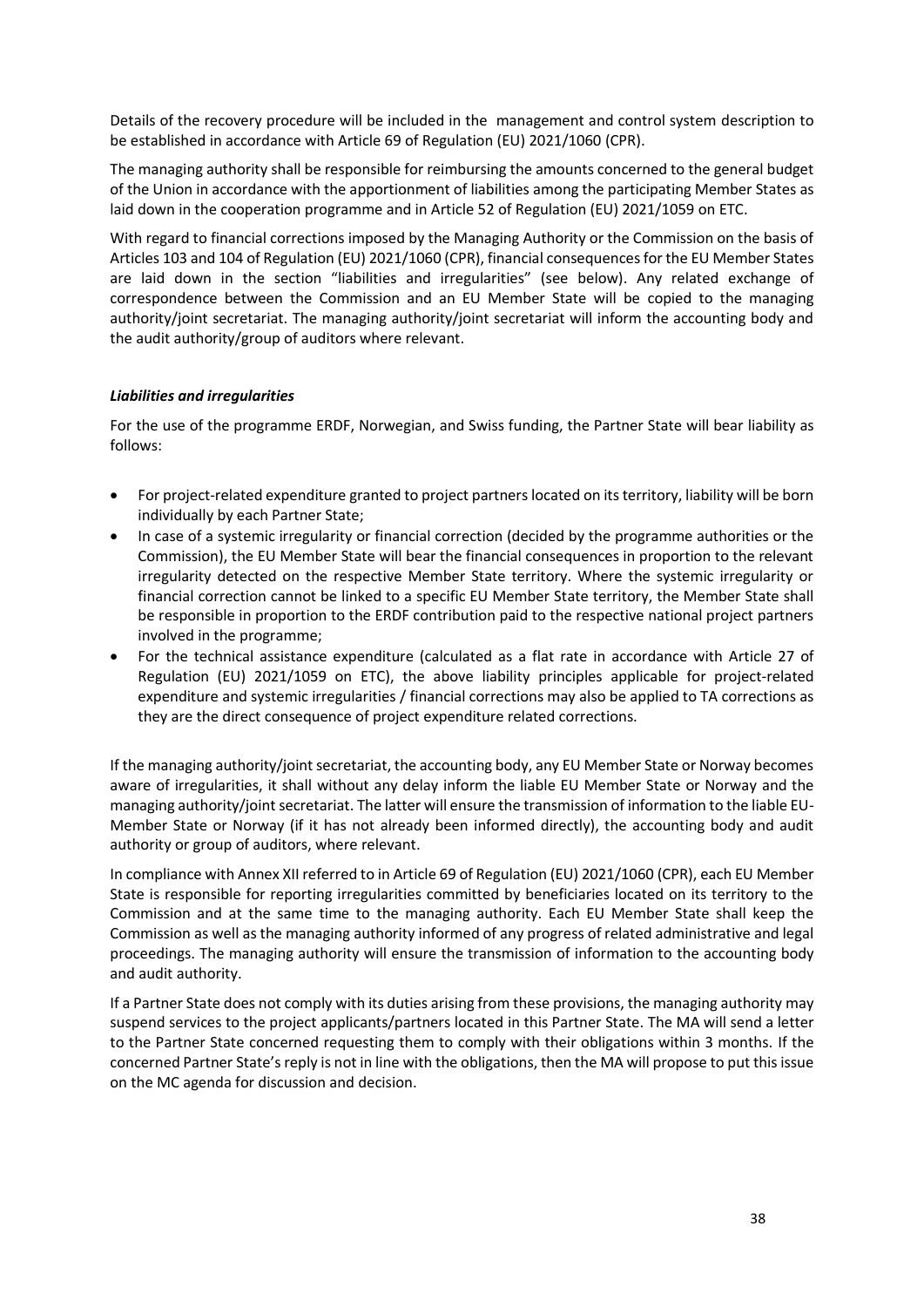# <span id="page-38-0"></span>8. Use of unit costs, lump sums, flat rates and financing not linked to costs

# *Reference: Articles 94 and 95 of Regulation (EU) 2021/1060 (CPR)*

Table 10: Use of unit costs, lump sums, flat rates and financing not linked to costs

| Intended use of Articles 94 and 95                                                                                                                                                                                | <b>YES</b> | NO. |
|-------------------------------------------------------------------------------------------------------------------------------------------------------------------------------------------------------------------|------------|-----|
| From the adoption programme will make use of reimbursement of<br>eligible expenditure based on unit costs, lump sums and flat rates<br>under priority according to<br>Article 94 CPR (if yes, fill in Appendix 1) |            |     |
| From the adoption programme will make Use of financing not<br>linked to costs according to Article 95 CPR (if yes, fill in Appendix<br>2)                                                                         |            |     |